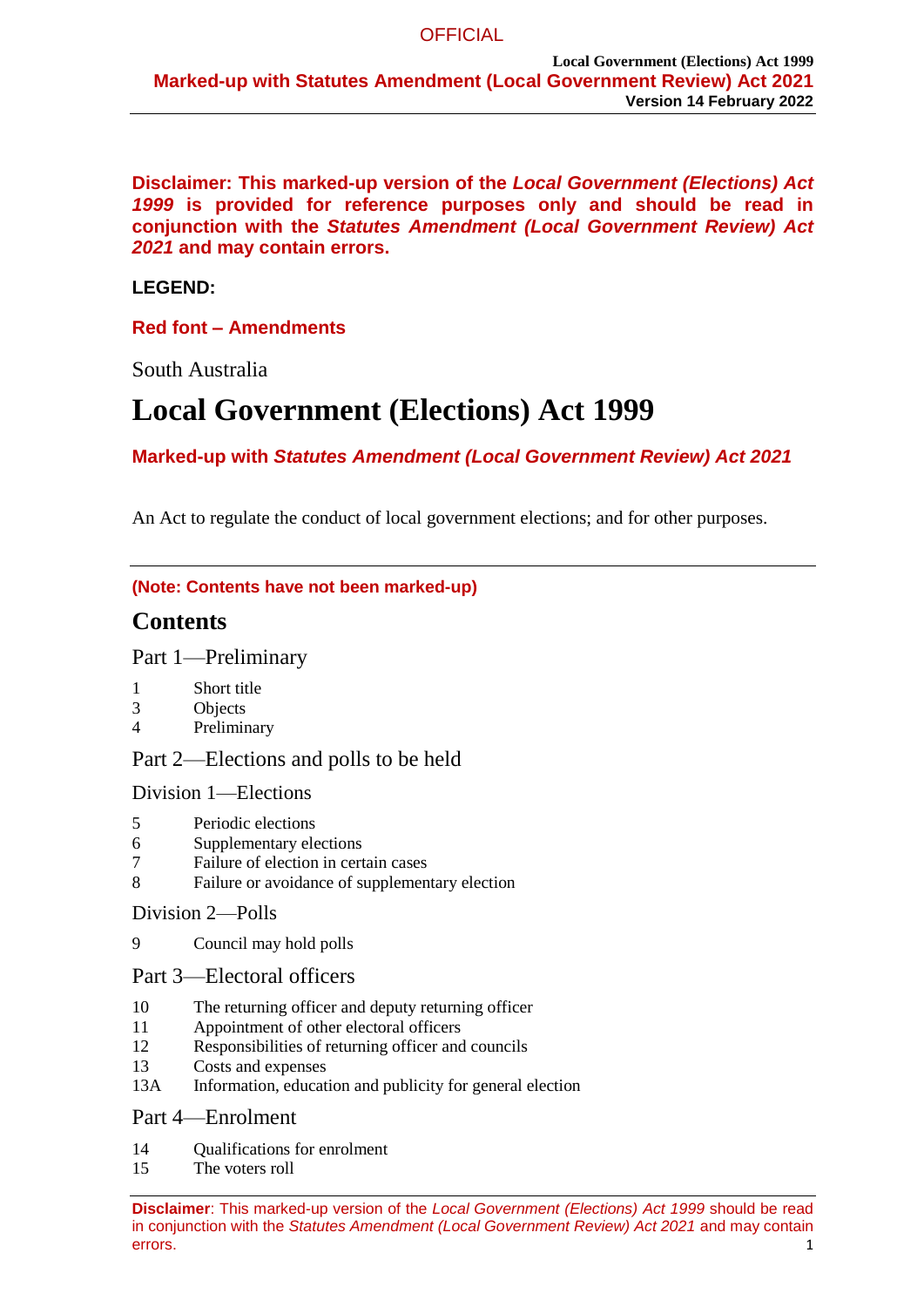# Part 5—Entitlement to vote

16 Entitlement to vote

# Part 6—Entitlement to stand for election and nomination

# Division 1—Entitlement to stand for election

# 17 Entitlement to stand for election

# Division 2—Nomination

- 18 Call for nominations
- 19 Manner in which nominations are made
- 19A Publication of candidate statements etc
- 20 Questions of validity<br>21 Display of valid nom
- Display of valid nominations
- 22 Ability to withdraw a nomination<br>23 Close of nominations
- Close of nominations
- 24 Multiple nominations
- 25 Uncontested elections
- 26 Notices

# Part 7—Electoral material

- 27 Publication of electoral material
- 28 Publication of misleading material

# Part 8—Preparation for an election or poll

# Division 1—Elections

- 29 Ballot papers<br>30 Appointment
- Appointment of place for counting votes
- 31 Special arrangements for the issue of voting papers
- 32 Scrutineers

# Division 2—Polls

- 33 Ballot papers
- 34 Appointment of a place for counting votes
- 35 Special arrangements for the issue of voting papers
- 36 Scrutineers

# Part 9—Postal voting

- 37 Postal voting to be used
- 38 Notice of use of postal voting<br>39 Issue of postal voting papers
- Issue of postal voting papers
- 40 Procedures to be followed for voting
- 41 Voter may be assisted in certain circumstances
- 42 Signature to electoral material
- 43 Issue of fresh postal voting papers
- 44 Security of votes

# Part 10—Method of voting

- 45 Method of voting at elections
- 46 Method of voting at polls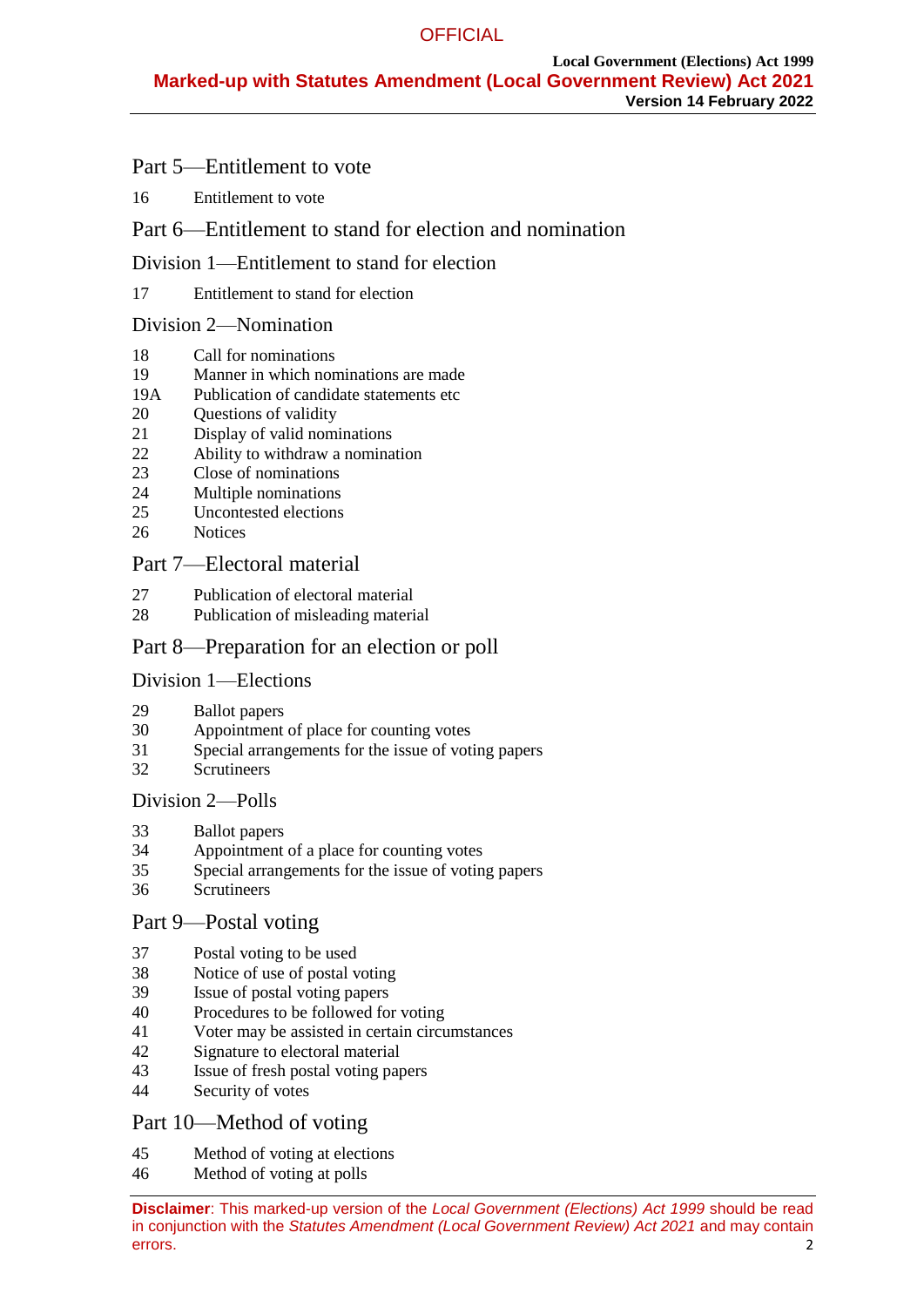# Part 11—Counting of votes

# Division 1—Arranging voting papers

Arranging postal papers

# Division 2—Counting and declaration of results in elections

- Method of counting and provisional declarations
- Recounts
- Declaration of results and certificate
- Collation of certain information

# Division 3—Declaration of results in polls

- 52 Provisional declarations<br>53 Recounts
- **Recounts**
- Declaration of results and certificate

# Division 4—Other matters

- Computer counting
- 55A Recount if successful candidate dies
- Retention of voting material

# Part 12—Illegal practices

- Violence, intimidation, bribery etc
- 58 Dishonest artifices<br>59 Interference with st
- Interference with statutory rights
- Exception
- Persons acting on behalf of candidates not to assist voters or collect voting papers
- Unlawful interference with computer programs
- Secrecy of vote
- Unlawful declaration or marking of ballot papers
- Conduct of officers
- Conduct of scrutineers

# Part 13—Disputed returns

- Constitution of the Court
- The clerk of the Court
- Jurisdiction of the Court
- Procedure upon petition
- Powers of the Court
- Certain matters not to be called in question
- Illegal practices
- Effect of decision
- Participation of council in proceedings
- Right of appearance
- Reference of question of law
- Costs
- Rules of the Court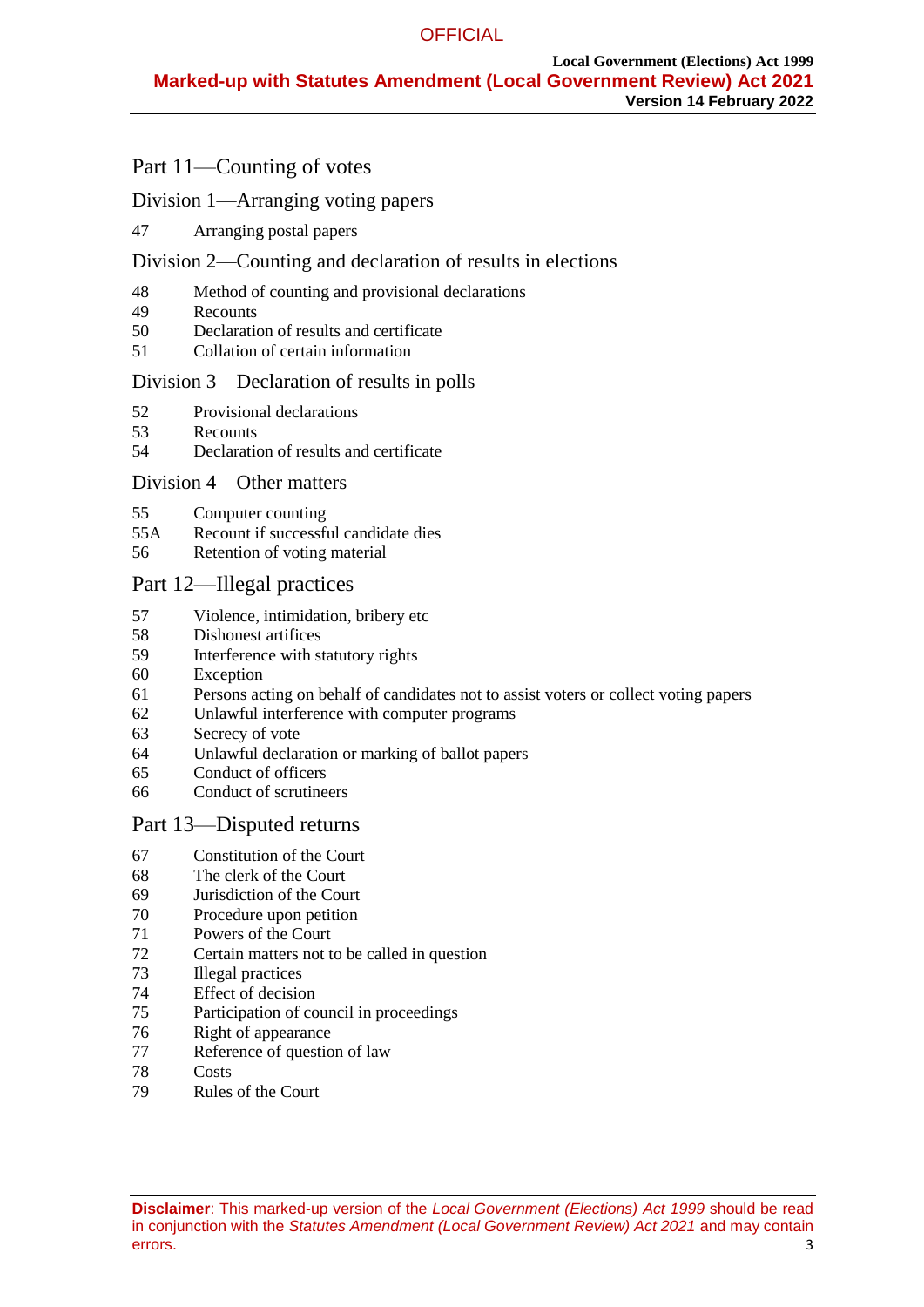# Part 14—Campaign donations

# Division 1—Returns

- 80 Returns for candidates
- 81 Campaign donations returns
- 82 Certain gifts not to be received
- 83 Inability to complete return
- 84 Amendment of return
- 85 Offences
- 86 Failure to comply with Division

#### Division 2—Public access to information

- 87 Public inspection of returns
- 88 Restrictions on publication

### Division 3—Related matters

- 89 Requirement to keep proper records
- 90 Related matters

# Part 15—Miscellaneous

- 91 Elected person refusing to act
- 91A Conduct of council during election period
- 92 Electoral Commissioner may conduct investigations etc
- 92A Forms
- 93 Regulations

# Legislative history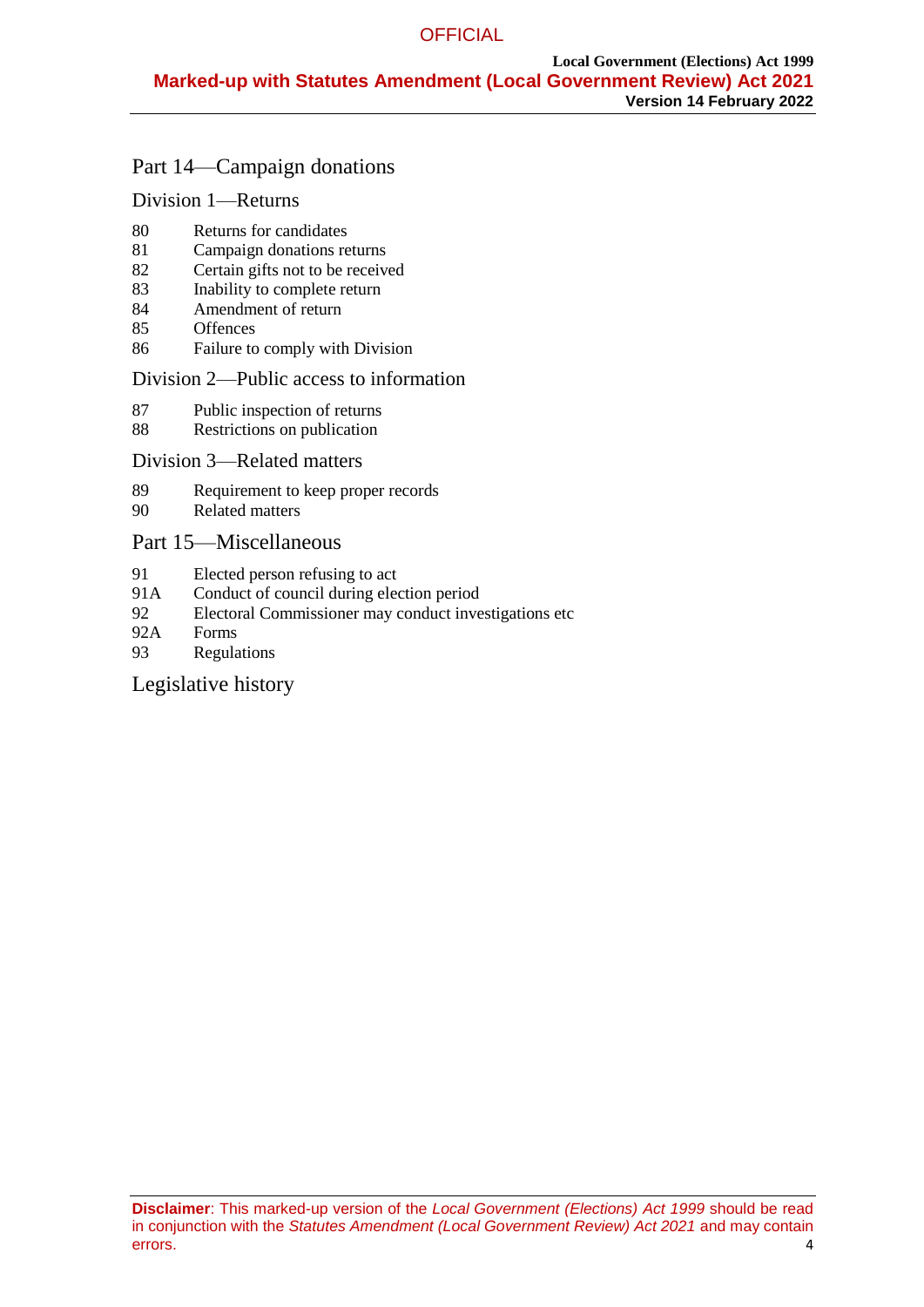# **The Parliament of South Australia enacts as follows:**

# **Part 1—Preliminary**

# **1—Short title**

This Act may be cited as the *Local Government (Elections) Act 1999*.

# **3—Objects**

The objects of this Act are—

- (a) to provide for periodic and other local government elections; and
- (b) to provide for the qualifications of voters for the purposes of local government elections and for the preparation and maintenance of voters rolls; and
- (c) to provide for the qualifications and duties of candidates in local government elections; and
- (d) to provide for a system of voting, and for the counting of votes, at local government elections; and
- (e) to provide for local government polls; and
- (f) to provide for the administrative framework for local government elections and polls; and
- (g) to regulate various practices associated with local government elections and polls.

# **4—Preliminary**

(1) In this Act, unless the contrary intention appears—

*conclusion of council elections*—see *[Local Government Act](http://www.legislation.sa.gov.au/index.aspx?action=legref&type=act&legtitle=Local%20Government%20Act%201999) 1999* [\(section](#page-6-0) 4(2));

*the Court* means the Court of Disputed Returns constituted under this Act;

*designated person*, in respect of a body corporate or group entitled to be enrolled on the voters roll for an area or ward, means a natural person, of or above the age of majority, who is—

- (a) in the case of a body corporate—an officer of the body corporate who is authorised to act on behalf of the body corporate for the purposes of voting; or
- (b) in the case of a group—a member of the group, or an officer of a body corporate that is a member of the group, who is authorised to act on behalf of the group for the purposes of voting;

*disposition of property* means a conveyance, transfer, assignment, settlement, delivery, payment or other alienation of property, and includes—

- (a) the allotment of shares in a company; and
- (b) the creation of a trust in property; and
- (c) the grant or creation of a lease, mortgage, charge, servitude, licence, power or partnership or any interest in property; and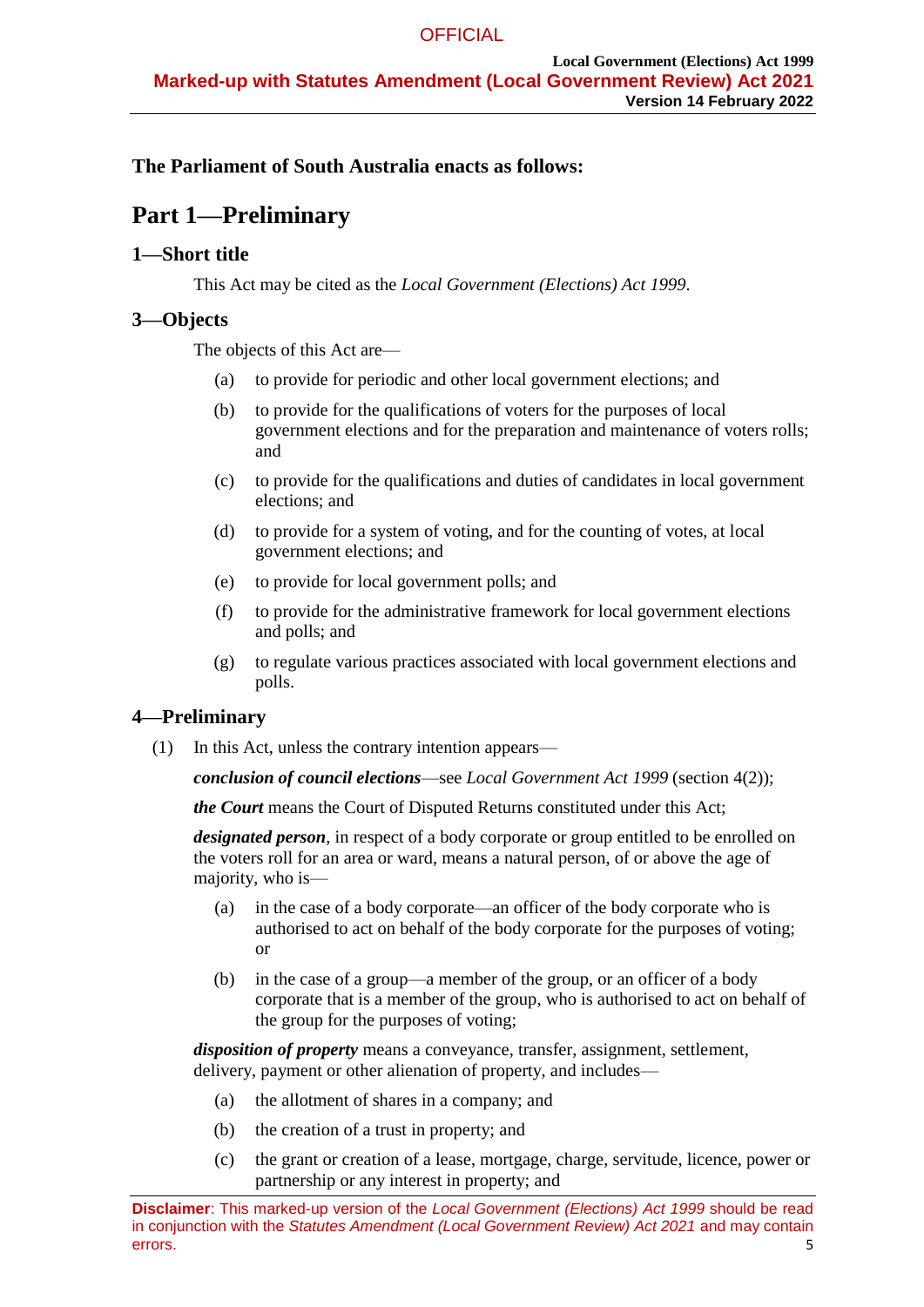- (d) the release, discharge, surrender, forfeiture or abandonment, at law or in equity, of a debt, contract or chose in action or any interest in property; and
- (e) the exercise by a person of a general power of appointment of property in favour of another person; and
- (f) a transaction entered into by a person with intent thereby to diminish, directly or indirectly, the value of the person's own property and to increase the value of the property of another person;

*District Court* means the District Court of South Australia;

*elector* means a person, body corporate or group of persons enrolled on the voters roll for a council;

*electoral material* means an advertisement, notice, statement or representation calculated to affect the result of an election or poll;

*electoral officer* means a person appointed as an electoral officer under this Act and includes the returning officer and deputy returning officer;

*general election*—see *[Local Government Act](http://www.legislation.sa.gov.au/index.aspx?action=legref&type=act&legtitle=Local%20Government%20Act%201999) 1999* (section 4);

*gift* means a disposition of property made by a person to another person, otherwise than by will, being a disposition made without consideration in money or money's worth or with inadequate consideration, and includes the provision of a service (other than volunteer labour) for no consideration or for inadequate consideration;

*illegal practice* means the commission of an offence against this Act;

*name*, of a candidate for election, includes a name by which the candidate is generally known;

*officer* of a body corporate means a director, manager, secretary or public officer of the body corporate and includes any other person who takes part in the management of the affairs of the body corporate;

*periodic election* means an election to fill offices of a council held pursuant to section 5;

*polling day*—see [subsection](#page-6-0) (2);

*property* includes money;

*public notice* means notice in the Gazette and in a newspaper circulating in the area;

*public notice*—see *Local Government Act 1999* (section 4(1aa));

*registered industrial organisation* means an industrial association or organisation registered under a law of the State or of the Commonwealth;

*returning officer*—see [section](#page-11-0) 10;

*voting material* means—

- (a) ballot papers and other forms of voting papers; and
- (b) applications for voting papers; and
- (c) records relating to the issue of voting papers; and
- (d) declarations made by persons voting or claiming to vote; and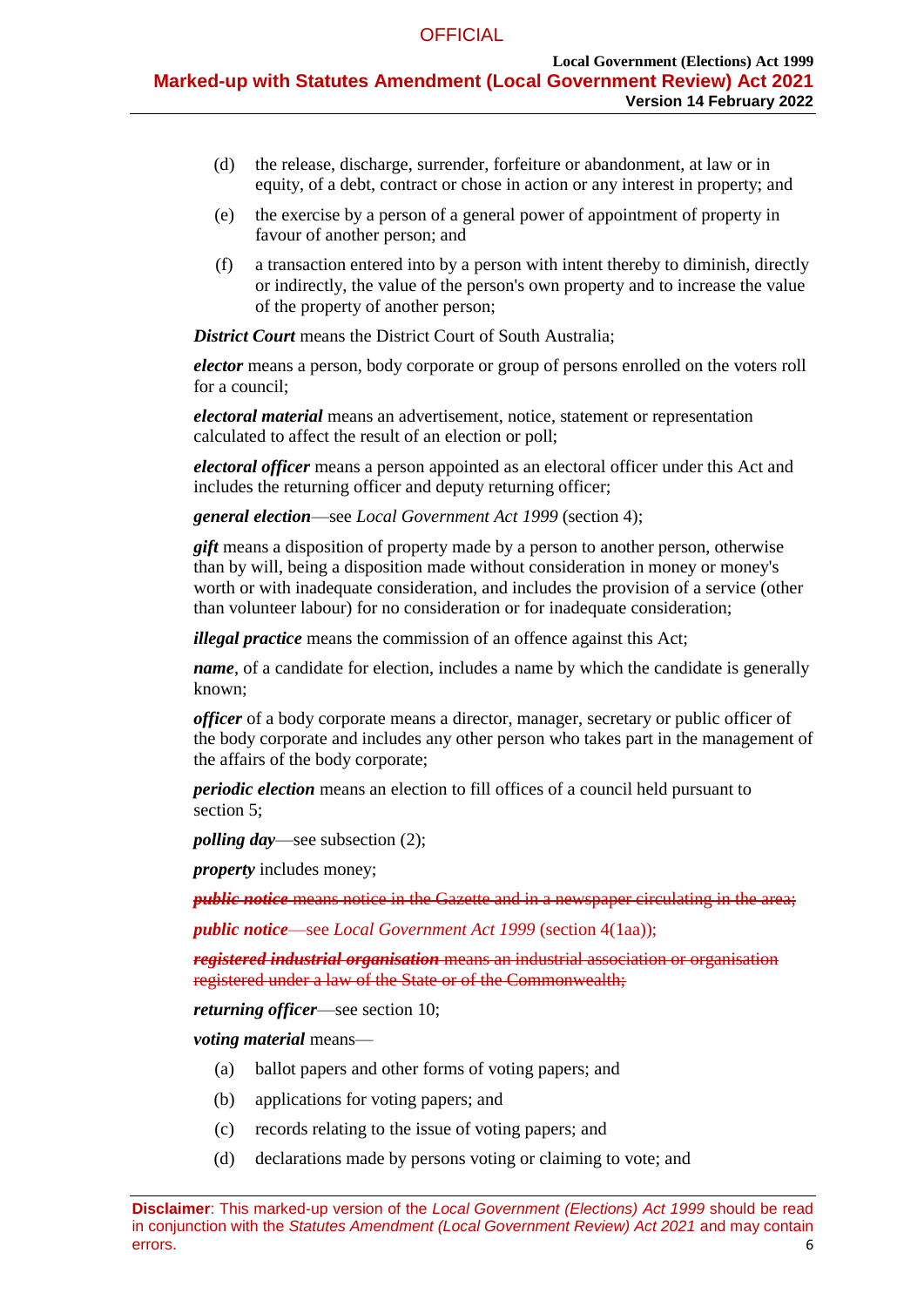- (e) voters rolls.
- <span id="page-6-0"></span>(2) A reference in this Act to polling day for an election or poll means—
	- (a) for a periodic election—the day on which voting at the election closes under section 5;
	- (b) for a general election (not being a periodic election) to be held pursuant to a proclamation or notice under the *[Local Government Act](http://www.legislation.sa.gov.au/index.aspx?action=legref&type=act&legtitle=Local%20Government%20Act%201999) 1999*—the day fixed as polling day by the proclamation or notice (being the day on which voting at the election closes);
	- (c) for a supplementary election—the day fixed as polling day for the election under [section](#page-6-1) 6;
	- (d) for a poll—the day fixed by the council as polling day for the poll.
- (3) For the purposes of this Act, the year in which polling day for an election occurs will be taken to be the year in which the election is held.
- (4) An election for mayor, an election for a councillor or councillors who are to be representatives for the area as a whole, and an election for a councillor or councillors who are to be representatives of a ward, are each separate and distinct elections.
- (5) This Act is to be read with the *[Local Government Act](http://www.legislation.sa.gov.au/index.aspx?action=legref&type=act&legtitle=Local%20Government%20Act%201999) 1999* as if the two Acts together formed a single Act.

# <span id="page-6-2"></span>**Part 2—Elections and polls to be held**

# **Division 1—Elections**

#### **5—Periodic elections**

Elections to determine the membership of each council must be held in accordance with this Act at intervals of 4 years on the basis that voting at the elections will close at 5 p.m. on the last business day before the second Saturday of November in 2006, at 5 p.m. on the last business day before the second Saturday of November in 2010, at 5 p.m. on the last business day before the second Saturday of November in 2014, and so on.

#### **5—Periodic elections**

Elections to determine the membership of each council must be held in accordance with this Act at intervals of 4 years on the basis that voting at the elections will close at 5 pm on the second to last business day before the second Saturday of November in 2022, at 5 pm on the second to last business day before the second Saturday of November in 2026, and so on.

## <span id="page-6-1"></span>**6—Supplementary elections**

- (1) Subject to this section, if—
	- (a) an election (other than a supplementary election) wholly or partially fails or is declared void; or
	- (b) a casual vacancy occurs in the office of a member of a council,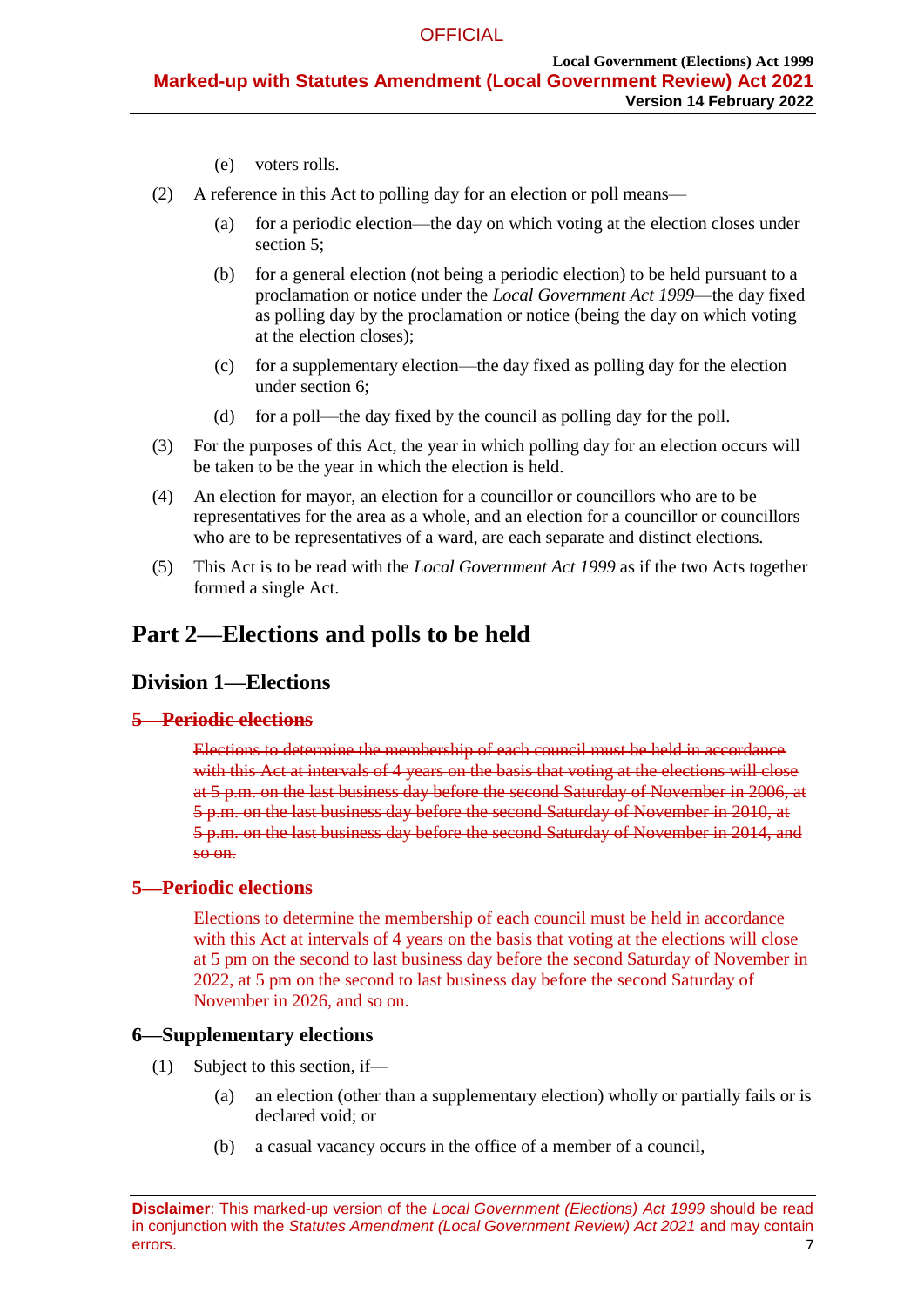a supplementary election will be held to fill the office or offices not filled by the election, or the office that has become vacant.

(2) A supplementary election will not be held to fill a casual vacancy if—

(a) the vacancy occurs—

- (i) on or after 1 January of a year in which a periodic election is due to be held and before the date on which nominations for that election are invited under [section](#page-20-0) 18; or
- (ii) within 7 months before polling day for a general election (other than a periodic election) (the date of that polling day being known at the time of the occurrence of the vacancy); or
- (a) the vacancy occurs within 12 months before polling day for—
	- (i) a periodic election; or
	- (ii) a general election (other than a periodic election) if the date of that polling day is known at the time of the occurrence of the vacancy; or

<span id="page-7-0"></span> $(b)$ 

- (i) the vacancy is for an office other than mayor; and
- (ii) the area of the council is not divided into wards; and
- (iii) there is no other vacancy in the office of a member of the council; and
- $(iii)$ 
	- (A) if the council has 9 or more offices (excluding the office of mayor)—there is no more than 1 other vacancy in the office of a member of the council; or
	- (B) in any other case—there is no other vacancy in the office of a member of the council; and
- (iv) it is a policy of the council at the time the vacancy occurs that it will not fill such a casual vacancy or vacancies until the next general election; or
- (c) the vacancy—
	- (i) is for an office of a member of the council, other than—
		- (A) mayor; or
		- (B) a member who was declared elected under section 25(1); and
	- (ii) occurs—
		- (A) within 12 months after the conclusion of a periodic election or a designated supplementary election; or
		- (B) after the close of nominations for a designated supplementary election and before the conclusion of that election,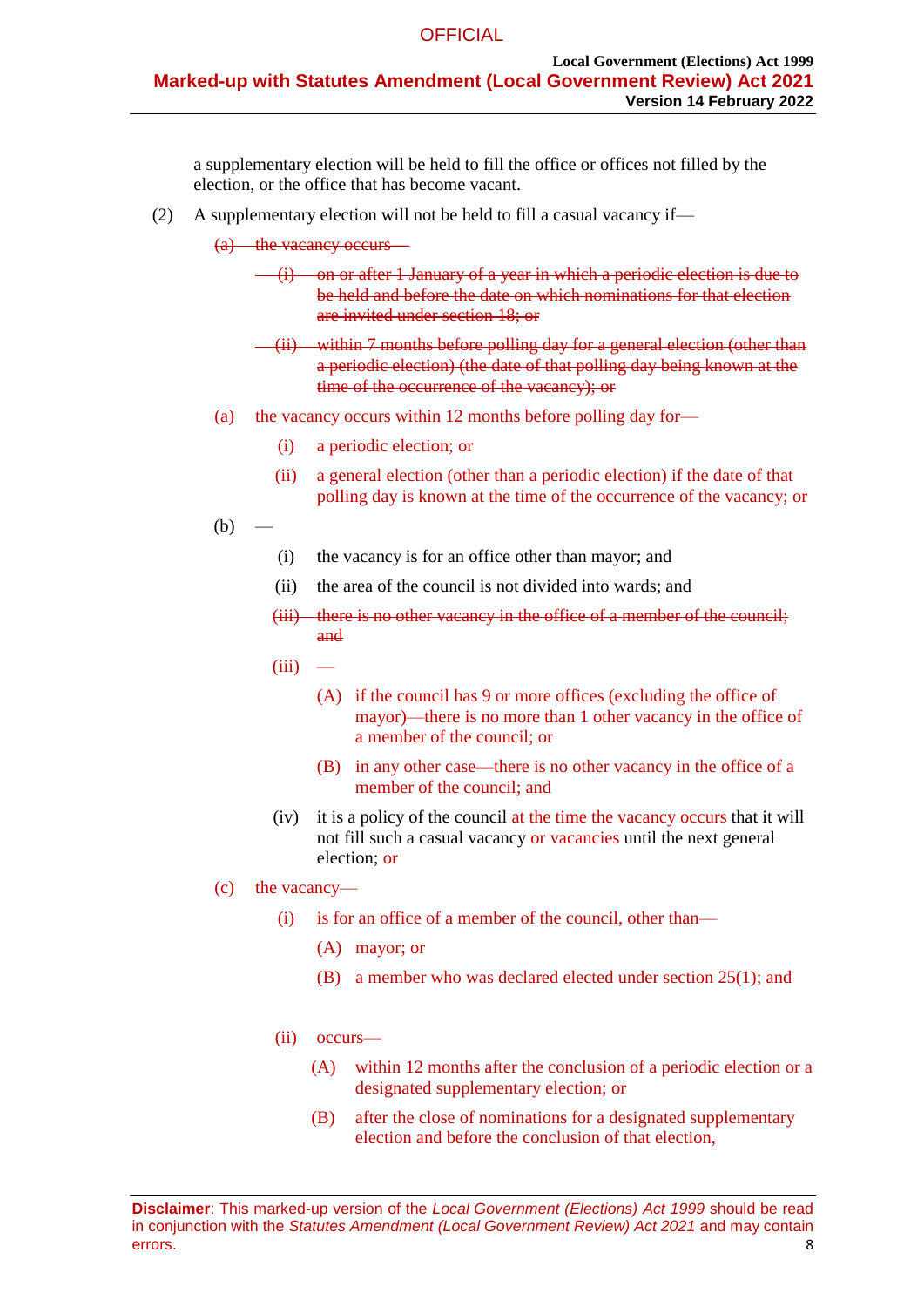(and can be filled in accordance with section 6A) (the *subsequent vacancy*).

- (3) However, if—
	- (a) a vacancy has 1 or more vacancies have not been filled due to the operation of [subsection](#page-7-0)  $(2)(b)$ ; and
	- (b) another vacancy occurs in the office of a member; and
	- (c) the other vacancy has not occurred—
		- (i) on or after 1 January of a year in which a periodic election is due to be held and before the date on which nominations for that election are invited under [section](#page-20-0) 18; or
		- (ii) within 7 months before polling day for a general election (other than a periodic election) (the date of that polling day being known at the time of the occurrence of the vacancy),
	- (c) the other vacancy has not occurred within 12 months before polling day for—
		- (i) a periodic election; or
		- (ii) a general election (other than a periodic election) if the date of that polling day is known at the time of the occurrence of the vacancy,

then a supplementary election must be held to fill the vacant offices.

- $(4)$  If—
	- (a) a casual vacancy has occurred; and
	- (b) a supplementary election is not to be held by virtue of the operation of [subsection](#page-7-0)  $(2)(b)$ ,

any subsequent revocation or alteration of a policy of the council in force for the purposes of [subsection](#page-7-0) (2)(b) cannot have effect so as to require the casual vacancy to be filled before the next general election.

- (4a) If, before the close of nominations for a designated supplementary election, another vacancy (the *subsequent vacancy*) occurs in the office of a member of the council (other than in the office of mayor), the subsequent vacancy may be filled by the designated supplementary election.
- (4b) If the subsequent vacancy is to be filled by the designated supplementary election—
	- (a) the returning officer must give public notice that the vacancy will be filled by that election; and
	- (b) the material accompanying the voting papers to be issued under section 39 for the designated supplementary election must advise voters that the vacancy will be filled by that election.
- (5) Subject to this Act, a supplementary election must be held as soon as practicable after the occasion for the election arises.
- <span id="page-8-0"></span>(6) The returning officer must, by public notice, fix a day as polling day for the supplementary election.
- (7) A notice under [subsection](#page-8-0) (6) must also fix a day for the close of the voters roll for the purposes of the election (the *closing date*).

**Disclaimer**: This marked-up version of the *Local Government (Elections) Act 1999* should be read in conjunction with the *Statutes Amendment (Local Government Review) Act 2021* and may contain errors. 99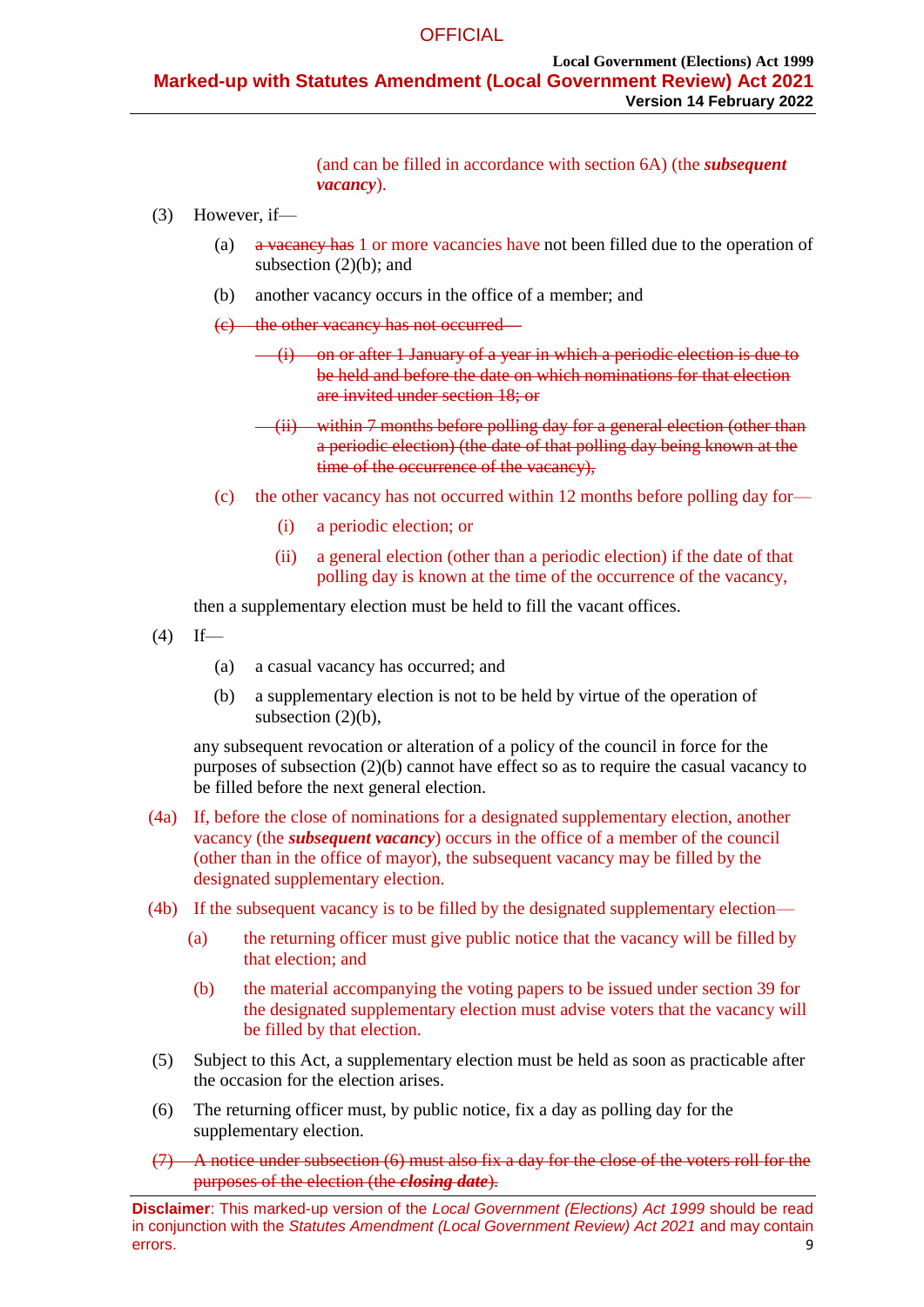#### (8) Voting at a supplementary election will close at 12 noon on polling day.

- (7) A notice under subsection (6) must also fix—
	- (a) a day for the close of the voters roll for the purposes of the election (the *closing date*); and
	- (b) the time at which voting at the election will close on polling day.
- (8) In this section—

### *designated supplementary election* means—

- (a) if the area of the council is not divided into wards—a supplementary election held to fill an office or offices of the council; or
- (b) if the area of the council is divided into wards—a supplementary election held to fill an office or offices of the ward in which the subsequent vacancy has occurred.

# **6A—Filling vacancy in certain circumstances**

- $(1)$  If—
	- (a) a casual vacancy has occurred; and
	- (b) a supplementary election is not to be held by virtue of the operation of section 6(2)(c),

the vacancy will be filled in accordance with this section.

- (2) For the purposes of subsection (1)—
	- (a) the returning officer must, in accordance with the regulations, determine the candidate—
		- (i) in the most recent election for the relevant office; or
		- (ii) if a supplementary election is not to be held by virtue of the operation of section  $6(2)(c)(ii)(B)$ —in the designated supplementary election referred to in that subsubparagraph,
		- to fill the vacancy (a *successful candidate*); and
	- (b) the returning officer must ascertain (in such manner as the returning officer thinks fit) whether the candidate who becomes a successful candidate—
		- (i) is still willing to be elected to the relevant office; and
		- (ii) is still eligible to be elected to the relevant office; and
	- $(c)$  —
- (i) if the person then indicates to the returning officer (within 1 month) that they are so willing and eligible, the returning officer will declare the person elected; or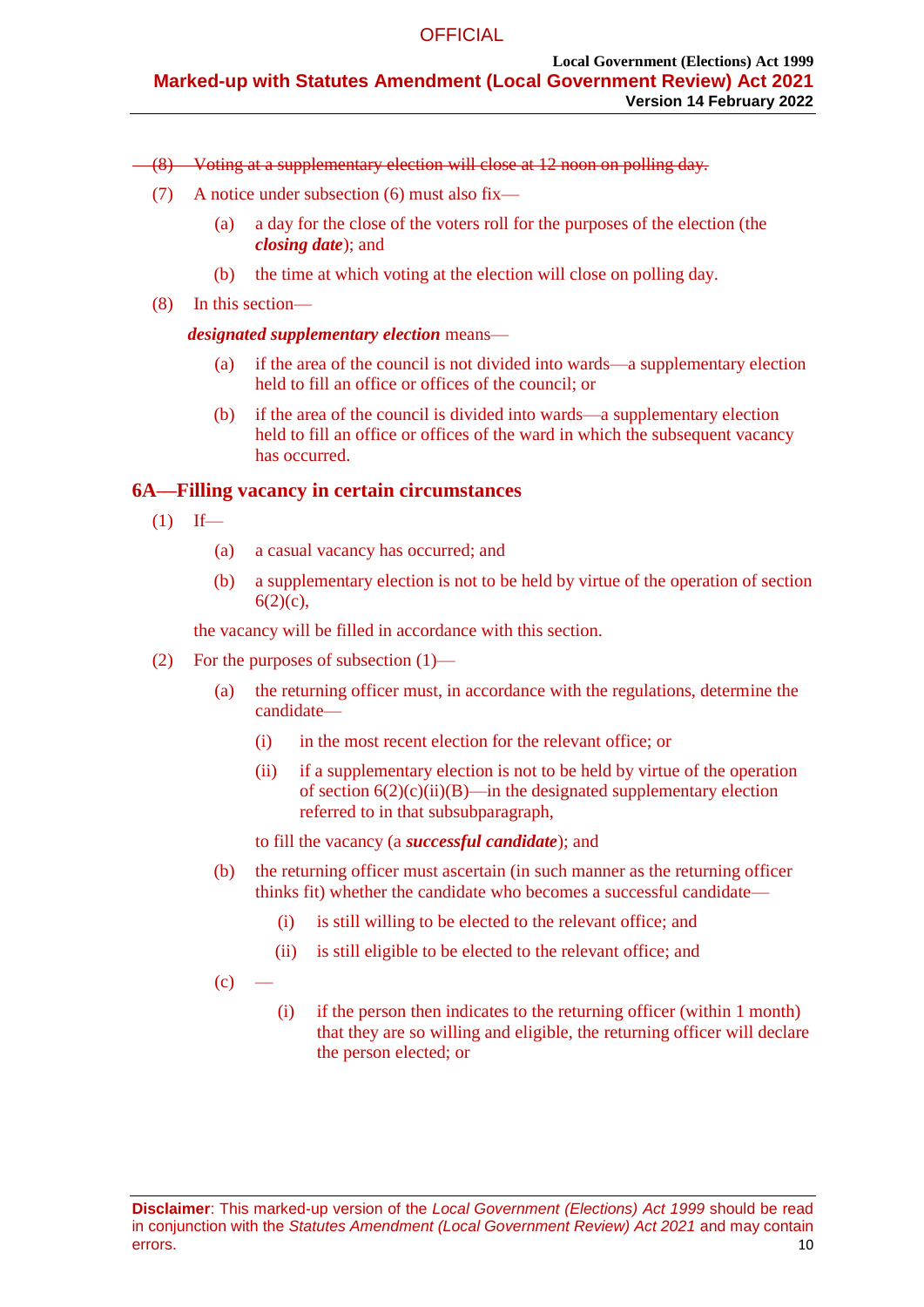(ii) if the person then indicates to the returning officer (within 1 month) that they are not willing or eligible, or the person does not respond to the returning officer within 1 month, the returning officer must determine the next successful candidate in accordance with the regulations and so on until the vacancy is filled or there are no candidates still willing and eligible to be elected to the relevant office.

# **7—Failure of election in certain cases**

- $(3)$  If—
	- (a) between the close of nominations and the close of voting a nominated candidate dies; and
		- (a) between the close of nominations and the close of voting—
			- (i) a nominated candidate dies; or
			- (ii) a nominated candidate becomes ineligible to be a candidate for election as a member of a council in accordance with section 17; and
		- (b) the election is to fill one vacancy,

the election will be taken to have wholly failed.

(4) If between the close of nominations and the close of voting two or more candidates die or become ineligible to be candidates for election as members of a council in accordance with section 17, the election will be taken to have wholly failed.

# <span id="page-10-0"></span>**8—Failure or avoidance of supplementary election**

- (1) If a supplementary election wholly or partially fails or is declared void, the council must appoint a person or persons (being an elector or electors for the area) to the office or offices not filled by the supplementary election.
- (1a) If the returning officer declares the nominated candidate or candidates elected under section 25 but not all vacancies are filled, the council must appoint a person or persons (being an elector or electors for the area) to the office or offices that remain unfilled.
- (2) A council must not appoint a person to an office in pursuance of [subsection](#page-10-0) (1) or (1a) unless the person—
	- (a) would, if an election were held to fill the office, be eligible to stand as a candidate for election to the office; and
	- (b) has made a declaration of eligibility in the prescribed form.

# **Division 2—Polls**

# **9—Council may hold polls**

- (1) A council may hold a poll whenever the council considers that it is necessary, expedient or appropriate for a poll to be held.
- (2) A poll may be held on any matter within the ambit of the council's responsibilities, or as contemplated by the *[Local Government Act](http://www.legislation.sa.gov.au/index.aspx?action=legref&type=act&legtitle=Local%20Government%20Act%201999) 1999*.
- <span id="page-10-1"></span>(3) The council must, by notice in a newspaper circulating in its area, fix a day as polling day for the poll.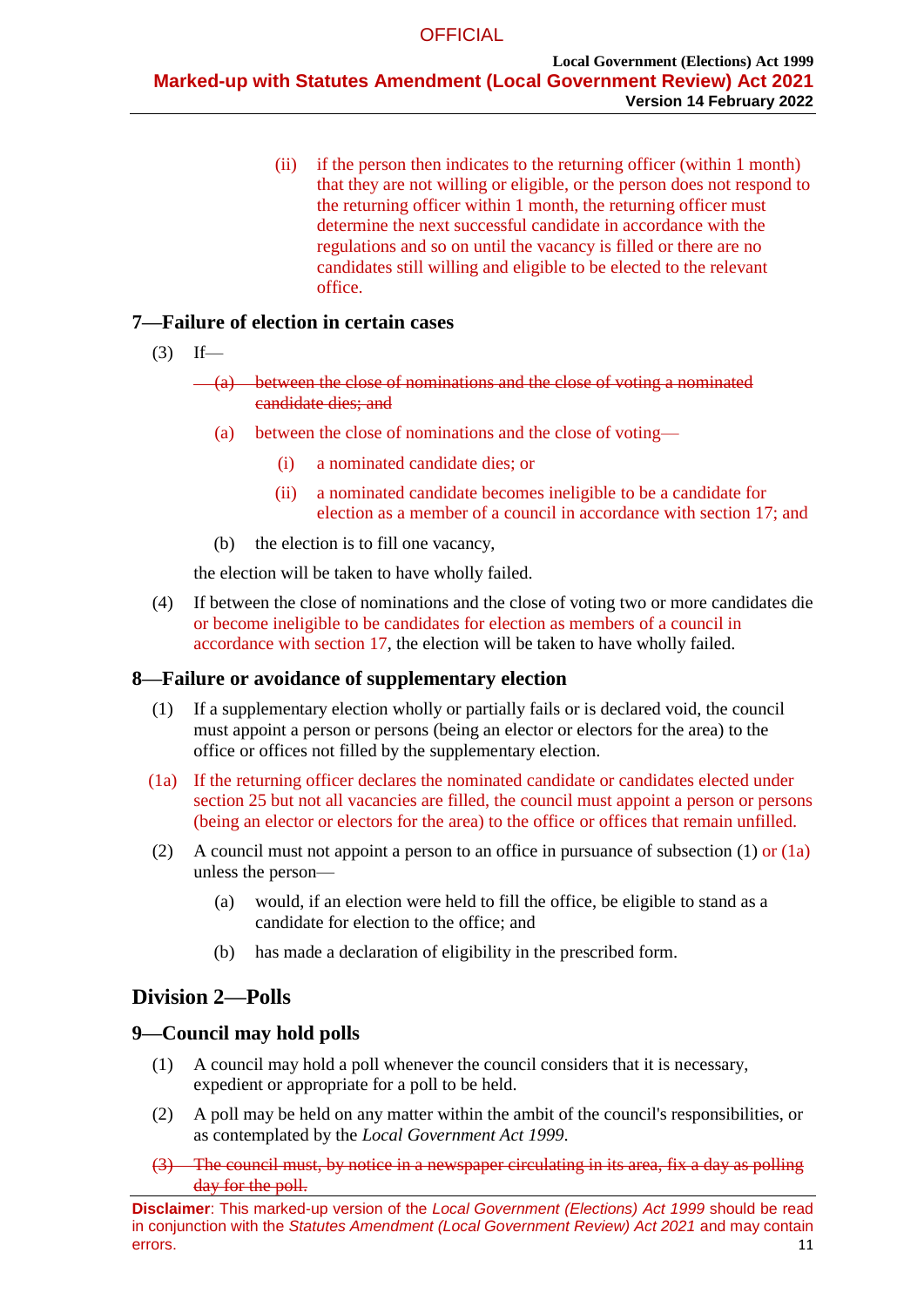- (3) The council must fix a day as polling day for the poll by notice published on the council website.
- (4) A notice under [subsection](#page-10-1) (3) must also fix a day for the close of the voters roll for the purposes of the poll (the *closing date*).
- (5) The returning officer of a council will conduct all polls of the council.
- <span id="page-11-1"></span>(6) Voting at a poll will close—

 $(a)$  subject to [paragraph](#page-11-1) (b) at 12 noon on polling day;

(b) in a case where the poll is being held in conjunction with an election under this Act and voting at the election closes at 5 p.m. at 5 p.m. on polling day.

(6) Voting at a poll will close at the time determined by the returning officer.

# **Part 3—Electoral officers**

# <span id="page-11-0"></span>**10—The returning officer and deputy returning officer**

- (1) The Electoral Commissioner will be the returning officer for each area.
- <span id="page-11-2"></span>(2) The Electoral Commissioner may appoint one or more deputy returning officers for an area.
- (3) A council may, in connection with the operation of [subsection](#page-11-2) (2), nominate a person to be a deputy returning officer for its area and the Electoral Commissioner will make the appointment if satisfied—
	- (a) that the person is an appropriate person to act as a deputy returning officer; and
	- (b) that the person has sufficient training or experience to act as a deputy returning officer; and
	- (c) that in the circumstances it is reasonable that an appointment be made.
- (4) No member of a council is eligible for appointment as a deputy returning officer for that council and no deputy returning officer for a council is eligible to stand for election as a member of that council.
- <span id="page-11-3"></span>(5) The returning officer will be taken to have delegated to a deputy returning officer all of the returning officer's powers and functions under this Act in respect of the area for which the deputy returning officer has been appointed.
- (6) A delegation under [subsection](#page-11-3) (5)—
	- (a) is subject to the condition that the deputy returning officer will act in accordance with the directions of the returning officer, and to other conditions and limitations determined by the returning officer; and
	- (b) subject to a direction of the returning officer—may be the subject of one or more subdelegations; and
	- (c) does not prevent the returning officer from acting in a matter.
- (7) The Electoral Commissioner may establish or specify courses of training to be undertaken by persons nominated or appointed as deputy returning officers under this section.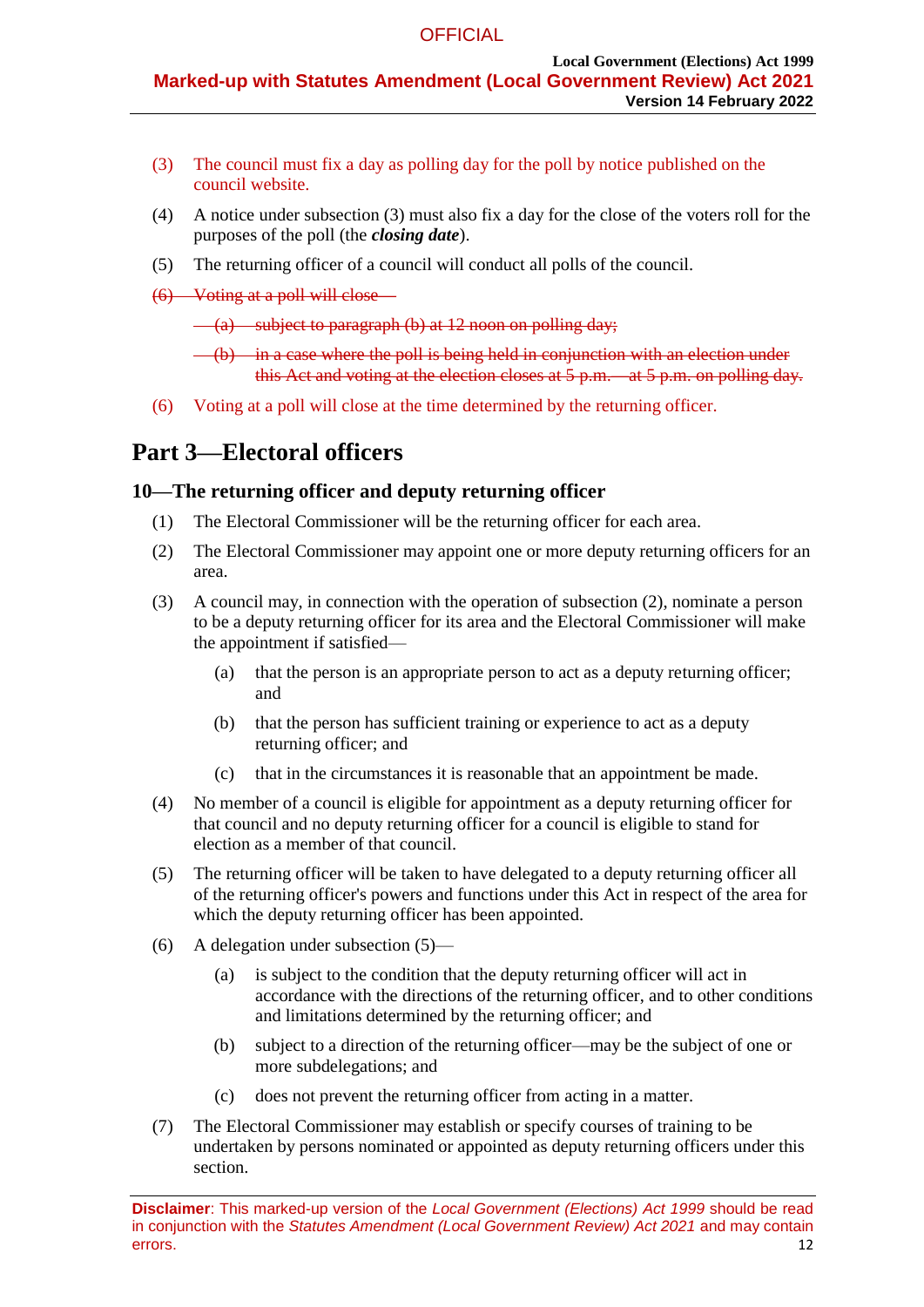- <span id="page-12-0"></span>(8) The Electoral Commissioner may remove a person from the position of deputy returning officer for any reasonable cause.
- (9) However, if it is proposed to remove a person who was nominated by a council, the Electoral Commissioner should not act under [subsection](#page-12-0) (8) unless the Electoral Commissioner has first consulted with the council.

# **11—Appointment of other electoral officers**

- (1) The returning officer may engage electoral officers to assist in the conduct of an election or poll.
- (2) A deputy returning officer may, with the approval of the returning officer, engage electoral officers to assist in the conduct of an election or poll.
- (3) No member of a council, or candidate for election as a member of a council, may be engaged as an electoral officer for that council.
- <span id="page-12-1"></span>(4) The returning officer or a deputy returning officer may, by instrument in writing, delegate to an electoral officer powers or functions under this Act.
- (5) A delegation under [subsection](#page-12-1) (4)—
	- (a) is subject to conditions and limitations specified in the instrument of delegation; and
	- (b) does not prevent the returning officer or a deputy returning officer from acting in a matter; and
	- (c) is revocable at will.
- (6) In any legal proceedings, an apparently genuine document purporting to be a certificate signed by the returning officer or a deputy returning officer containing particulars of a delegation under this section will, in the absence of proof to the contrary, be accepted as proof of those particulars.

# **12—Responsibilities of returning officer and councils**

For the purposes of this Act (but subject to any appointments under this Part and the operation of the *[Local Government](http://www.legislation.sa.gov.au/index.aspx?action=legref&type=act&legtitle=Local%20Government%20Act%201999) Act 1999*)—

- (a) the returning officer is responsible for the conduct of elections and polls; and
- (b) a council is responsible for the provision of information, education and publicity designed to promote public participation in the electoral processes for its area, to inform potential voters about the candidates who are standing for election in its area, and to advise its local community about the outcome of elections and polls conducted in its area.

#### **13—Costs and expenses**

All costs and expenses incurred by the returning officer in carrying out official duties must be defrayed from funds of the council.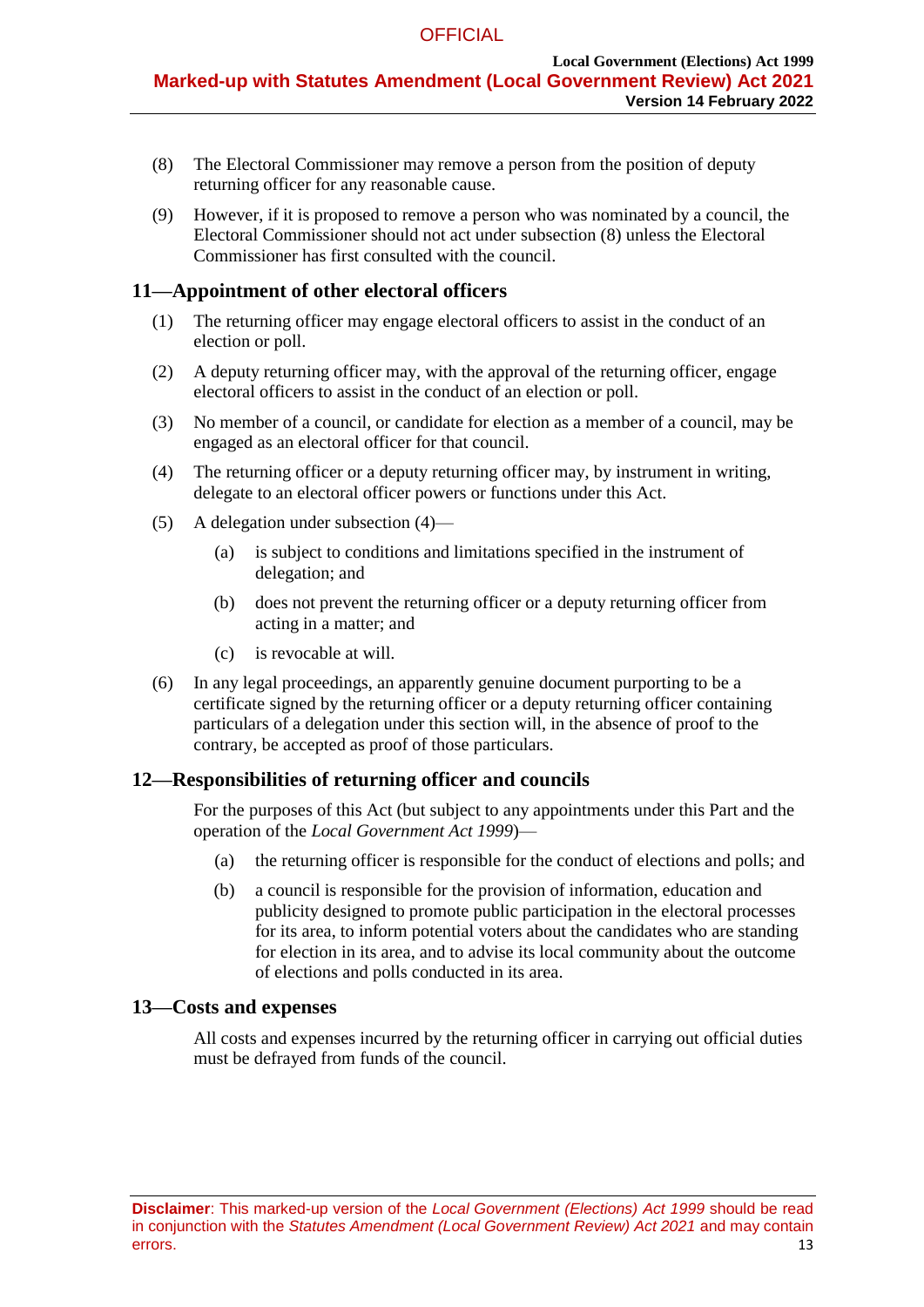# <span id="page-13-1"></span>**13A—Information, education and publicity for general election**

- (1) The returning officer may, after consultation with the LGA conducted in such manner as the returning officer thinks fit, arrange advertising (the costs of which are recoverable from councils in accordance with a scheme determined by the returning officer) for the purposes of—
	- (a) informing electors on access to information relating to candidates; and
	- (b) encouraging voting at elections; and
	- (c) informing electors about postal voting and the method of voting; and
	- (d) advising potential electors (other than those referred to in section  $14(1)(a)$ ) of the requirement to apply to be enrolled on the voters roll.
- (2) Each council—
	- (a) must, in a year in which a periodic election is to be held, during the period commencing on 1 January of that year and ending on the day fixed by the returning officer for the close of the roll, inform potential electors in its area (other than those referred to in section  $14(1)(a)$ ) of the requirement to apply to be enrolled on the voters roll in accordance with the community engagement charter; and
	- (b) may arrange advertising relating to any matters referred to in [subsection](#page-13-1) (1).
- (3) In this section—

*community engagement charter*—see *Local Government Act 1999* (section 4(1)).

# **Part 4—Enrolment**

# <span id="page-13-6"></span><span id="page-13-5"></span>**14—Qualifications for enrolment**

- <span id="page-13-3"></span><span id="page-13-2"></span><span id="page-13-0"></span>(1) Subject to this  $Act^1$ —
	- (a) a natural person is entitled, without application, to be enrolled on the voters roll for an area or ward if that person is enrolled as an elector for the House of Assembly in respect of a place of residence within the area or ward; and
	- (ab) a natural person (not being a person referred to in [paragraph](#page-13-0) (a)), who is of or above the age of majority, is entitled, on application to the chief executive officer under this section, to be enrolled on the voters roll for an area or ward if that person—
		- (i) is resident at a place of residence within the area or ward and has been so resident for a continuous period of at least 1 month immediately preceding the date of the application for enrolment; or
		- (ii) is a ratepayer in respect of rateable property within the area or ward and is the sole owner of that rateable property; or
		- (iii) is a ratepayer in respect of rateable property within the area or ward, is the sole occupier of that rateable property, and is not a resident in respect of that rateable property; and

<span id="page-13-4"></span>**Disclaimer**: This marked-up version of the *Local Government (Elections) Act 1999* should be read in conjunction with the *Statutes Amendment (Local Government Review) Act 2021* and may contain errors. 14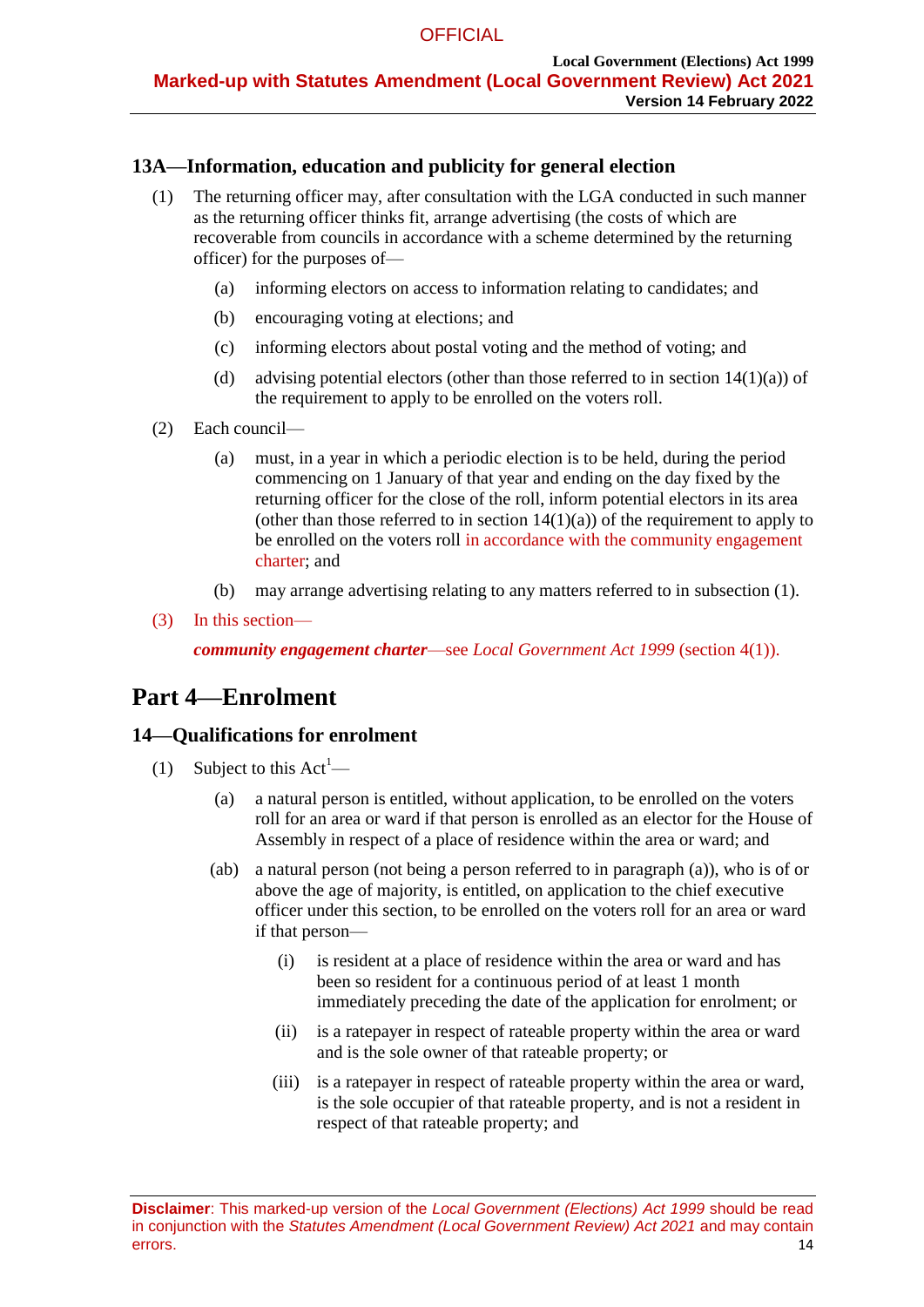- <span id="page-14-0"></span>(b) a body corporate is entitled, on application to the chief executive officer under this section, to be enrolled on the voters roll for an area or ward if it is a ratepayer in respect of rateable property within the area or ward and is the sole owner or sole occupier of the rateable property; and
- <span id="page-14-1"></span>(c) a group of persons (consisting of natural persons, bodies corporate or partly of natural persons and partly of bodies corporate) is entitled, on application to the chief executive officer under this section, to be enrolled as a group on the voters roll for an area or ward if—
	- (i) the members of the group are all ratepayers in respect of rateable property within the area or ward; and
	- (ii) the members of the group are joint owners, owners in common or joint occupiers of the rateable property; and
	- (iii) at least one member of the group (being a natural person of or above the age of majority or a body corporate) is not enrolled on the relevant voters roll under [paragraph](#page-13-0) (a), [\(ab\)](#page-13-2) or [\(b\),](#page-14-0) and no member of the group is enrolled on the relevant voters roll under [paragraph](#page-13-0) (a) or [\(ab\)\(i\)](#page-13-3) as a resident in respect of the rateable property; and
	- (iv) no member of the group who is an occupier of the rateable property but not an owner is a resident in respect of the rateable property.
- <span id="page-14-2"></span>(1a) A natural person is entitled, without application, to provisional enrolment on the voters roll for an area or ward if he or she is provisionally enrolled as an elector for the House of Assembly in respect of a place of residence within the area or ward.
- (2) No enrolment will be made on the voters roll on the basis of a claim or application received between the time at which rolls for an election or poll close and polling day for the election or poll.
- $(3)$  If
	- (a) a person has been enrolled as an elector under [subsection](#page-13-3)  $(1)(ab)(i)$  on the basis of residence at a particular place of residence; and
	- (b) the chief executive officer sends a notice to the relevant address asking the elector to indicate whether he or she is still resident at that address; and
	- (c) the chief executive officer receives no reply within 28 days of the date of the notice or receives a reply indicating that the elector is no longer resident at that address,

it may be presumed, for the purposes of the revision of the voters roll, that the elector is not still resident in the area or ward.

- (3a) Except as otherwise provided in this Act, the name of a person, body corporate or group must not be added to the voters roll for an area or ward except in accordance with an application for enrolment.
- (3b) An application for enrolment on the voters roll for an area or ward must—
	- (a) be in a form approved by the returning officer; and
	- (b) be signed and witnessed as required by the returning officer; and
	- (c) be made to the chief executive officer of the council.

**Disclaimer**: This marked-up version of the *Local Government (Elections) Act 1999* should be read in conjunction with the *Statutes Amendment (Local Government Review) Act 2021* and may contain errors. 25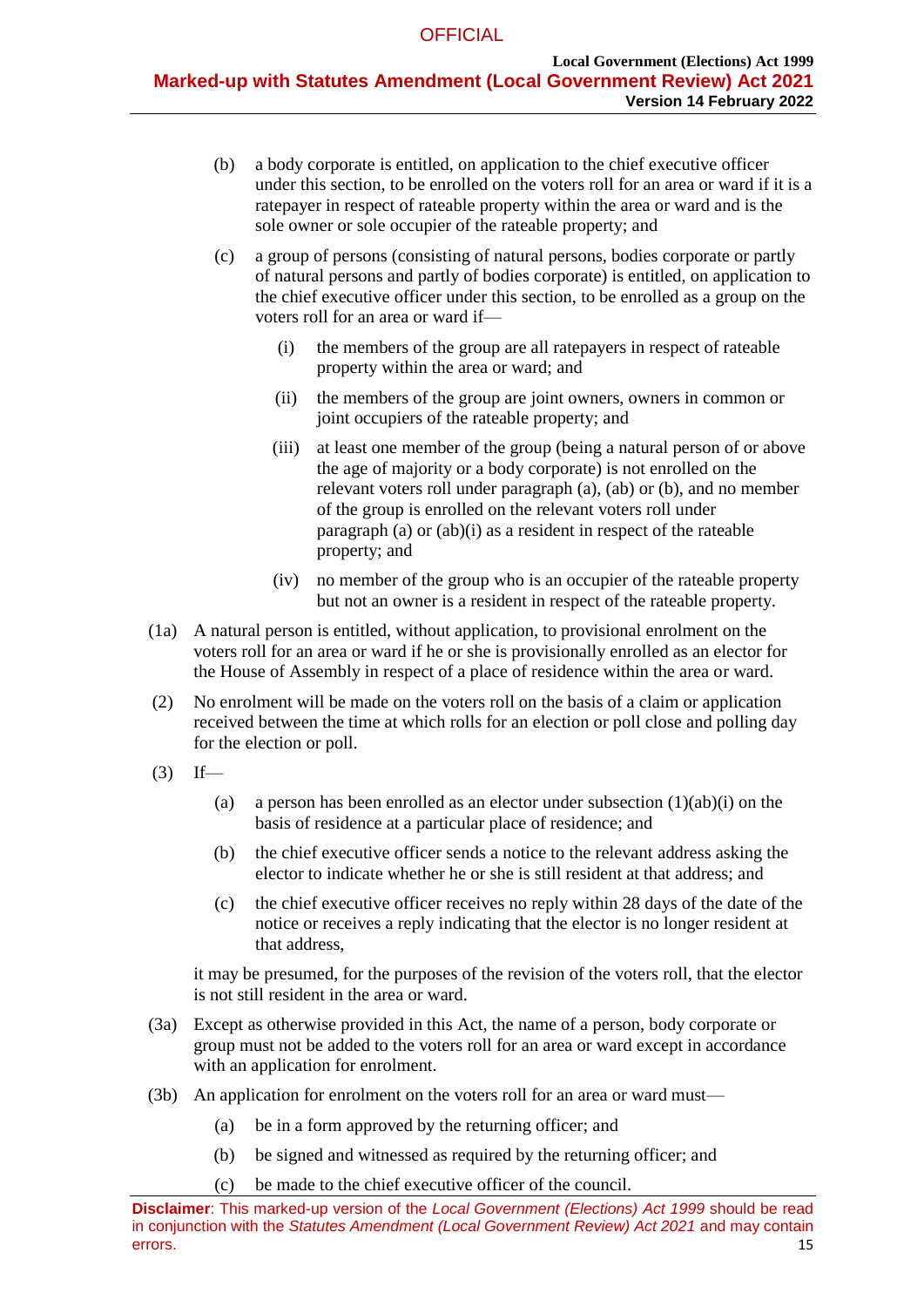- (3c) If an application for enrolment in respect of an area or ward is received by a chief executive officer, the chief executive officer must enrol the applicant unless—
	- (a) the chief executive officer believes the applicant is not entitled to be enrolled; or
	- $(b)$ 
		- (i) in the case of an application made in respect of an entitlement under [subsection](#page-13-2) (1)(ab)—the natural person is already on the voters roll for the area or ward by virtue of another entitlement to vote; or
		- (ii) in the case of an application made in respect of an entitlement under [subsection](#page-14-0) (1)(b) or [\(1\)\(c\)—](#page-14-1)the designated person of the body corporate or group is already on the voters roll for the area or ward (whether as a designated person or by virtue of another entitlement to vote).
- (6) The chief executive officer may determine the name of a group for the purposes of the voters roll.
- (7) The name of a group must include the word "Group" at the end.
- (8) For the purposes of [subsection](#page-13-4)  $(1)(ab)(iii)$  and  $(c)(iv)$ , the chief executive officer is entitled to assume (in the absence of any information in the hands of the chief executive officer to the contrary) that a ratepayer in respect of rateable property used for residential purposes who is a natural person and who is (or who appears to be) an occupier but not an owner of that rateable property is a resident in respect of that rateable property (and the voters roll may have effect accordingly).
- (9) A person must not make a statement that is false or misleading in a material particular (whether by reason of the inclusion or omission of any particular) in any information provided under this section.

Maximum penalty: \$10 000.

**Note—**

1 [Subsection](#page-13-5) (1) does not apply to the Crown (see section 302 of the *[Local Government](http://www.legislation.sa.gov.au/index.aspx?action=legref&type=act&legtitle=Local%20Government%20Act%201999)  Act [1999](http://www.legislation.sa.gov.au/index.aspx?action=legref&type=act&legtitle=Local%20Government%20Act%201999)*).

# **15—The voters roll**

- (1) The chief executive officer is responsible for the maintenance of a voters roll for the area.
- (2) Subject to this section, the voters roll must set out in relation to each person, body corporate or group enrolled—
	- (a) in the case of a natural person—the full name of the person and the address of the person's place of residence; and
	- (b) in the case of a body corporate or group—the full name of the body corporate or group and the full name, residential address and date of birth of the designated person for the body corporate or group; and
	- (c) the address of the place of residence or rateable property (as the case may be) by virtue of which the person, body corporate or group is entitled to be enrolled; and

**Disclaimer**: This marked-up version of the *Local Government (Elections) Act 1999* should be read in conjunction with the *Statutes Amendment (Local Government Review) Act 2021* and may contain errors. 16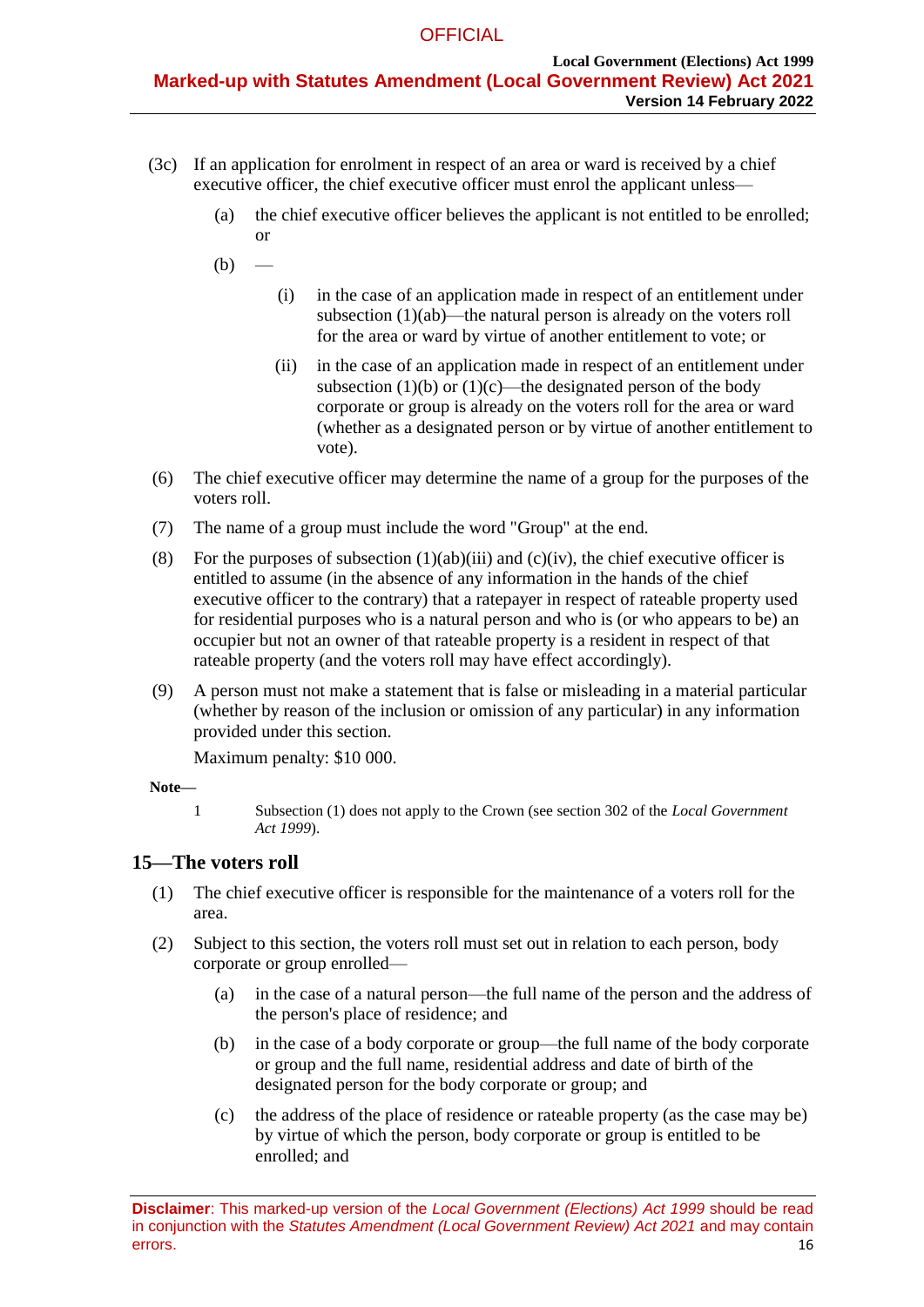- (d) at the option of the person, body corporate or group—an additional address nominated by the person, body corporate or group (in a manner and form determined by the chief executive officer) for the service of postal voting papers under [Part 9;](#page-27-0) and
- (e) any prescribed particulars.
- (3) If the chief executive officer is satisfied that the inclusion on the voters roll of the address of the place of residence of a person or the address of a place of residence or rateable property (as the case may be) by virtue of which a person is entitled to be enrolled would place at risk the personal safety of that person, a member of that person's family or any other person, the chief executive officer may suppress the address from the voters roll.
- (4) If the chief executive officer is satisfied that the address of the place of residence of a person entitled to be enrolled to vote is suppressed from a roll under the *[Electoral](http://www.legislation.sa.gov.au/index.aspx?action=legref&type=act&legtitle=Electoral%20Act%201985)  Act [1985](http://www.legislation.sa.gov.au/index.aspx?action=legref&type=act&legtitle=Electoral%20Act%201985)*, the chief executive officer must also suppress that address from the voters roll.
- (5) If an area is divided into wards, the voters roll must differentiate the electors enrolled on the roll according to the wards in respect of which they are entitled to vote.
- <span id="page-16-1"></span>(5a) Subject to [subsection](#page-16-0) (5b), the voters roll expires on 1 January in each year in which a periodic election is to be held and a fresh voters roll is to be prepared after 1 January for the purposes of the election.
	- The effect of [subsection](#page-16-1) (5a) is that voters who must apply under [section](#page-13-6) 14 to be enrolled on the roll are required to lodge fresh applications for enrolment prior to each periodic election.
- <span id="page-16-0"></span>(5b) If a casual vacancy occurs before any time on which the voters roll is to expire under [subsection](#page-16-1) (5a) (the *expiry date*) but the supplementary election to be held to fill that vacancy will not take place until after the expiry date, for the purposes of the supplementary election, the voters roll is to be taken to continue in existence until the conclusion of the supplementary election.
- (6) The voters roll must be maintained in a form that allows for the roll to be brought into an up-to-date form (including by the merger of enrolment information for the House of Assembly) within three weeks after the supply of relevant information by the Electoral Commissioner under [subsection](#page-17-0) (10).
- <span id="page-16-3"></span><span id="page-16-2"></span>(7) The voters roll must be brought up-to-date whenever an election or poll is to be held so as to reflect entitlements as they exist—
	- (a) in the case of a periodic election—on a day fixed by the returning officer for the close of the roll;
	- (b) in the case of any other election, or a poll—on a day fixed for the close of the roll by the proclamation or notice fixing polling day for the election or poll.
- <span id="page-16-4"></span>(8) A day that falls within the ambit of [subsection](#page-16-2) (7) will be the *closing date* for the roll.
- (9) The closing date must not be less than
	- (a) in the case of the closing date under [subsection](#page-16-3)  $(7)(a)$ —13 weeks before polling day for the relevant election;

**Disclaimer**: This marked-up version of the *Local Government (Elections) Act 1999* should be read in conjunction with the *Statutes Amendment (Local Government Review) Act 2021* and may contain errors. 2008. The contract of the contract of the contract of the contract of the contract of the contract of the contract of the contract of the contract of the contract of the contract of the contract of the contract of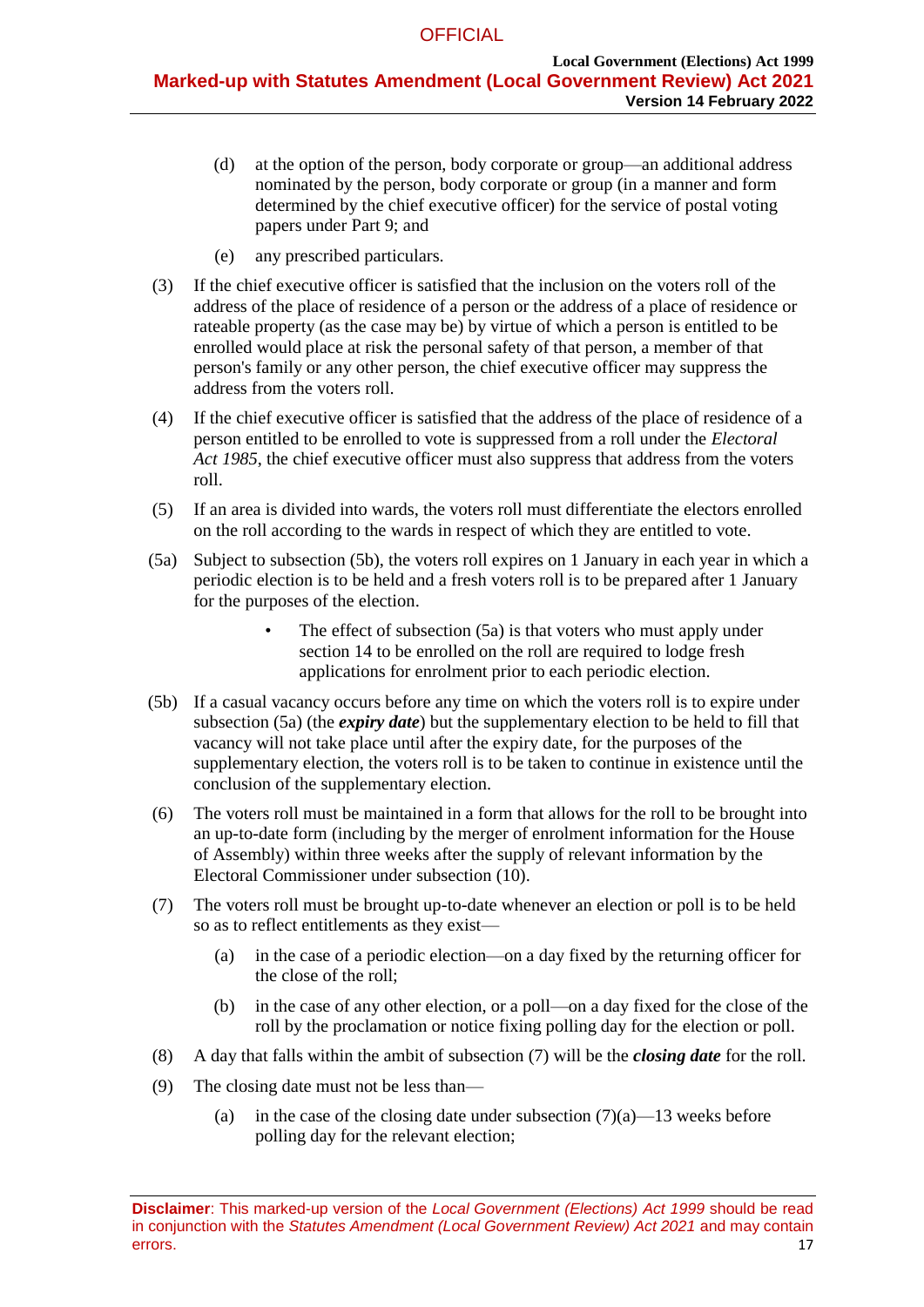- (b) in the case of the closing date under [subsection](#page-16-4)  $(7)(b)$ —8 weeks before polling day for the relevant election or poll.
- <span id="page-17-0"></span>(10) The Electoral Commissioner <del>must, within seven days after a closing date, supply the</del> chief executive officer with a list of the persons who are, as at the closing date, enrolled (including those provisionally enrolled) as electors for the House of Assembly in respect of a place of residence within the area.  $-$ 
	- (a) must, within 7 days after a closing date; and
	- (b) may, at any other time,

supply the chief executive officer with a list of the persons who are, as at the closing date or relevant time, enrolled (including those provisionally enrolled) as electors for the House of Assembly in respect of a place of residence within the area.

- A list may be supplied in electronic form, or in another manner agreed between the Electoral Commissioner and the chief executive officer.
- (11) If the area of a council is divided into wards, the list supplied under [subsection](#page-17-0) (10) must differentiate the electors according to the wards in relation to which they are enrolled.
- (12) The Electoral Commissioner is entitled to recover as a debt from a council a fee of an amount determined by the Electoral Commissioner for the supply of a list under this section.
- (13) The voters roll must be brought up-to-date in accordance with the requirements of [subsection](#page-16-2) (7) within four weeks after the relevant closing date.
	- A voters roll will be taken to have been brought up-to-date when copies of the roll are available for public inspection and purchase under this section.
- (13a) For the purposes of subsection (13), a voters roll will be taken to have been brought up-to-date when copies of the roll are available for public inspection under this section.
- (14) A council must ensure that copies of the roll are available for inspection (without charge) by the public at the principal office of the council.
- (15) At any time between the close of nominations and polling day for an election, a nominated candidate for the election is entitled to obtain from the relevant council a copy of the voters roll in printed form for the area (and he or she may, during that period, obtain further copies of the voters roll in printed form from the council on payment of the fees fixed by the council).
- (16) The chief executive officer must supply the returning officer with sufficient copies of the voters roll, certified by the chief executive officer, for use at an election or poll.
- (17) The chief executive officer is not responsible to check the accuracy of a list supplied by the Electoral Commissioner under this section and is entitled to assume that such a list is accurate.
- (18) The validity of a voters roll is not affected by a misdescription or other error in the roll.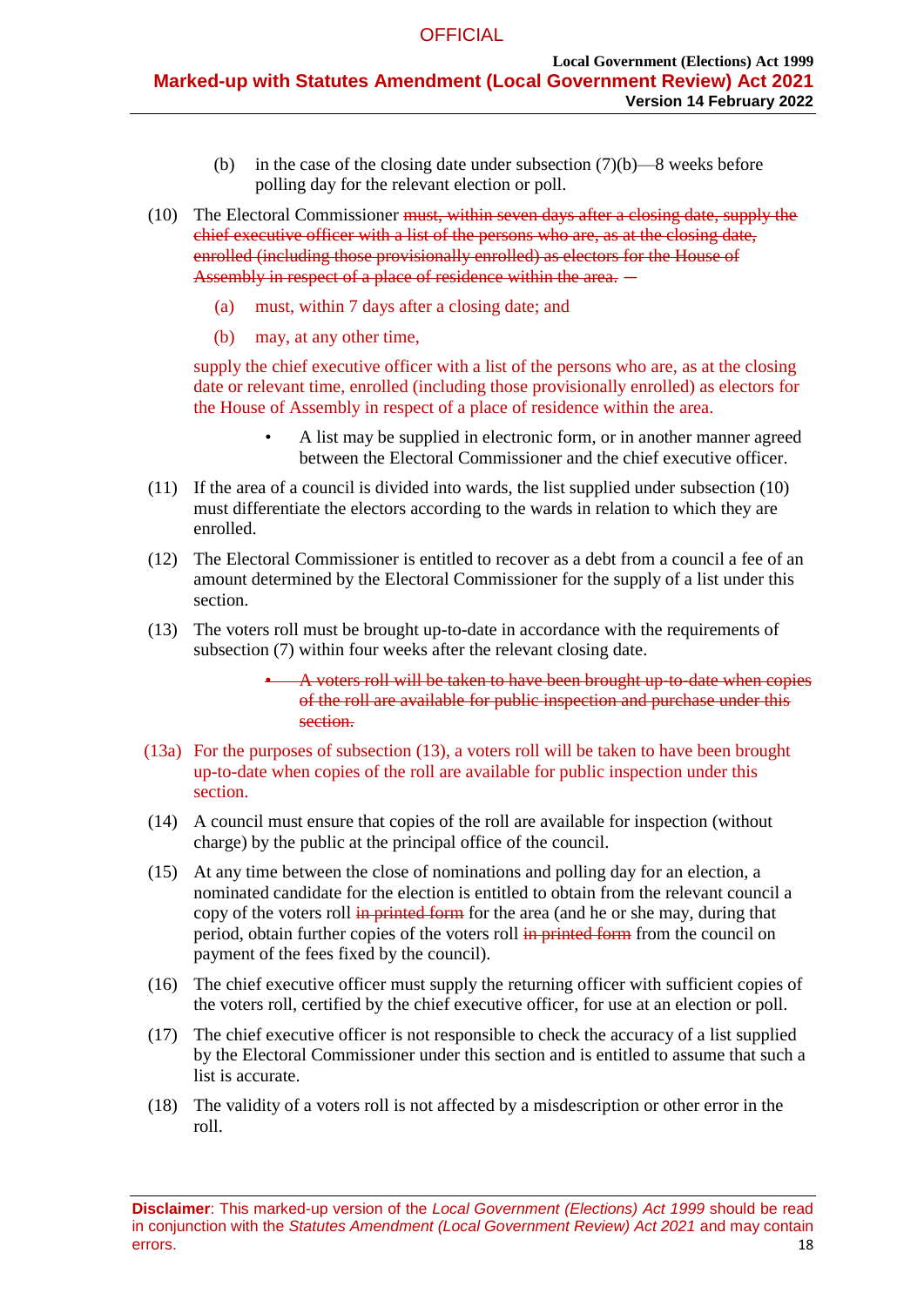(19) A voters roll is conclusive evidence of the entitlement of a person, body corporate or group whose name appears in the roll as an elector to vote at an election or poll at which the roll is used. $1$ 

#### **Note—**

- 1 [Part 5](#page-18-0) is also relevant to determining entitlements to vote.
- (20) If a copy of the voters roll is provided to a person under this section, a person who uses that copy of the roll, or information contained in that copy of the roll, for a purpose other than the distribution of matter calculated to affect the result of a local government election or a purpose related to the holding of such an election is guilty of an offence.

Maximum penalty: \$10 000.

# <span id="page-18-0"></span>**Part 5—Entitlement to vote**

### **16—Entitlement to vote**

- (1) Subject to subsection (1a), a natural person who has his or her name on the voters roll used for an election or poll as an elector in his or her own right is entitled to vote at that election or poll.
- (1a) A natural person is not entitled to vote at an election if—
	- (a) he or she was provisionally enrolled; and
	- (b) he or she is not, as at polling day, of or above the age of majority.
- <span id="page-18-1"></span>(2) A natural person is entitled to vote at an election or poll for a body corporate, or group, which has its name on the voters roll if the natural person is the designated person on the voters roll for the body corporate, or group.
- (5) If the name of a natural person has been omitted in error from a voters roll used for an election or poll, the person is, subject to this Act, entitled to vote at the election or poll as if the error had not occurred.
- (6) If the name of a body corporate has been omitted in error from a voters roll used for an election or poll, a person is, subject to this Act, entitled to vote at the election or poll under subsection (2) as if the error had not occurred.
- (7) If the name of a group has been omitted in error from a voters roll used for an election or poll, a person is, subject to this Act, entitled to vote at the election or poll under [subsection](#page-18-1) (2) as if the error had not occurred.
- (9) A natural person cannot vote at an election or poll for another natural person pursuant to a power of attorney.
- (10) A natural person may only vote in 1 capacity at an election or poll (but this clause does not prevent a person voting at 2 or more elections for a council held on the same day).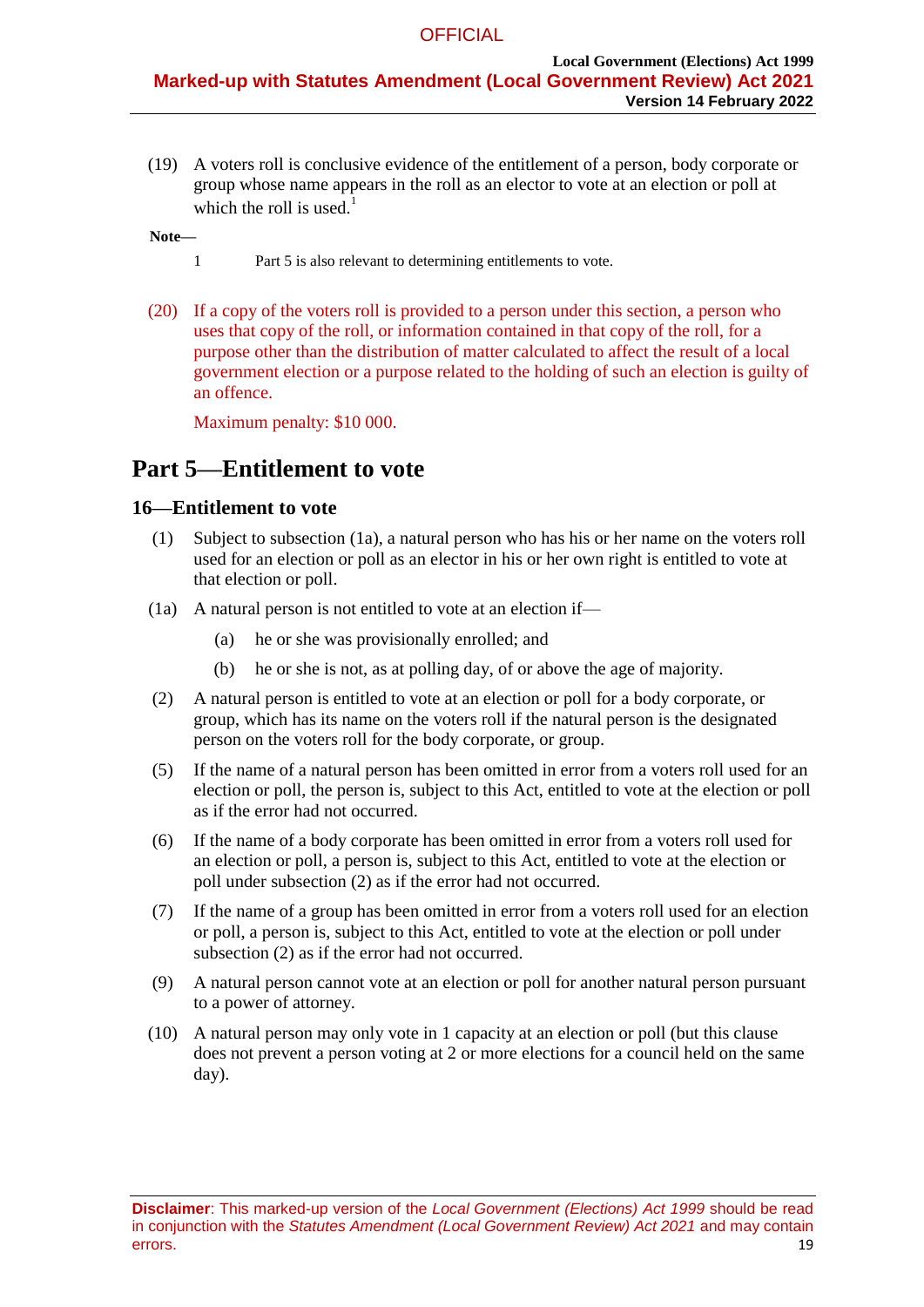# **Part 6—Entitlement to stand for election and nomination**

# **Division 1—Entitlement to stand for election**

# **17—Entitlement to stand for election**

- (1) Subject to this Act and the *[Local Government Act](http://www.legislation.sa.gov.au/index.aspx?action=legref&type=act&legtitle=Local%20Government%20Act%201999) 1999*, a person is eligible to be a candidate for election as a member of a council if—
	- $(a)$  the person is

(i) an Australian citizen; or

(ii) a prescribed person; and

- (a) the person is an Australian citizen; and
- <span id="page-19-2"></span><span id="page-19-1"></span><span id="page-19-0"></span> $(b)$
- (i) the person is an elector for the area; or
- (ii) the person is the designated person for nominee of a body corporate which has its name on the voters roll for the area; or
- (iii) the person is the designated person for nominee of a group which has its name on the voters roll for the area; or
- (iv) the person's name has been omitted in error from the voters roll for the area, or the person is the designated person for nominee of a body corporate or group which has had its name omitted in error from the voters roll for the area (and would be eligible for nomination under [subparagraph](#page-19-0) (ii) or [\(iii\)](#page-19-1) (as the case may be) were the name on the roll).
- (2) Subclause (1)(b) operates subject to the following qualifications:
	- (a) a nominee of a body corporate must be an officer of the body corporate;
	- (b) a nominee of a group must be a member of the group, or an officer of a body corporate that is a member of the group;
	- (c) a body corporate or group cannot nominate more than 1 person for a particular election;
	- (d) a body corporate or group cannot nominate a person who has not attained the age of majority.
- (3) A person is not eligible to be a candidate for election as a member of a council if the person—
	- (a) is a member of an Australian Parliament; or
	- (b) is an undischarged bankrupt or is receiving the benefit of a law for the relief of insolvent debtors; or
	- (c) has been sentenced to imprisonment and is, or could on the happening of some contingency become, liable to serve the sentence or the remainder of the sentence; or
	- (d) is an employee of the council; or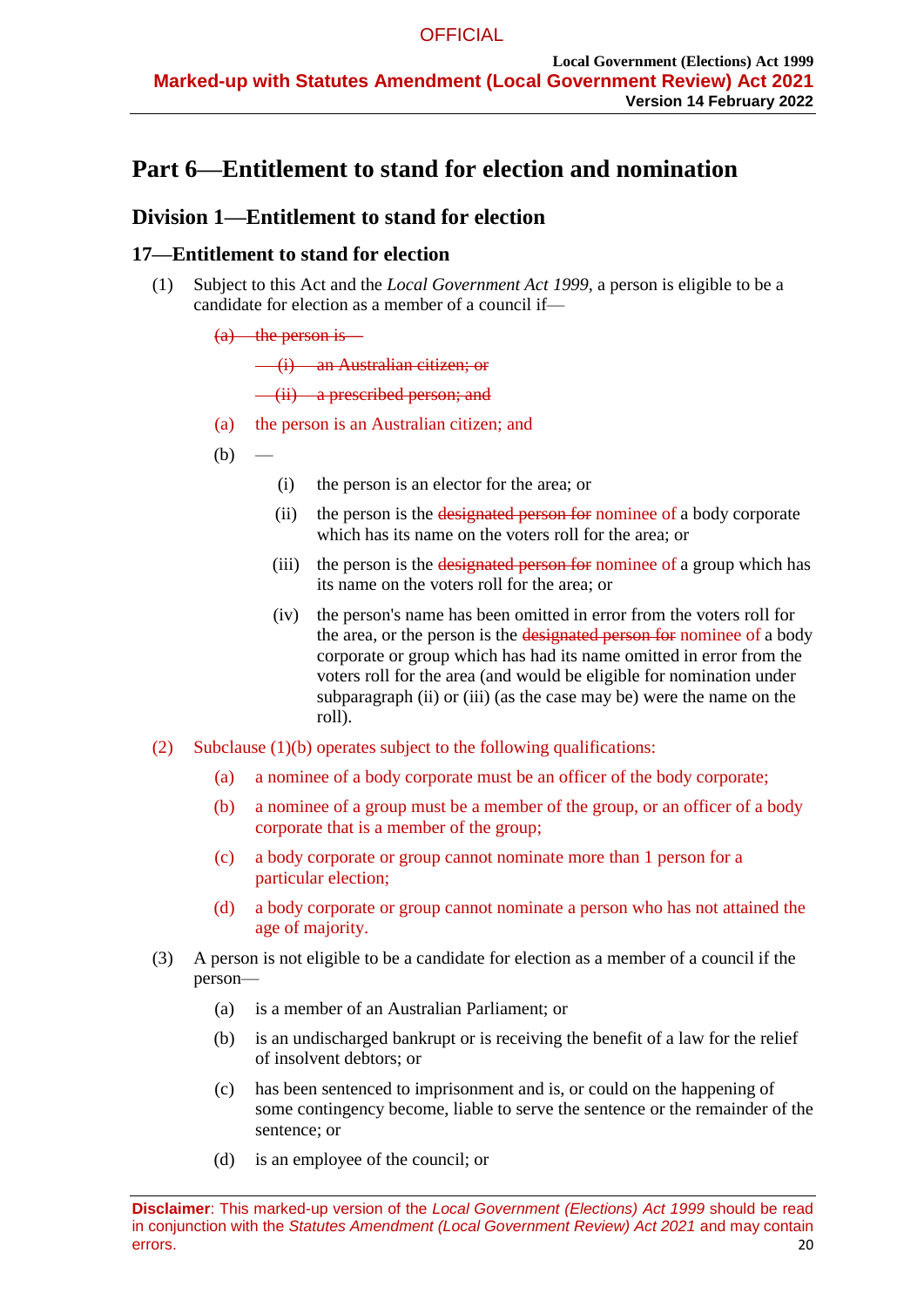- (e) is disqualified from election by court order under the *[Local Government](http://www.legislation.sa.gov.au/index.aspx?action=legref&type=act&legtitle=Local%20Government%20Act%201999)  Act [1999](http://www.legislation.sa.gov.au/index.aspx?action=legref&type=act&legtitle=Local%20Government%20Act%201999)*.
- (4) A person is not eligible to be a candidate for election as a member of a council if the person—
	- (a) in the case of a supplementary election—is a member of another council; or
	- (b) in the case of any election—is a candidate for election as a member of another council.
- (5) In this section—

*prescribed person* means a person who has held office as a member of a council at any time between 5 May 1997 and the commencement of this section.

# **Division 2—Nomination**

### <span id="page-20-0"></span>**18—Call for nominations**

The returning officer must not later than 14 days before the day on which nominations close for a particular election give public notice stating the vacancies to be filled at the election and inviting nomination of candidates for election to the vacancies.

### <span id="page-20-2"></span>**19—Manner in which nominations are made**

- (1) A person who is eligible to be a candidate for election to an office of a council may nominate (or, in the case of a nominee of a body corporate or group, be nominated) in the prescribed manner as a candidate for election to the office.
- <span id="page-20-1"></span>(2) The nomination must be accompanied by—
	- (a) a declaration of eligibility made by the candidate; and
	- (b) a profile of the candidate that complies with the regulations; and
	- (c) other information and material required by the regulations.
- (3) A profile under subsection (2) may include a photograph of the candidate (that complies with the regulations).
- (4) A nomination must be lodged with the returning officer not earlier than 14 days before the day on which nominations close.
- (5) The returning officer must cause a note to be made of the date and time of the receipt of a nomination form under this section.
- (6) The returning officer may reject a nomination if in the opinion of the returning officer the name under which the candidate is nominated—
	- (a) is obscene; or
	- (b) is frivolous; or
	- (c) has been assumed for an ulterior purpose.
- (7) The returning officer must reject a nomination if it appears to the returning officer that the nominated candidate has already been nominated for election to another vacancy (by a nomination lodged with the returning officer) and that the earlier nomination has not been withdrawn before the lodging of the nomination.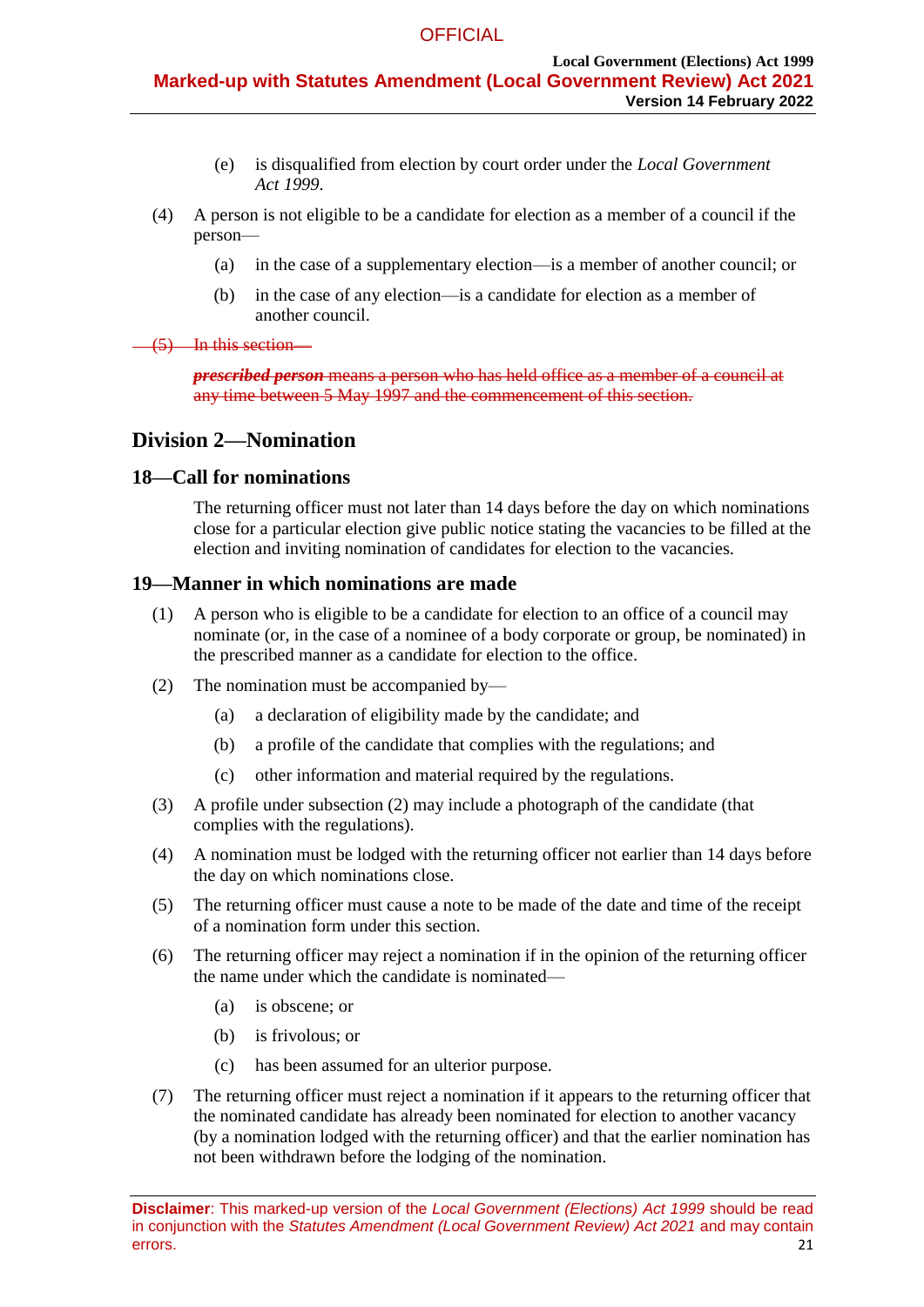# <span id="page-21-0"></span>**19A—Publication of candidate statements etc**

- (1) A nominated candidate may, within 5 business days after the close of nominations, provide to the LGA an electoral statement in accordance with any requirements of the LGA for publication in accordance with this section.
- <span id="page-21-2"></span><span id="page-21-1"></span>(2) The LGA must, as soon as is reasonably practicable after the close of nominations (and in any event within 14 days after the close of nominations) cause—
	- $(a)$  each candidate's profile supplied under section  $19(2)(b)$ ; and
	- $(-6)$  if an electoral statement is provided by a candidate under [subsection](#page-21-0)  $(1)$ —the statement,

to be published, in accordance with any requirements of the regulations, on the Internet.

- (3) The returning officer must, for the purposes of [subsection](#page-21-1) (2)(a), forward a copy of the profile of each candidate to the LGA.
	- (2) The returning officer must, as soon as is reasonably practicable after the close of nominations (and in any event within 14 days after the close of nominations), cause each candidate's profile supplied under section  $19(2)(b)$  to be published, in accordance with any requirements of the regulations, on the Internet.
	- (4) Despite any other provision of this Act or any other law, a candidate is solely responsible for his or her statement under [subsection](#page-21-0) (1) their profile under section  $19(2)(b)$  and the returning officer, the LGA, a council or any person involved (whether as an Internet service provider or otherwise) in the administration of the Internet publication referred to in [subsection](#page-21-2) (2) bears no civil or criminal liability with respect to the publication of a statement a profile in accordance with this section.
	- (5) A statement published under this section is taken to be authorised in accordance with [section](#page-23-0) 27 and proceedings for an offence against [section](#page-23-0) 27 may not be commenced in respect of a statement published under this section.

# **20—Questions of validity**

- (1) On receipt of a form of nomination, the returning officer must, if of the opinion that there is any matter that might render the nomination invalid, take all reasonable steps to notify the nominated candidate of the matter in order to enable the candidate to address the matter before the close of nominations.
- (2) A dispute as to the validity of a nomination must be determined summarily by the returning officer.

# **21—Display of valid nominations**

The returning officer must, as soon as practicable after the receipt of a valid nomination, cause a copy of the nomination to be displayed in the principal office of the council.

# **21—Publication etc of valid nominations**

The returning officer must, within 24 hours after the close of nominations—

(a) provide a council with a list of all valid nominations relevant to the council's area; and

**Disclaimer**: This marked-up version of the *Local Government (Elections) Act 1999* should be read in conjunction with the *Statutes Amendment (Local Government Review) Act 2021* and may contain errors. 22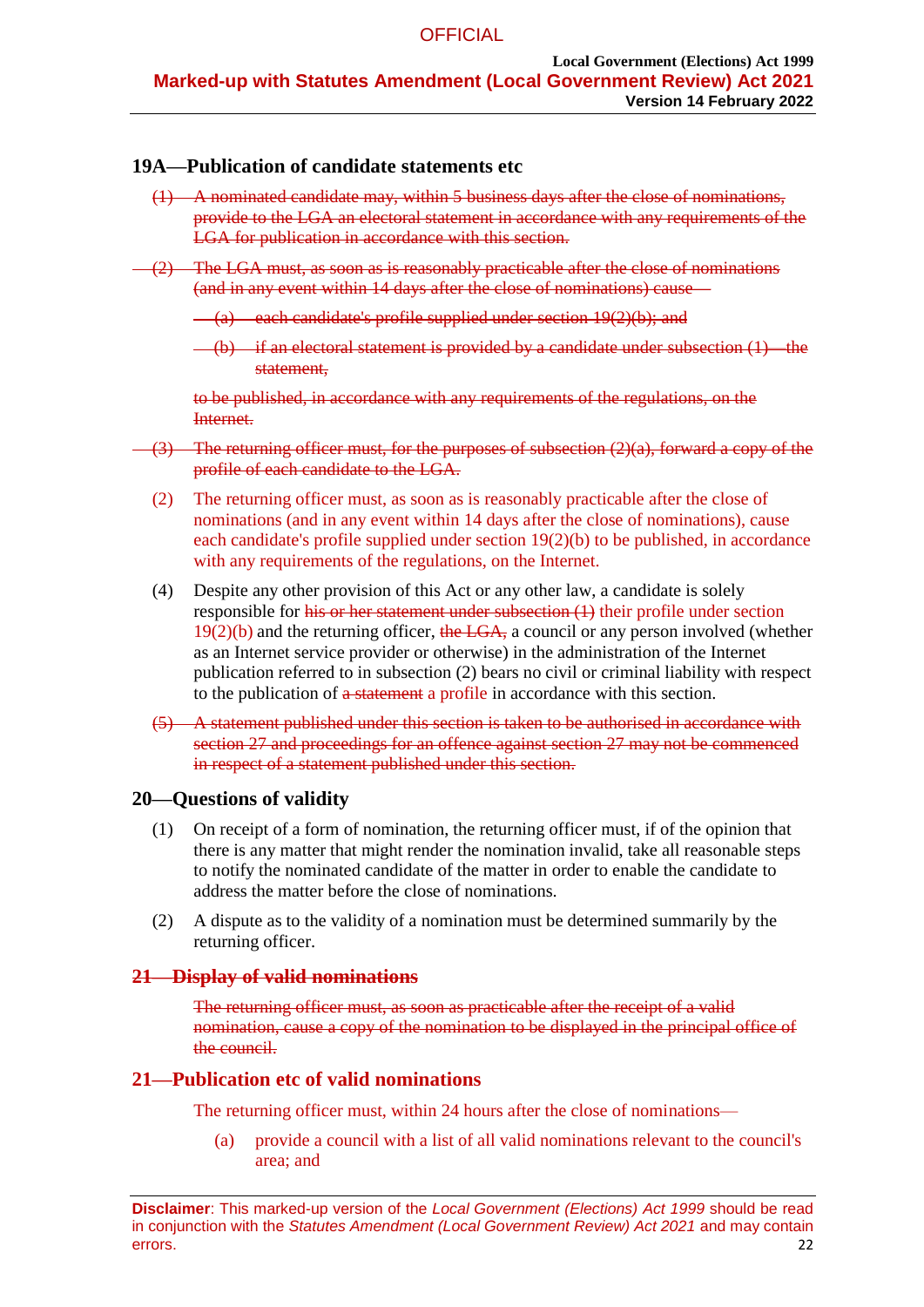(b) publish a list of all valid nominations on the Internet.

#### **22—Ability to withdraw a nomination**

- (1) A nominated candidate may at any time before the close of nominations, by notice given to the returning officer, withdraw the nomination.
- (2) A body corporate or group of persons who have nominated a candidate under this Part may at any time before the close of nominations, by notice given to the returning officer, withdraw the nomination.

# **23—Close of nominations**

Nominations close—

- (a) in the case of a periodic election—at 12 noon on the sixth Tuesday after the closing day fixed under section  $15(7)(a)$ ;
- (b) in other cases—at 12 noon on a day appointed by the returning officer as nomination day, being a day that falls not less than 21 days before polling day for the relevant election.

# **24—Multiple nominations**

If, at the close of nominations, it appears that the same person has been nominated for election to two or more vacancies, both or all the nominations are void.

#### <span id="page-22-0"></span>**25—Uncontested elections**

- (1) If, after nominations have closed, it appears that the number of candidates nominated to contest the election does not exceed the number of persons required to be elected, the returning officer must declare the nominated candidate or candidates elected.
- $(1a)$  If—
	- (a) after the close of nominations for a designated supplementary election and before the commencement of the issue of voting papers under section 39(1) for that election, another vacancy occurs in the office of a member of the council (other than in the office of mayor) (the *subsequent vacancy*); and
	- (b) it appears that the number of candidates nominated to contest the election does not exceed the number of persons required to be elected,

the returning officer must declare the nominated candidate or candidates elected.

- (2) If a candidate is declared elected under [subsection](#page-22-0)  $(1)$  or subsection  $(1a)$ 
	- (a) in the case of a supplementary election—the election of the candidate takes effect immediately; and
	- (b) in other cases—the election of the candidate takes effect at the conclusion of the relevant elections (see section 4(2) of the *[Local Government Act](http://www.legislation.sa.gov.au/index.aspx?action=legref&type=act&legtitle=Local%20Government%20Act%201999) 1999*).
- (3) In this section—

*designated supplementary election* has the same meaning as in section 6.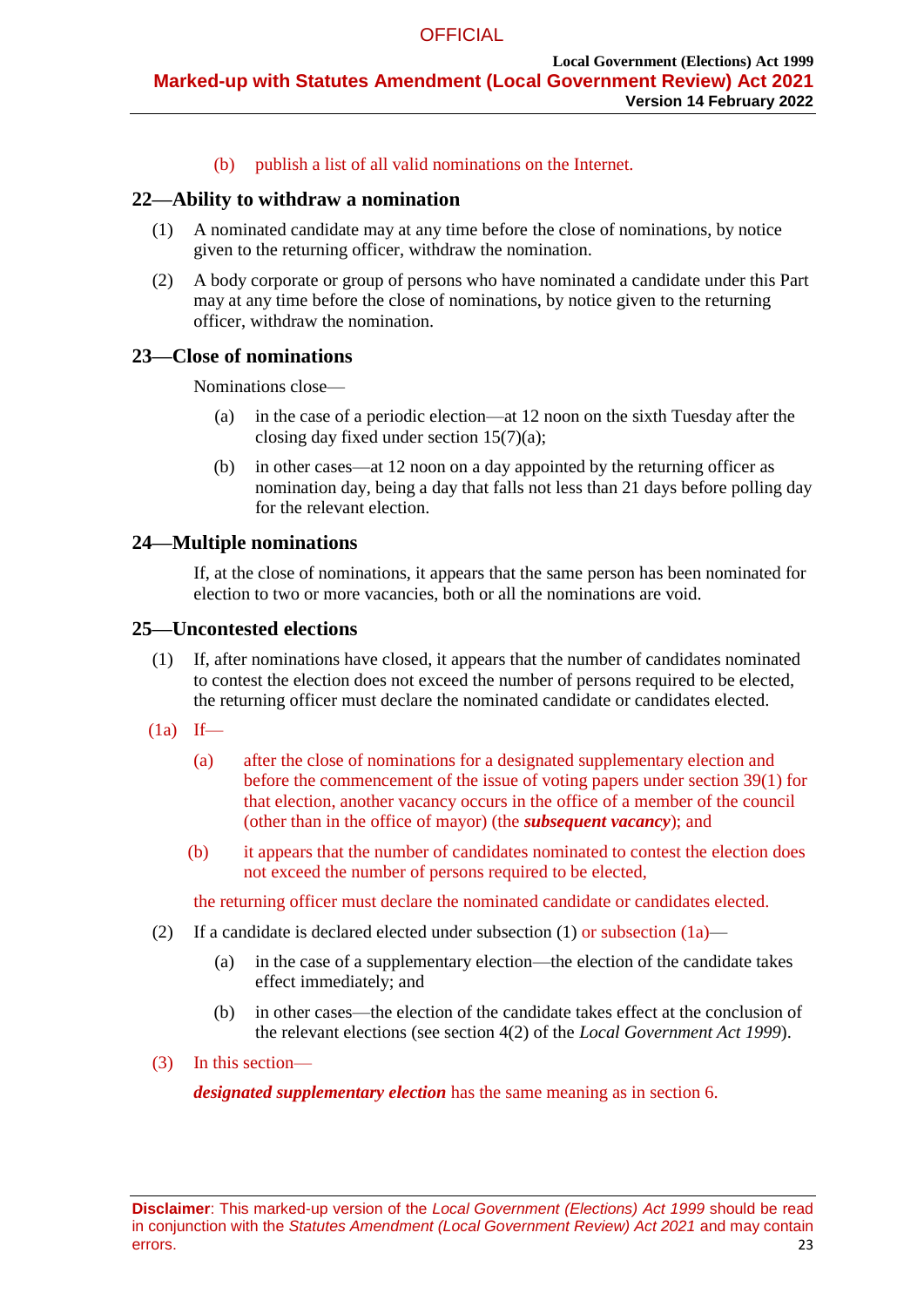# <span id="page-23-1"></span>**26—Notices**

- (1) The returning officer must, within 16 days of the close of nominations, give public notice and notice in writing to the candidates setting forth—
	- (a) the names of the candidates nominated and the offices for which they were nominated; and
	- (b) the names of any candidates declared elected in pursuance of this Part; and
	- (c) if an election is to be held—the day appointed as polling day for the election; and
	- (d) information on the operation of [Part 14.](#page-50-0)
- (2) If an election is to be held, a notice given to a candidate under [subsection](#page-23-1) (1) should be accompanied by a statement (in a form determined by the Electoral Commissioner) concerning illegal practices under this Act.

# **Part 7—Electoral material**

# <span id="page-23-0"></span>**27—Publication of electoral material**

- (1) A person must not publish electoral material or cause electoral material to be published unless the material contains—
	- (a) the name and address of the person who authorises publication of the material; and
	- (b) in the case of printed electoral material—the name and address prescribed information of the printer or other person responsible for undertaking its production.

Maximum penalty: \$2 500.

- $(1a)$  If—
	- (a) electoral material is published on the Internet; and
	- (b) the name and address of the person who authorises publication of the material is immediately accessible on the Internet by viewers of the material in accordance with any requirements prescribed by regulation,

that name and address need not be contained in the electoral material.

- (2) If electoral material is published in a newspaper that has been published at intervals of one month or less over a period of at least six months immediately preceding the publication of the electoral material, the name and address prescribed information of the printer need not be contained in the electoral material.
- (3) If electoral material is published in a newspaper as a letter to the editor, it is an offence to publish the material without the name and address (not being a post box) of the writer of the letter.

Maximum penalty: \$2 500.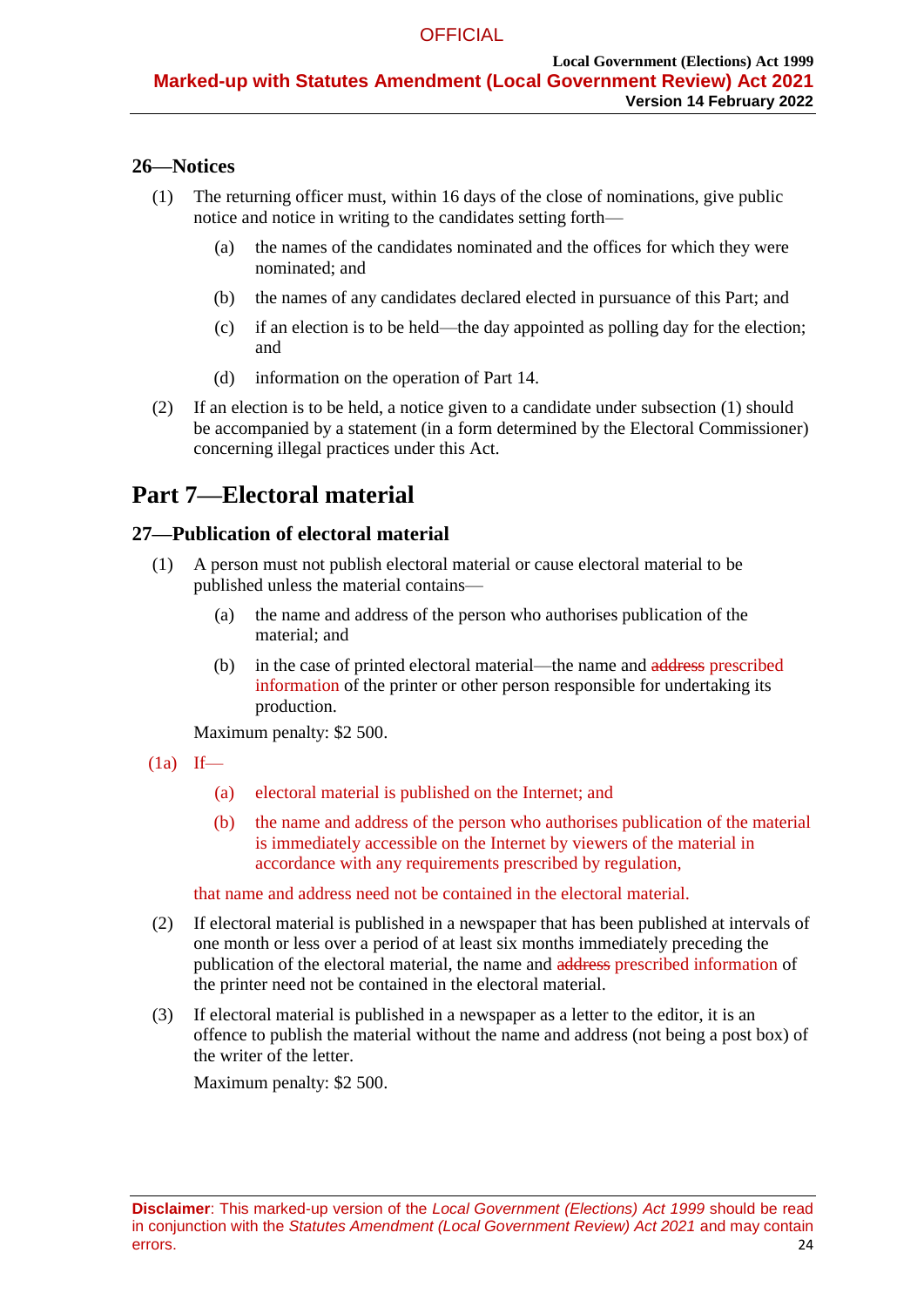- (4) If electoral material is published on the Internet by a person other than the person who established or controls the Internet site or other platform (or the relevant part of it), the person who established or controls the Internet site or other platform (or the relevant part of it) is not taken to have published the material or caused the electoral material to be published unless that person authorised, whether directly or indirectly, the publishing of the material on the Internet site or other platform.
- (5) In this section—

#### *prescribed information* means—

- (a) if the printer or other person responsible for undertaking production of the printed electoral material has a physical address—that address; or
- (b) if the printer or other person responsible for undertaking production of the printed electoral material does not have a physical address—the email address or website address of the printer or other person.

# **28—Publication of misleading material**

- <span id="page-24-0"></span> $(1)$  If—
	- (a) electoral material contains a statement purporting to be a statement of fact; and
	- (b) the statement is inaccurate and misleading to a material extent,

a person who authorised, caused or permitted the publication of the material (the *publisher*) is guilty of an offence.

Maximum penalty: \$5 000.

- (1a) A person (the *relevant person*) is not taken to have authorised, caused or permitted the publication of electoral material if it is published by a person other than the relevant person on an Internet site or other platform established or controlled (or partly established or controlled) by the relevant person unless the relevant person authorised, whether directly or indirectly, the publishing of the material on the Internet site or other platform.
- (2) It is a defence to a charge of an offence against [subsection](#page-24-0) (1) for the defendant to prove—
	- (a) that he or she took no part in determining the contents of the material; and
	- (b) that he or she could not reasonably be expected to have known that the statement to which the charge relates was inaccurate and misleading.
- (2a) If the Electoral Commissioner is satisfied that published electoral material contains a statement purporting to be a statement of fact that is inaccurate and misleading to a material extent, the Electoral Commissioner may request the publisher to do 1 or more of the following:
	- (a) withdraw the material from further publication;
	- (b) publish a retraction in specified terms and a specified manner and form,

(and in proceedings for an offence against [subsection](#page-24-0) (1) arising from the material, the publisher's response to a request under this subsection may be taken into account in assessing any penalty to which the publisher may be liable).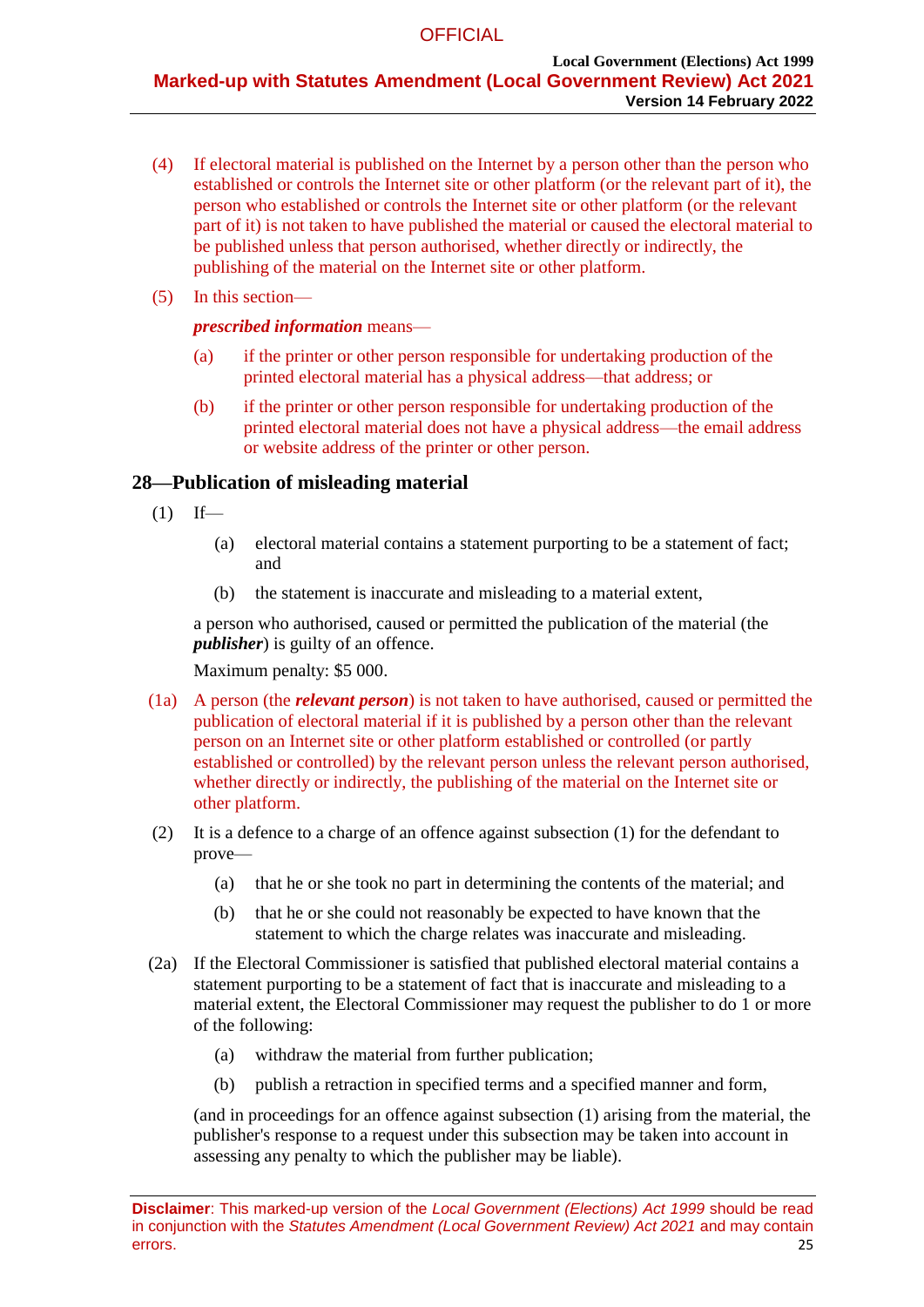- (2b) If the Supreme Court is satisfied beyond reasonable doubt on application by the Electoral Commissioner that published electoral material contains a statement purporting to be a statement of fact that is inaccurate and misleading to a material extent, the Court may order the publisher to do 1 or more of the following:
	- (a) withdraw the material from further publication;
	- (b) publish a retraction in specified terms and a specified manner and form.
- (3) This section applies to material published by any means (including radio or television).
- (4) No action under this section lies against the returning officer with respect to the publication of material provided to the returning officer by a candidate for election under [section](#page-20-2) 19.

# <span id="page-25-2"></span>**Part 8—Preparation for an election or poll**

# **Division 1—Elections**

# **29—Ballot papers**

- (1) If an election is to be held for an office, a ballot paper showing the names of all candidates for election to that office must be prepared.
- <span id="page-25-0"></span>(2) The names of the candidates in a particular election must be arranged on the ballot paper, one under the other, in an order determined by lot.
- (3) The drawing of lots for the purposes of [subsection](#page-25-0) (2) must be conducted by the returning officer at 4 p.m., or as soon as is reasonably practicable after 4 p.m., on the day of the close of nominations in the presence of 2 persons who are of or above the age of majority and other persons who may wish to be present.
	- (3) The drawing of lots for the purposes of subsection (2) must be conducted by the returning officer—
		- (a) in the case of a periodic election—at 4 pm, or as soon as is reasonably practicable after 4 pm; or
		- (b) in any other case—at 12 noon, or as soon as is reasonably practicable after 12 noon,

on the day of the close of nominations in the presence of 2 persons who are of or above the age of majority and other persons who may wish to be present.

- (4) A square must be placed to the left of each name appearing on the ballot paper.
- (5) A ballot paper must conform with other requirements prescribed by regulation.

# **30—Appointment of place for counting votes**

- (1) The returning officer must appoint a place for the counting of votes for the purposes of an election.
- <span id="page-25-1"></span>(2) The returning officer must, at least seven days before polling day, give public notice of the place for the counting of votes.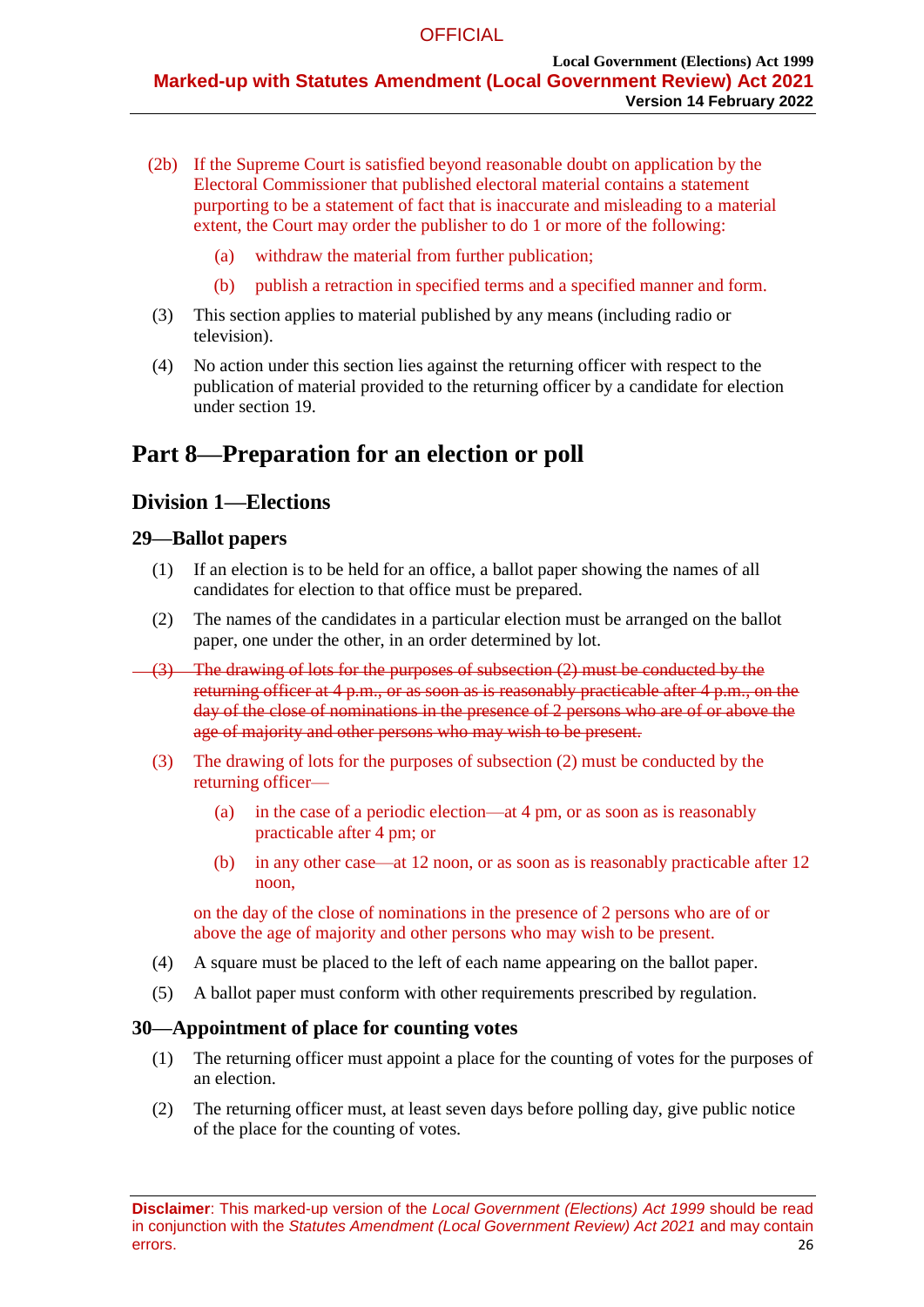(3) In cases of emergency, the returning officer may, without giving public notice under [subsection](#page-25-1) (2), appoint a place for the counting of votes for the purposes of an election in substitution for, or in addition to, a place previously appointed by the returning officer.

# **31—Special arrangements for the issue of voting papers**

- <span id="page-26-0"></span>(1) The returning officer may make arrangements for—
	- (a) the personal delivery of voting papers delivery of voting papers (whether in printed or electronic form) to persons who reside at, or who attend, a specified institution, a specified part of an institution, or a specified place, and who are entitled to voting papers under this Act; and
	- (b) the attendance of electoral officers at a specified institution, or a specified part of an institution, or a specified place, in order to assist persons in voting and to collect completed voting papers.
- (2) The returning officer must take reasonable steps to inform candidates and electors of any arrangements made under [subsection](#page-26-0) (1).

# **32—Scrutineers**

- (1) Each candidate may appoint one or more scrutineers for the purposes of an election.
- (2) A candidate in an election for the council (including a candidate who has already been declared elected) is not eligible for appointment as a scrutineer.
- (3) An appointment under this section is ineffective unless the candidate has given notice in writing to the returning officer of the appointment.

# **Division 2—Polls**

# **33—Ballot papers**

- (1) A ballot paper for a poll must be designed to suit voting on the particular proposition to be submitted to electors.
- (2) The returning officer will be responsible for the design of the ballot paper after consultation with the council.
- (3) A ballot paper must conform with any requirement prescribed by regulation.

# **34—Appointment of a place for counting votes**

- (1) The returning officer must appoint a place for the counting of votes for the purposes of a poll.
- <span id="page-26-1"></span>(2) The returning officer must, at least seven days before polling day, give public notice of the place for the counting of votes.
- (3) In cases of emergency, the returning officer may, without giving public notice under [subsection](#page-26-1) (2), appoint a place for the counting of votes for the purposes of a poll in substitution for, or in addition to, a place previously appointed by the returning officer.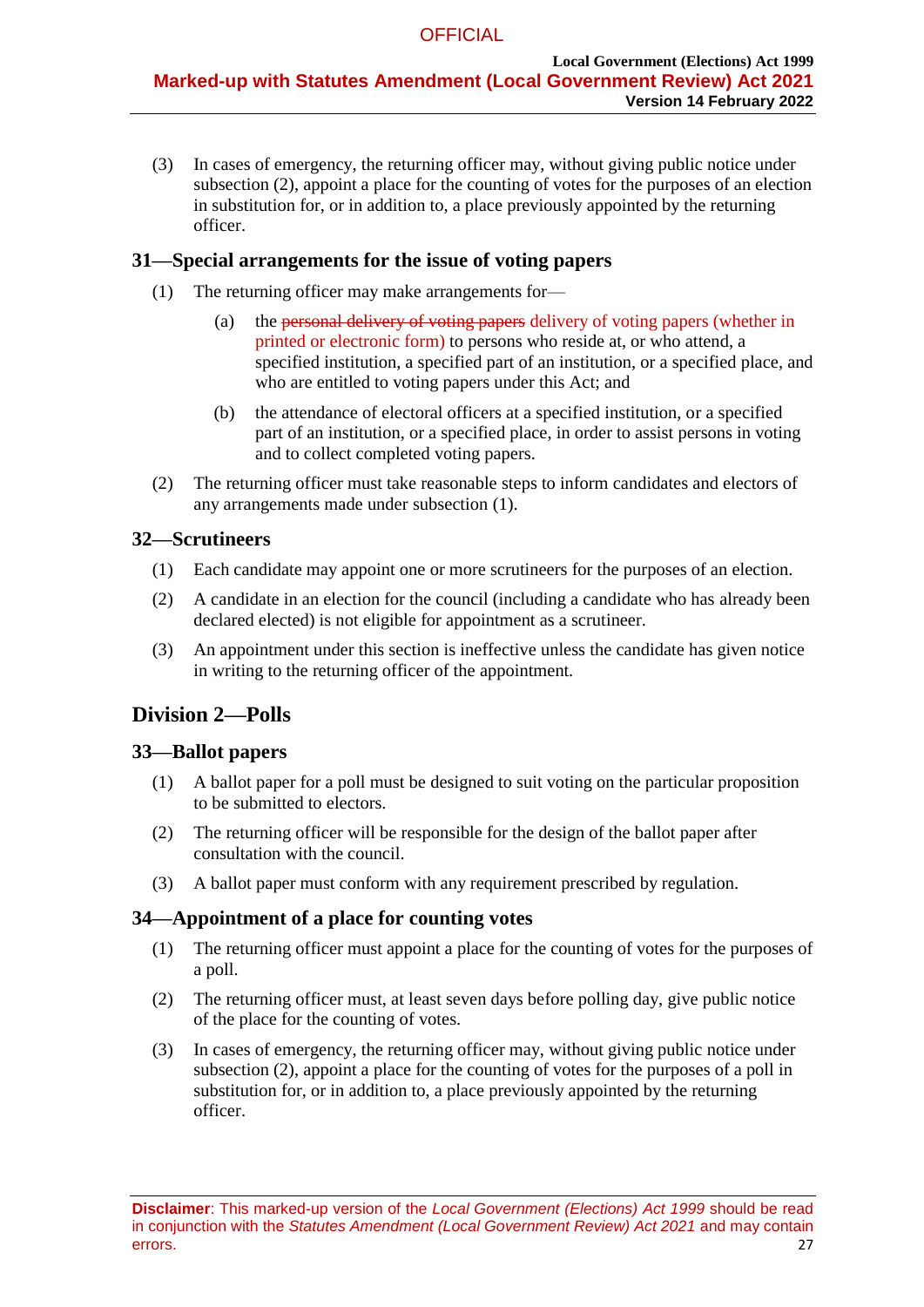# **35—Special arrangements for the issue of voting papers**

The returning officer may make arrangements for—

- (a) the personal delivery of voting papers delivery of voting papers (whether in printed or electronic form) to persons who reside at, or who attend, a specified institution, or a specified part of an institution, or a specified place, and who are entitled to voting papers under this Act; and
- (b) the attendance of electoral officers at a specified institution, or a specified part of an institution, or at a specified place, in order to assist persons in voting and to collect completed voting papers.

### **36—Scrutineers**

The council may appoint suitable persons to act as scrutineers for the purposes of a poll.

# <span id="page-27-0"></span>**Part 9—Postal voting**

# **Part 9—Voting generally**

### **37—Postal voting to be used**

- (1) Voting Subject to section 41A, voting at an election or poll will be conducted on the basis of postal voting.
- (2) Subsection (1) does not prevent—
	- (a) the personal delivery delivery (whether personal or otherwise) and collection of voting papers under [Part 8;](#page-25-2) or
	- (b) the personal provision and return of voting papers under this Part.

# **38—Notice of use of postal voting**

The returning officer must, at least  $\frac{21}{28}$  days before polling day for an election or poll, by notice including the prescribed information published in a newspaper circulating in the area, inform electors that voting in the election or poll will be conducted entirely by means of postal voting.

# **39—Issue of postal voting papers**

- <span id="page-27-1"></span> $(1)$  The returning officer must, as soon as practicable after the twenty-first day before polling day, and in any event not later than 14 days before polling day, issue to every natural person, body corporate or group who or which has his, her or its name on the voters roll used for the purposes of the election or poll postal voting papers consisting  $\theta$ 
	- (a) a ballot paper (or, in an appropriate case, ballot papers) authenticated to the satisfaction of the returning officer; and
	- (b) an opaque envelope bearing a declaration (in a form determined by the Electoral Commissioner), to be completed by the voter, declaring the voter's date of birth and—

**Disclaimer**: This marked-up version of the *Local Government (Elections) Act 1999* should be read in conjunction with the *Statutes Amendment (Local Government Review) Act 2021* and may contain errors. 28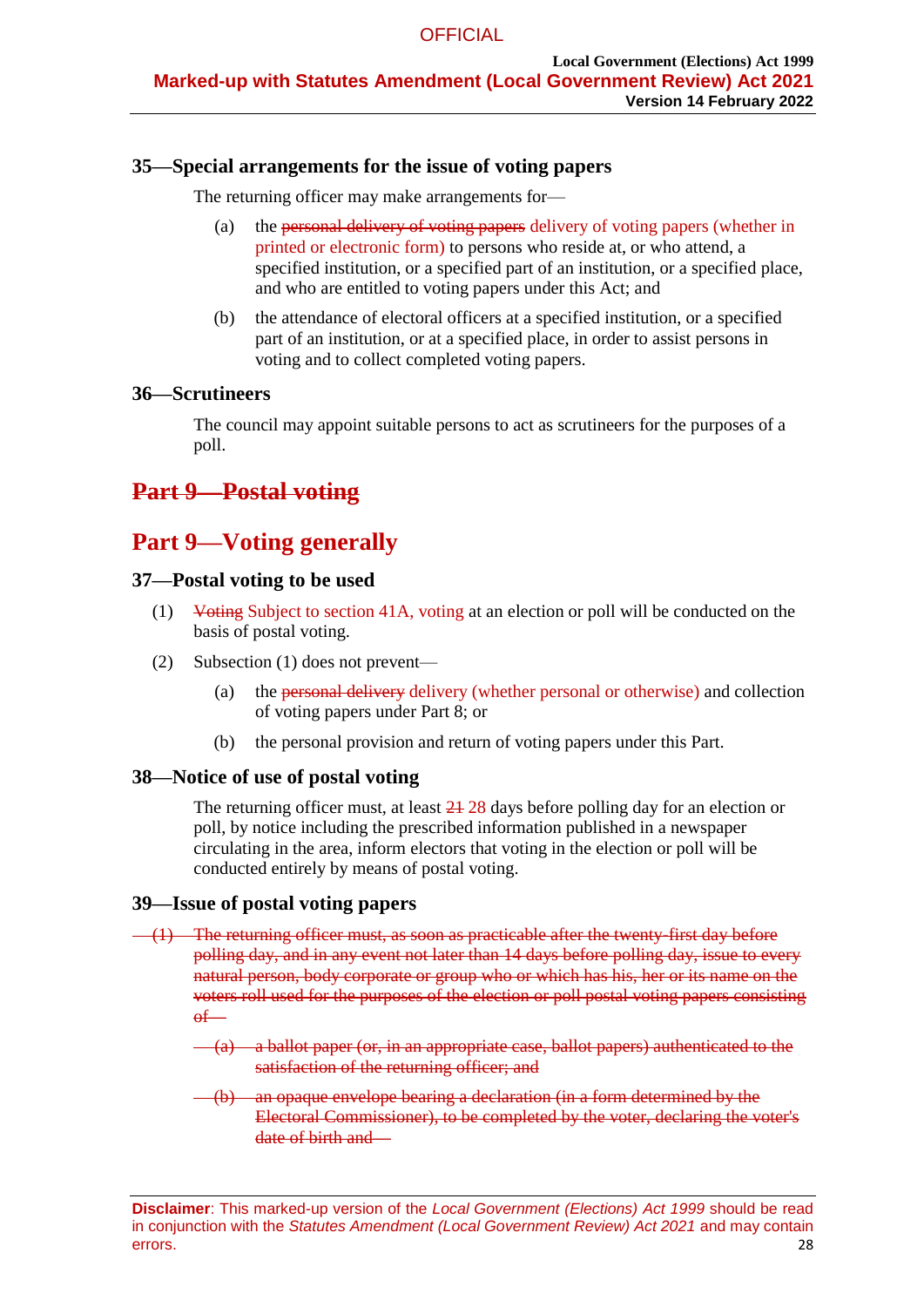— that the ballot paper contained in the envelope contains his or her vote; and

that he or she has not already voted at the election or poll; and

— if the voting papers are issued to a body corporate or group—that he or she is eligible to vote and is the designated person for the body corporate or group.

- (1) The returning officer must, as soon as practicable after the twenty eighth day before polling day, and in any event not later than 21 days before polling day, issue to every natural person, body corporate or group who or which has their or its name on the voters roll used for the purposes of the election or poll postal voting papers consisting of—
	- (a) a ballot paper (or, in an appropriate case, ballot papers) authenticated to the satisfaction of the returning officer; and
	- (b) an opaque envelope bearing a declaration (in a form determined by the Electoral Commissioner), to be completed by the voter, declaring the voter's date of birth and—
		- (i) that the ballot paper contained in the envelope contains their vote; and
		- (ii) that they have not already voted at the election or poll; and
		- (iii) if the voting papers are issued to a body corporate or group—that they are eligible to vote and are the designated person for the body corporate or group.
- (2) The declaration under [subsection](#page-27-1) (1) must appear on a tear-off extension to the envelope flap.
- (3) An envelope used under [subsection](#page-27-1) (1) must be—
	- (a) a pre-paid post envelope addressed to the returning officer; or
	- (b) accompanied by a pre-paid post envelope addressed to the returning officer,

and must comply with any prescribed requirement.

- <span id="page-28-0"></span>(4) Postal voting papers must also be issued to any person, body corporate or group of persons whose name does not appear on the voters roll but who claims to be entitled to vote at the election or poll and applies to the returning officer for voting papers not later than—
	- $(a)$  in the case of an application made by post—5 p.m. on the second business day before polling day;

 $(-6)$  in the case of an application made personally—the close of voting on polling day.

(4) Postal voting papers must also be issued to any person, body corporate or group of persons whose name does not appear on the voters roll but who claims to be entitled to vote at the election or poll and applies to the returning officer for voting papers not later than 5 pm on the seventh day before polling day.

**Disclaimer**: This marked-up version of the *Local Government (Elections) Act 1999* should be read in conjunction with the *Statutes Amendment (Local Government Review) Act 2021* and may contain errors. 29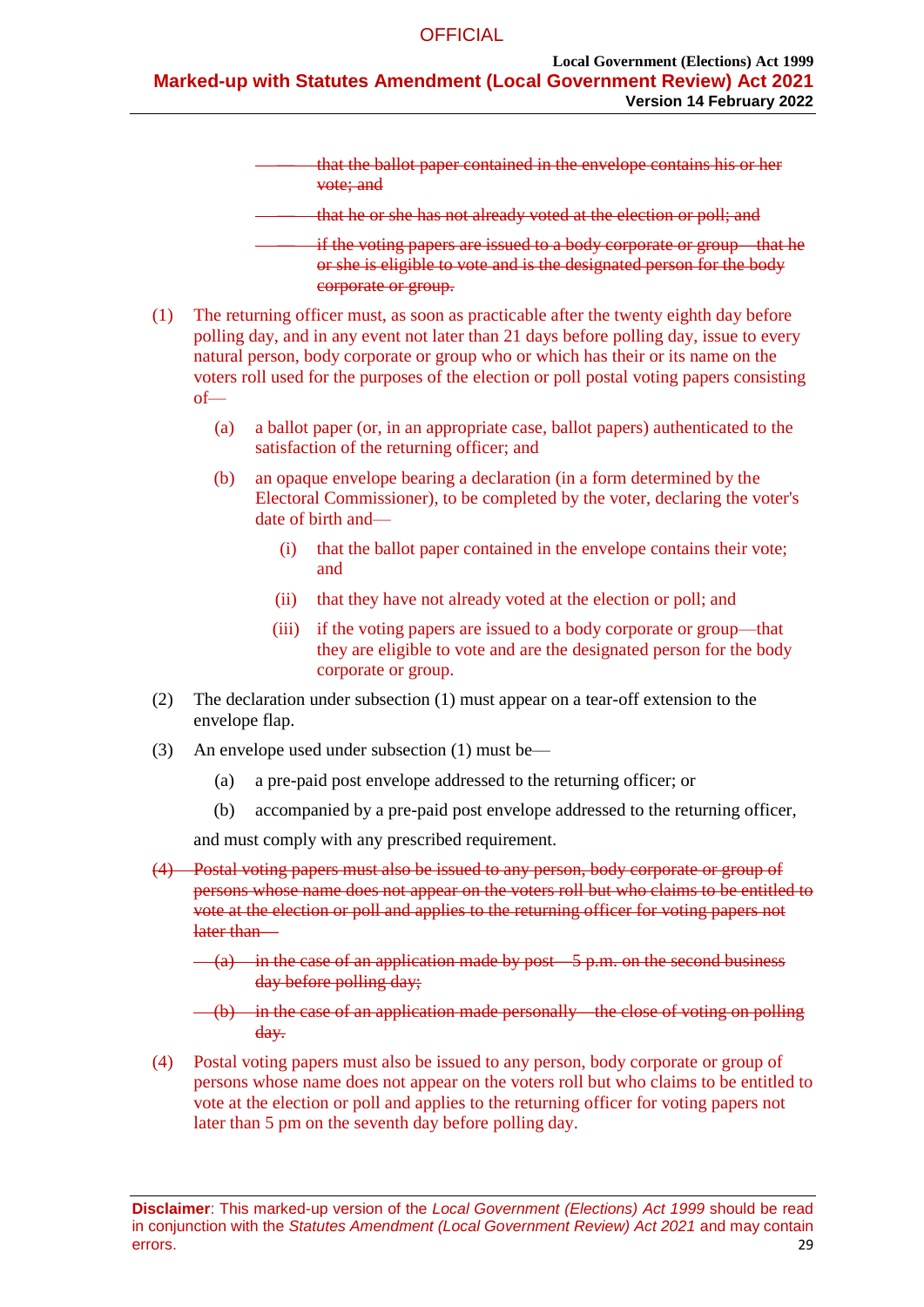- (5) Postal voting papers issued under [subsection](#page-28-0) (4) must also include a declaration (in a form determined by the Electoral Commissioner) for the voter to set out the grounds on which an entitlement to vote is claimed.
- (6) Postal voting papers issued under this section must be accompanied by an explanatory notice and a set of candidate profiles that comply with the regulations and may be accompanied by other material determined by the returning officer.
- (7) Postal voting papers may be issued under this section—
	- (a) by giving them to the prospective voter personally; or
	- (b) by sending them by post—
		- (i) to a prospective voter at the appropriate address on the voters roll; or
		- (ii) in the case of a body corporate or group (without limiting any other method of delivery)—to the designated person for the body corporate or group at the address of the designated person on the voters roll; or
		- (iii) in the case of a prospective voter whose name and address do not appear on the voters roll—at some other address of which the returning officer has received notice in a manner determined or approved by the returning officer.
- (8) The returning officer must keep a record of the electors and other persons to whom voting papers are issued under this section.
- (9) If postal voting papers are returned because they have not been able to be successfully delivered, the returning officer must retain those voting papers in a secure place.<sup>1</sup>
- (10) The returning officer is not obliged to check the date of birth of a voter, or any other information, provided under this section (but may do so on a selective, random or other basis determined by the returning officer).
- (11) A vote may be admitted to the count notwithstanding that the voter's date of birth has not been declared (or accurately declared) under this section, or that there has been some other formal defect or error on the part of the voter in complying with the requirements of this section (unless the returning officer is of the opinion that the defect or error is sufficiently significant to warrant the rejection of the vote).
- (12) The returning officer is not required to issue postal voting papers under this section with respect to a person who the returning officer has reason to believe has died.

**Note—**

1 Fresh voting papers may be subsequently issued under [section](#page-32-0) 43.

# <span id="page-29-0"></span>**40—Procedures to be followed for voting**

- (1) If a person to whom postal voting papers have been issued desires to vote by use of those papers, the following procedure must be followed:
	- (a) the voter must mark his or her vote in the manner prescribed by this Act on the ballot paper supplied;
	- (b) the voter must then fold the ballot paper so as to conceal the vote and place the folded ballot paper in the envelope and seal the envelope;
	- (c) the voter must then ensure that any relevant declaration is signed;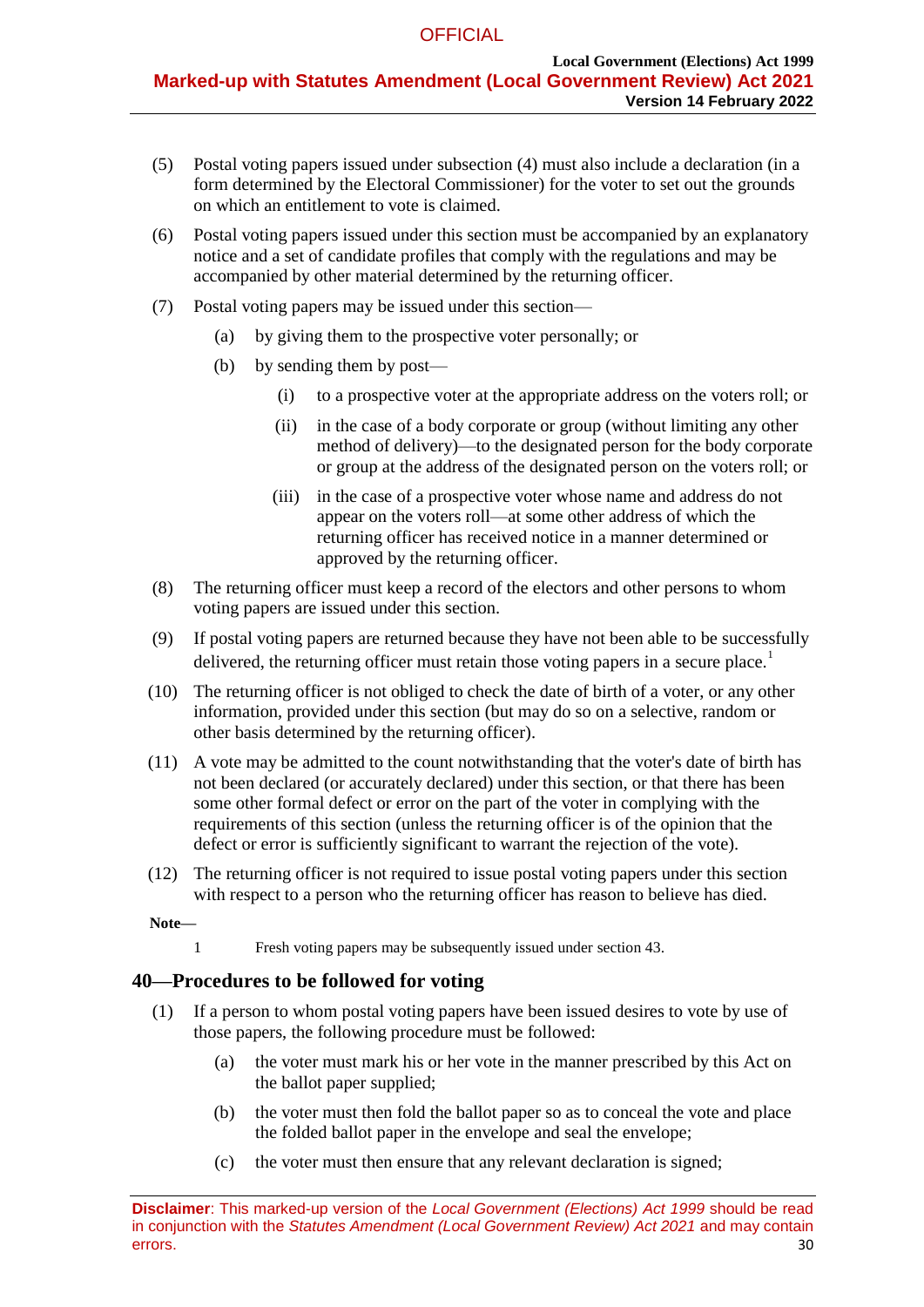- (d) the sealed envelope must then be delivered to an electoral officer for the relevant council (by post or personally) not later than the close of voting on polling day.
- <span id="page-30-0"></span>(2) An electoral officer must, on the receipt of voting papers under [subsection](#page-29-0) (1), immediately ensure the security of those voting papers in accordance with directions issued by the returning officer for the purposes of the election or poll.
- (3) However, an electoral officer may, before taking steps under [subsection](#page-30-0) (2), check relevant information in accordance with instructions issued by the returning officer.

# <span id="page-30-1"></span>**41—Voter may be assisted in certain circumstances**

- (1) Subject to subsection (2), if a person who desires to vote by use of postal voting papers is illiterate or physically unable to carry out a procedure under this Part, a person of the voter's choice (being a person of or above the age of majority) may render such assistance as may be necessary in the circumstances and may, if necessary, vote on behalf of the voter in accordance with his or her directions and complete any declaration on behalf of the voter.<sup>1</sup>
- <span id="page-30-2"></span>(2) A person must not act under [subsection](#page-30-1) (1) without first obtaining the approval of the returning officer to do so.
- (3) An approval under [subsection](#page-30-2) (2)—
	- (a) may be given in such manner as the returning officer thinks fit; and
	- (b) may be given subject to such conditions as the returning officer thinks fit.

#### **Note—**

1 This section operates subject to [section](#page-45-0) 61.

# **41A—Assisted voting**

- (1) The regulations may make provision in relation to voting in an election or poll by prescribed electors by means of an assisted voting method.
- (2) Without limiting the generality of subsection (1), regulations made for the purposes of this section may—
	- (a) determine, or provide for the determination of, 1 or more assisted voting methods and, in relation to each such method, determine, or provide for the determination of, the following:
		- (i) matters related to voting using the assisted voting method, including the provision of assistance to electors using the method, requirements to be followed after an elector has used the method and matters of privacy and secrecy;
		- (ii) the number of places where the assisted voting method is to be available, the location of those places (if relevant) and the days and times at which the method is to be available;
		- (iii) which electors may use the assisted voting method; and
	- (b) require the making of a record of each person who has voted using an assisted voting method; and
	- (c) specify the information that is to be included in a record; and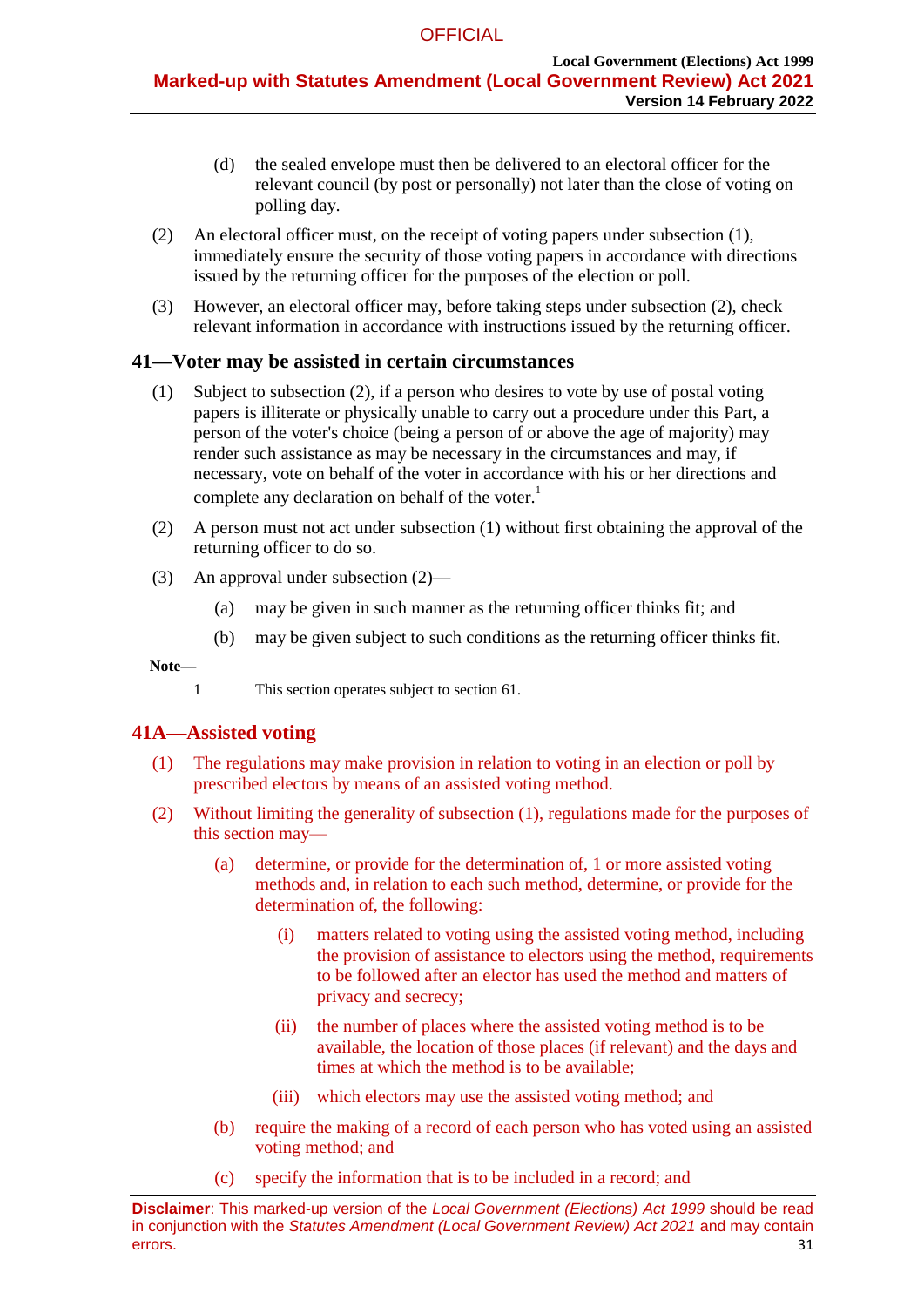- (d) provide for the production of a record of the vote each person has cast, which must not contain any means of identifying the person who cast the vote; and
- (e) provide for the appointment by the returning officer of officers in relation to the conduct of an assisted voting method; and
- (f) provide for the application of this Act, or provisions of this Act, in relation to votes cast using an assisted voting method, including the modification of the application of this Act or a provision of this Act in relation to such votes; and
- (g) make provision for any other matters related to assisted voting.
- (3) To avoid doubt, nothing in this section (or in regulations made for the purposes of this section) authorises any elector to vote in more than 1 capacity at an election or poll.
- (4) An assisted voting method must be such that an elector using the method in relation to an election or poll—
	- (a) receives the same information (in the same order), and has the same voting options, as would appear in the ballot paper for the election or poll that the elector would be given if the elector were voting by postal vote under this Part; and
	- (b) is able to indicate a vote in a way that, if the elector were marking a ballot paper, would not be an informal ballot paper.
- (5) Subject to this section, if an elector votes using an assisted voting method (an *assisted vote)—*
	- (a) this Act applies (subject to any modifications prescribed under subsection (2)(f)) in relation to an assisted vote as if it were a vote delivered to an electoral officer for the relevant council in a sealed envelope; and
	- (b) the record of the assisted vote produced in accordance with the regulations is to be taken to be a ballot paper for the purposes of this Act; and
	- (c) the requirements of this Act in relation to the elector's right to receive a ballot paper are to be taken to have been satisfied.
- (6) The returning officer may, by notice in the Gazette, determine that an assisted voting method is not to be used either generally or at 1 or more specified places.
- (7) A notice under subsection (6) must specify the election or poll in respect of which the determination applies.
- (8) In this section—

*prescribed elector* means a sight-impaired elector or an elector of a class prescribed by the regulations for the purposes of this definition;

*sight-impaired* elector means an elector whose sight is impaired such that the elector is unable to vote without assistance.

#### **42—Signature to electoral material**

If a person who is unable to sign his or her name in writing makes a mark as his or her signature on any voting material, the mark will be taken to be the person's personal signature if it is witnessed by a person who provides his or her signature to verify the mark.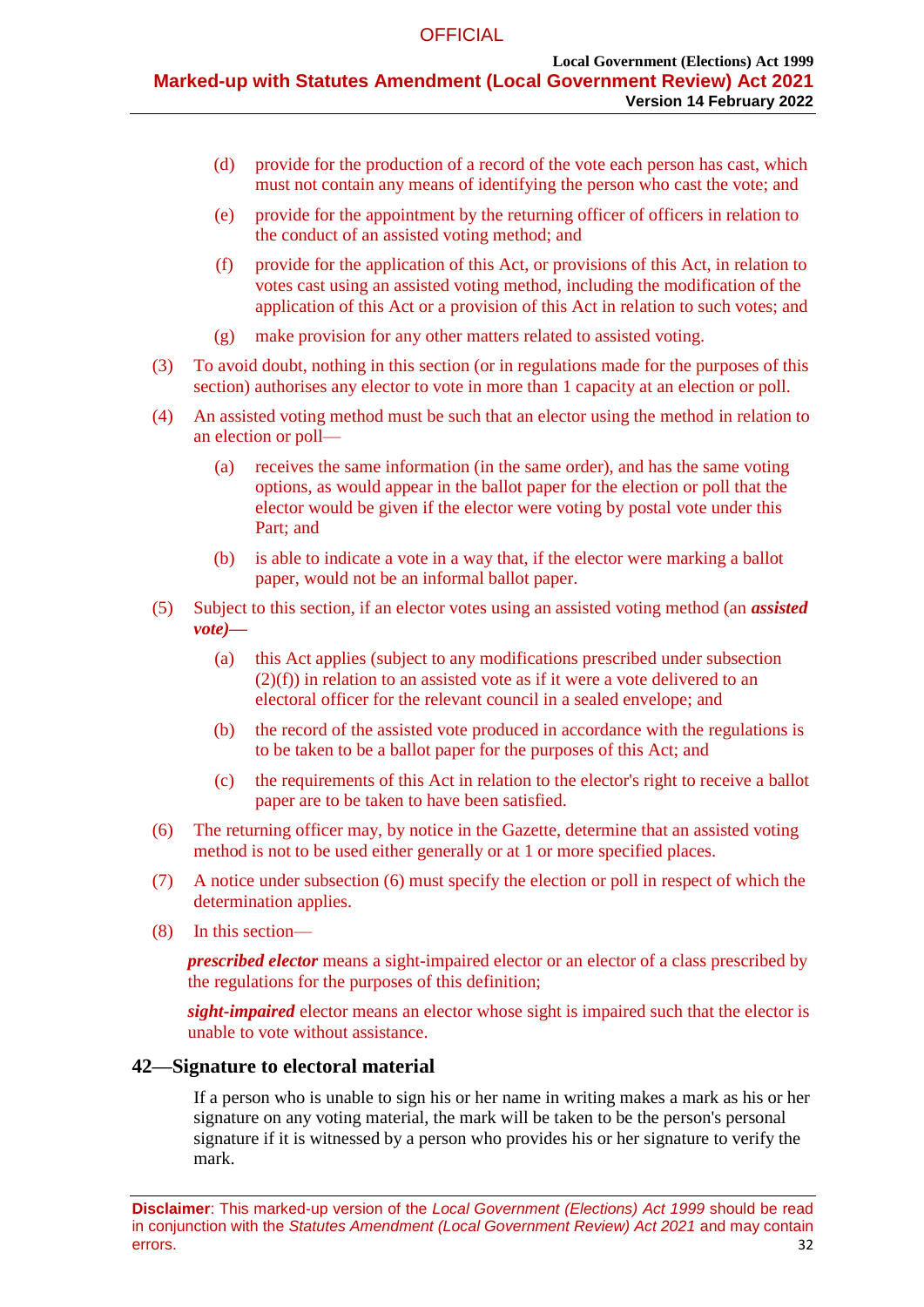# <span id="page-32-0"></span>**43—Issue of fresh postal voting papers**

- (1) If the returning officer is satisfied that postal voting papers issued to an elector—
	- (a) have not been received by the elector; or
	- (b) have been lost; or
	- (c) have been inadvertently spoiled,

the returning officer may issue fresh postal voting papers to the elector.

- (2) The returning officer must keep a record of the issue of voting papers under this section.
- (3) The issue of fresh voting papers under this section automatically cancels the original voting papers.
- (4) An application for the issue of fresh voting papers must be received by the returning officer not later than—
	- $(a)$  in the case of an application made by post—5 p.m. on the second business day before polling day;

(4) An application for the issue of fresh voting papers must be received by the returning officer not later than 5 pm on the seventh day before polling day.

# <span id="page-32-1"></span>**44—Security of votes**

- (1) The returning officer must ensure that arrangements are in place for the efficient receipt and safekeeping of envelopes returned by persons voting at an election or poll, and for the confidential scrutiny of those envelopes (if the returning officer so chooses but without opening the envelopes) pending the close of voting.
- (2) The returning officer may give directions to other electoral officers for the purposes of [subsection](#page-32-1)  $(1)$ .

# **Part 10—Method of voting**

# **45—Method of voting at elections**

- (1) To make a formal vote at an election a person must make a vote on the ballot paper—
	- (a) if only one candidate is required to be elected—by placing the number 1 in the square opposite the name of the candidate of the voter's first preference and, if the voter so desires, by placing the number 2 and consecutive numbers in the squares opposite the names of other candidates in the order of the voter's preference for them;
	- (b) if more than one candidate is required to be elected—by placing consecutive numbers beginning with the number 1 in the squares opposite the names of candidates in the order of the voter's preference for them until the voter has indicated a vote for a number of candidates equal to the number of candidates required to be elected and then, if the voter so desires, by continuing to place consecutive numbers for one or more additional candidates in the order of the voter's preference.

<sup>(</sup>b) in the case of an application made personally—the close of voting on polling day.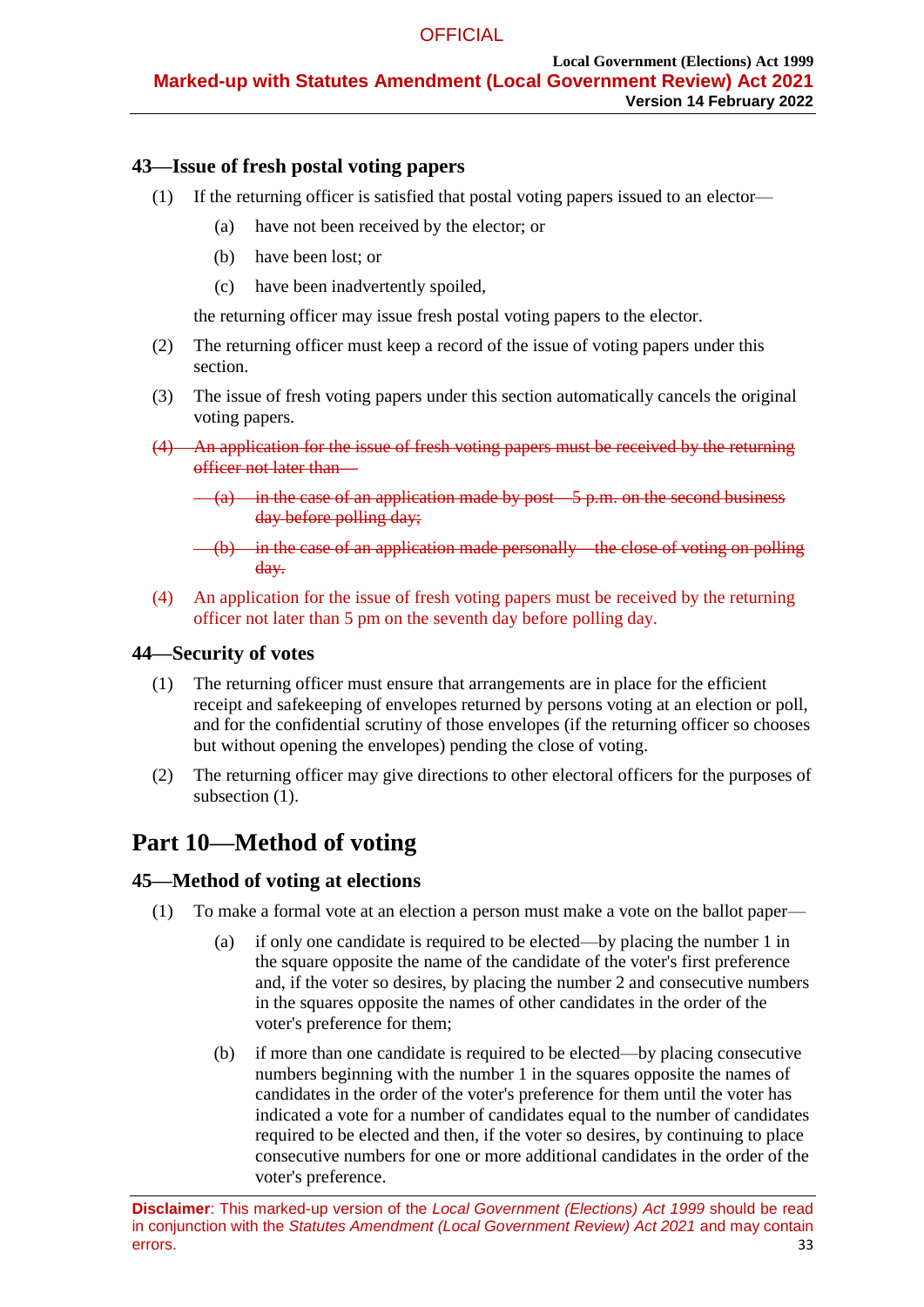- (2) A tick or cross appearing on a ballot paper is equivalent to the number 1.
- $(3)$  If—
	- (a) a series of numbers (starting from the number 1) appearing on a ballot paper is non-consecutive by reason only of the omission of one or more numbers from the series or the repetition of a number (not being the number 1); and
	- (b) if more than one candidate is required to be elected—the numbers are at least consecutive up to the number of candidates required to be elected,

the ballot paper is not informal and the votes are valid up to the point at which the omission or repetition occurs.

(4) A ballot paper is not informal by reason of non-compliance with this section if the voter's intention is clearly indicated on the ballot paper.

# **46—Method of voting at polls**

- (1) A person voting at a poll must vote according to the directions that appear on the ballot paper.
- (2) The returning officer will determine the directions that appear on ballot papers for the purposes of the poll.
- (3) A ballot paper is not informal by reason of non-compliance with the directions if the voter's intention is clearly indicated on the ballot paper.

# **Part 11—Counting of votes**

# **Division 1—Arranging voting papers**

# **47—Arranging postal papers**

- (1) The returning officer will—
	- $(a)$  in the case of an election or poll where voting closes at 12 noon—as soon as practicable after the close of voting;
	- $(b)$  in the case of an election or poll where voting closes at 5 p.m. on the day following polling day for the election or poll (at a time determined to be reasonable by the returning officer),

with the assistance of any other electoral officers who may be present, ensure that all voting papers returned for the purposes of the election or poll in accordance with this Act are made available for the purposes of this section.

- (1) The returning officer will—
	- (a) in the case of a supplementary election or a poll held in conjunction with a supplementary election—as soon as is practicable after the close of voting; or
	- (b) in any other case—on the second day following polling day for the election or poll (at a time determined to be reasonable by the returning officer),

with the assistance of any other electoral officers who may be present, ensure that all voting papers returned for the purposes of the election or poll in accordance with this Act are made available for the purposes of this section.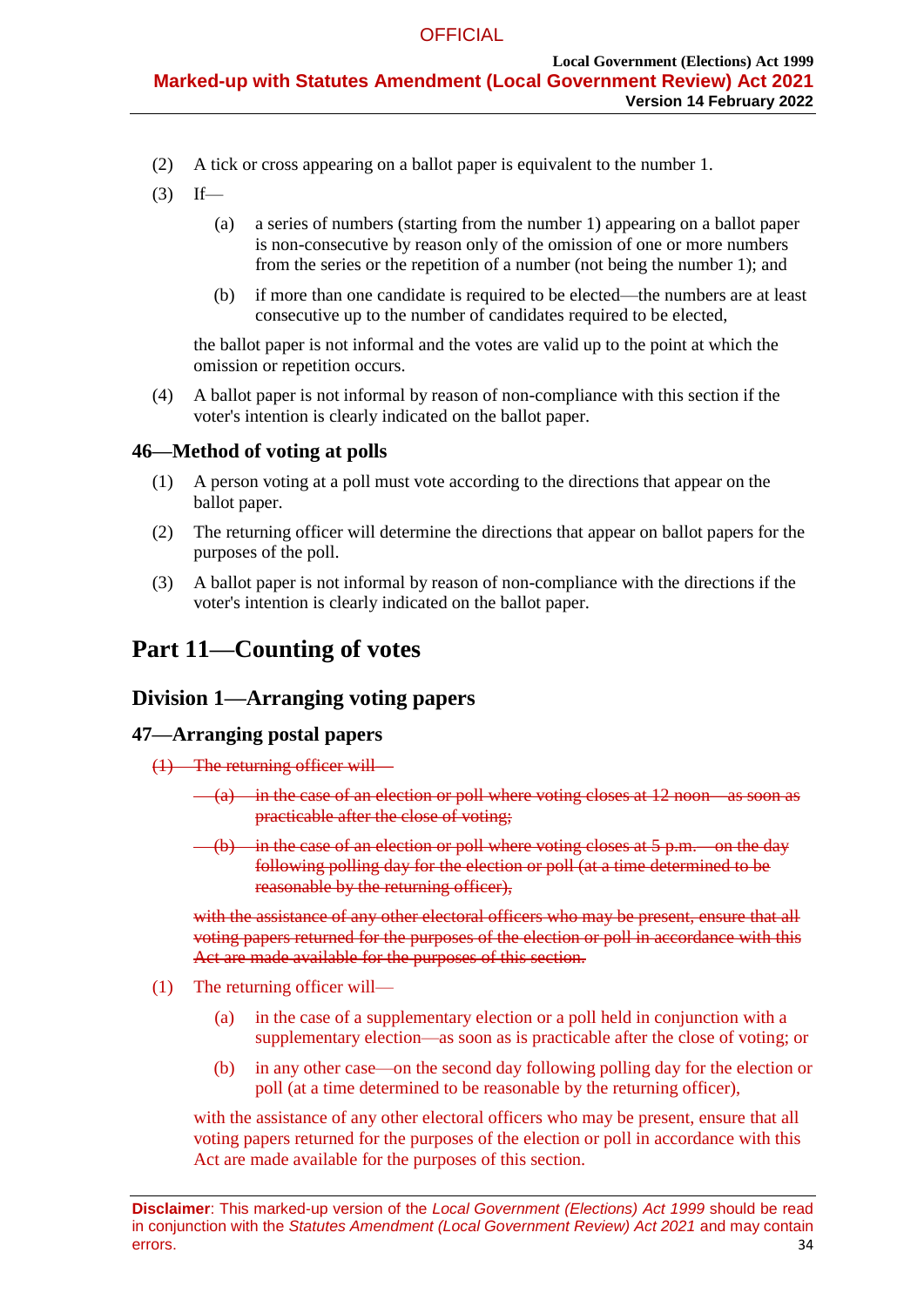- <span id="page-34-0"></span>(2) For the purposes of the scrutiny of voting papers, the returning officer will, with the assistance of any other electoral officers who may be present, and in the presence of any scrutineers who may be present—
	- (a) examine the declarations used for voting (and validly returned) and determine which votes are to be accepted for further scrutiny and which rejected from further scrutiny, rejecting unopened—
		- (i) any envelope that forms part of a set of voting papers that have been cancelled under this Act; and
		- (ii) any 2 or more envelopes where it appears to the returning officer that the voter has acted in more than 1 capacity at the particular election or poll; and
		- (iii) any envelope where the voter's name does not appear on the voters roll, unless the voter is the designated person for a body corporate or group, or unless the voter's name has been omitted from the roll in error; and
		- (v) any envelope where the signature does not, to the satisfaction of the returning officer, correspond with the signature on the application (if any) of the voter for the relevant voting papers; and
	- (b) tear off the extensions to the envelope flaps on the envelopes accepted under [paragraph](#page-34-0) (a); and
	- (c) rearrange the envelopes that no longer bear their tear-off extensions so that the anonymity of voters is maintained; and
	- (d) remove the ballot papers from those envelopes; and
	- (e) if an envelope contains more than one ballot paper and a scrutineer challenges the number of ballot papers contained in the envelope—satisfy himself or herself that the envelope does not contain more ballot papers than the number to which the voter is entitled and, if the returning officer is not so satisfied, return all of those ballot papers to the envelope and reject them from the count; and
	- (f) examine the remaining ballot papers and reject any informal ballot papers; and
	- (g) arrange all unrejected ballot papers into appropriate parcels for counting.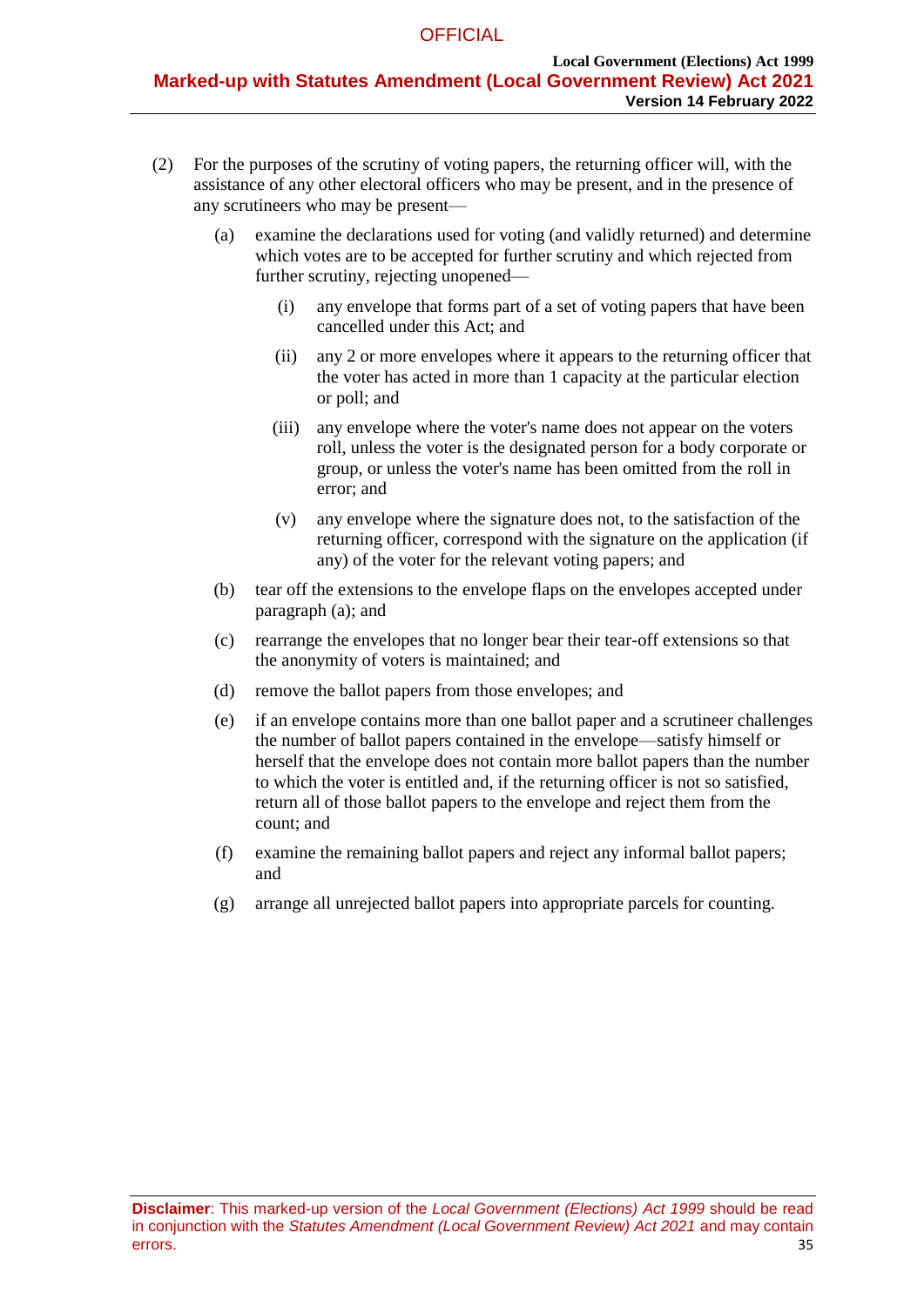# **Division 2—Counting and declaration of results in elections**

# <span id="page-35-5"></span><span id="page-35-4"></span>**48—Method of counting and provisional declarations**

- <span id="page-35-0"></span>(1) The returning officer must, with the assistance of any other electoral officers who may be present, and in the presence of any scrutineers who may be present, conduct the counting of the votes in an election to fill more than 1 vacancy according to the following method:
	- (a) the number of first preference votes given for each candidate and the total number of all such votes must be ascertained and a quota determined by dividing the total number of first preference votes by one more than the number of candidates required to be elected and by increasing the quotient so obtained (disregarding any remainder) by one and, where any candidate has received a number of first preference votes equal to or greater than the quota, the returning officer must make a **provisional declaration** that the candidate has been elected;
	- (b) notwithstanding [paragraph](#page-35-0) (a) or any other paragraph of this subsection, if the total number of all first preference votes does not exceed—
		- (i) 150; or
		- (ii) where a different number is prescribed for the purposes of this paragraph—that number,

the number of votes of any kind contained in the ballot papers will, for the purposes of any counting or calculation under [paragraph](#page-35-0) (a) or any other paragraph of this subsection, be taken to be the number obtained by multiplying the number of votes of that kind contained in the ballot papers by 100;

- <span id="page-35-3"></span><span id="page-35-2"></span><span id="page-35-1"></span>(c) unless all the vacancies have been filled, the surplus votes of each elected candidate must be transferred to the continuing candidates as follows:
	- (i) the number of surplus votes of the elected candidate must be divided by the number of first preference votes received by that candidate and the resulting fraction will be the transfer value;
	- (ii) the total number of the first preference votes for the elected candidate that are contained in ballot papers that express the next available preference for a particular continuing candidate must be multiplied by the transfer value, the number so obtained (disregarding any fraction) must be added to the number of first preference votes of the continuing candidate and all those ballot papers must be transferred to the continuing candidate,

and, where any continuing candidate has received a number of votes equal to or greater than the quota on the completion of any such transfer, the returning officer must make a **provisional declaration** that the candidate has been elected;

**Disclaimer**: This marked-up version of the *Local Government (Elections) Act 1999* should be read in conjunction with the *Statutes Amendment (Local Government Review) Act 2021* and may contain errors. 36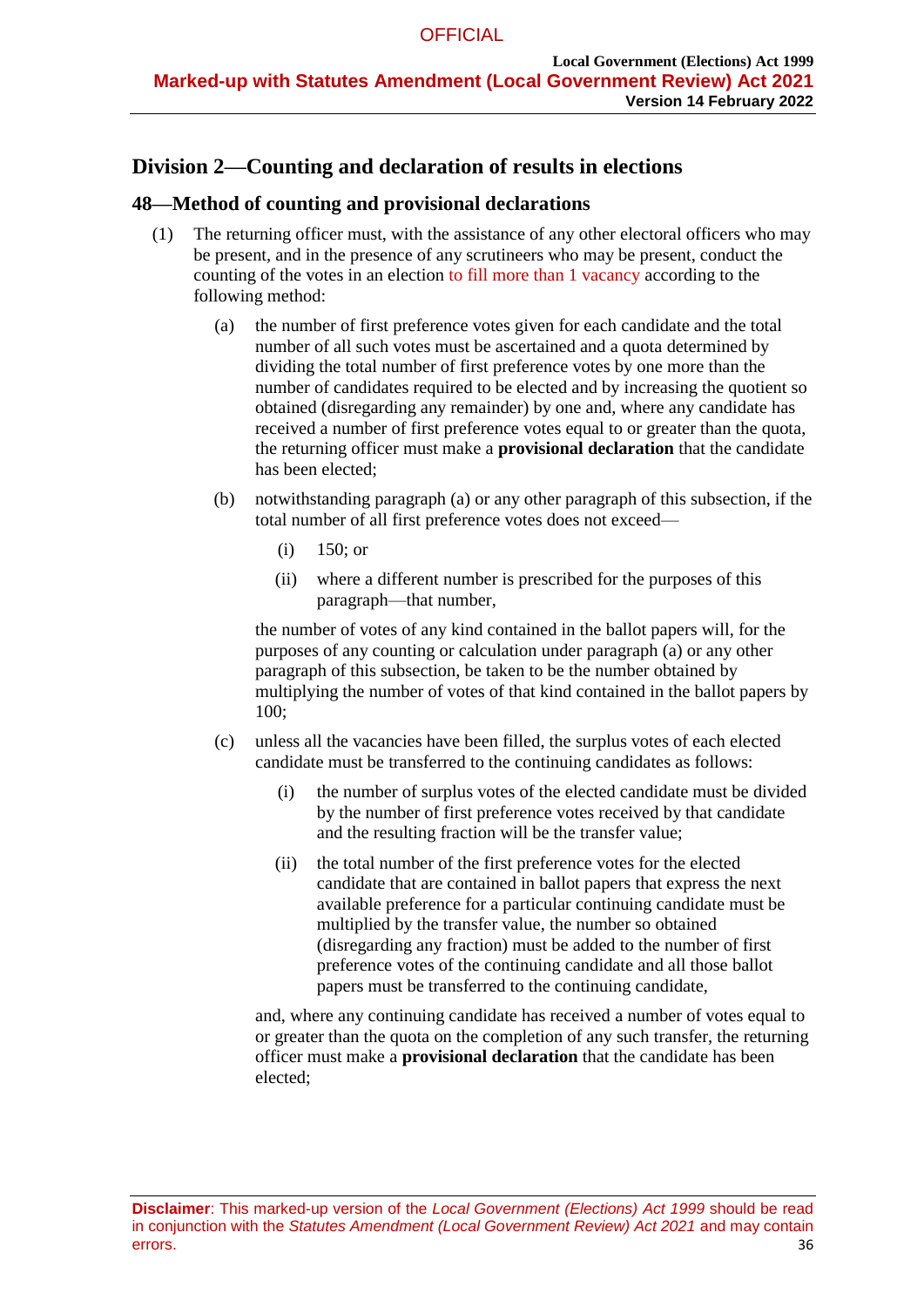- <span id="page-36-0"></span>(d) unless all the vacancies have been filled, the surplus votes (if any) of any candidate elected under [paragraph](#page-35-1) (c), or elected subsequently under this paragraph, must be transferred to the continuing candidates in accordance with [paragraph](#page-35-2)  $(c)(i)$  and  $(ii)$  and, where any continuing candidate has received a number of votes equal to or greater than the quota on the completion of any such transfer, the returning officer must make a **provisional declaration** that the candidate has been elected;
- (e) if a continuing candidate has received a number of votes equal to or greater than the quota on the completion of a transfer under [paragraph](#page-35-1) (c) or [\(d\)](#page-36-0) of the surplus votes of a particular elected candidate, no votes of any other candidate may be transferred to the continuing candidate;
- (f) for the purposes of the application of [paragraph](#page-35-2)  $(c)(i)$  and [\(ii\)](#page-35-3) in relation to a transfer under [paragraph](#page-36-0) (d) or [\(h\)](#page-37-0) of the surplus votes of an elected candidate, each ballot paper of the elected candidate that was obtained on a transfer under this subsection must be dealt with as if any vote it expressed for the elected candidate were a first preference vote, as if the name of any other candidate previously elected or excluded had not been on the ballot paper and as if the numbers indicating subsequent preferences had been altered accordingly;
- <span id="page-36-3"></span><span id="page-36-2"></span><span id="page-36-1"></span>(g) if, after the counting of first preference votes or the election of a candidate and the transfer of the surplus votes (if any) of the elected candidate that are capable of being transferred, no candidate has, or less than the number of candidates required to be elected have, received a number of votes equal to the quota, the candidate who has the fewest votes must be excluded and all the excluded candidate's votes must be transferred to the continuing candidates as follows:
	- (i) the total number of the first preference votes for the excluded candidate that are contained in ballot papers that express the next available preference for a particular continuing candidate must be transferred, each first preference vote at a transfer value of one, to the continuing candidate and added to the number of votes of the continuing candidate and all those ballot papers must be transferred to the continuing candidate;
	- (ii) the total number (if any) of other votes obtained by the excluded candidate on transfers under this subsection must be transferred from the excluded candidate in the order of the transfers on which they were obtained, the votes obtained on the earliest transfer being transferred first, as follows:
		- (A) the total number of votes transferred to the excluded candidate from a particular candidate that are contained in ballot papers that express the next available preference for a particular continuing candidate must be multiplied by the transfer value at which the votes were so transferred to the excluded candidate;
		- (B) the number so obtained (disregarding any fraction) must be added to the number of votes of the continuing candidate;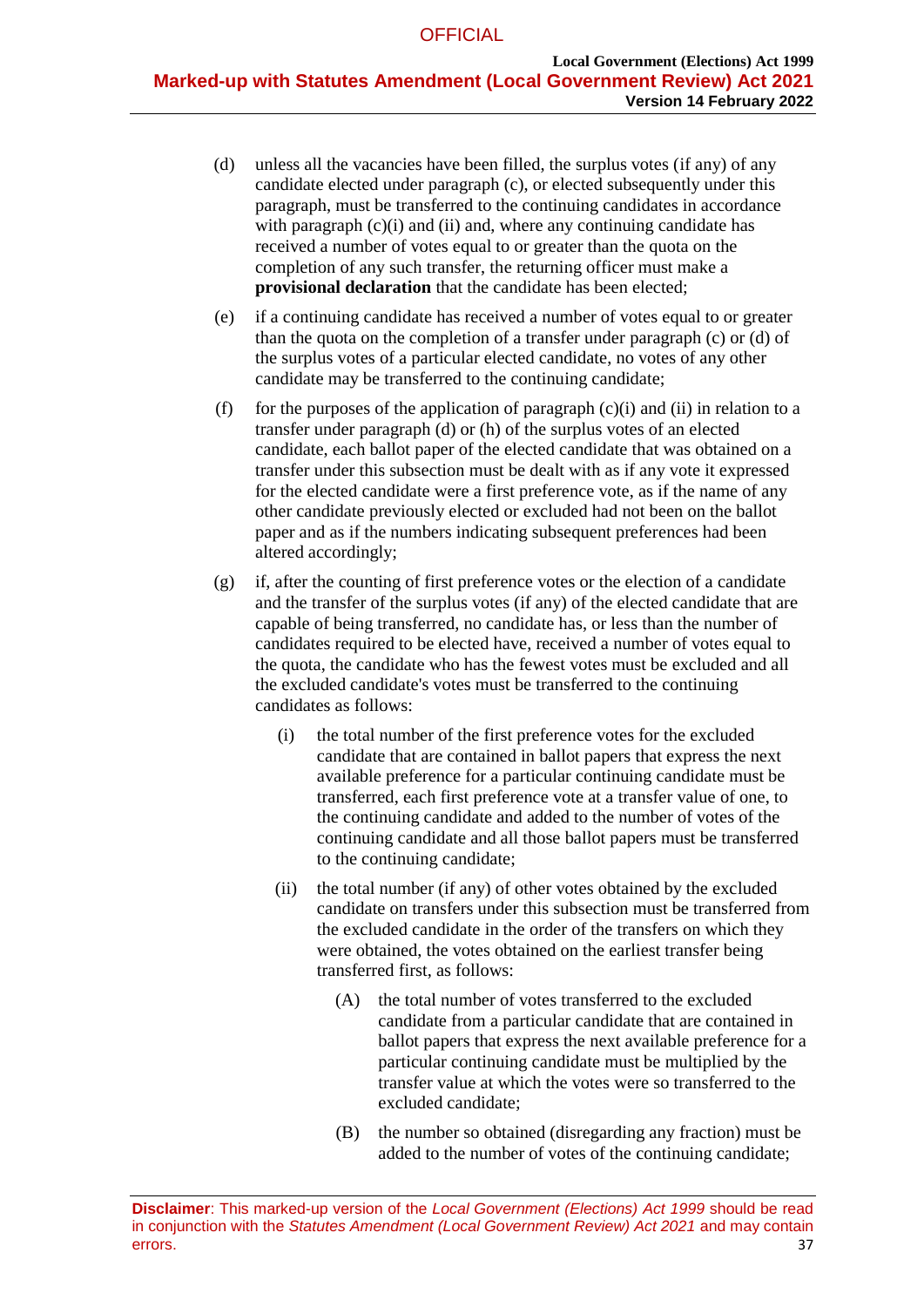- (C) all those ballot papers must be transferred to the continuing candidate;
- <span id="page-37-0"></span>(h) if any continuing candidate has received a number of votes equal to or greater than the quota on the completion of a transfer under [paragraph](#page-36-1)  $(g)$  or  $(i)$  of votes of an excluded candidate, the returning officer must make a **provisional declaration** that the candidate has been elected and, unless all the vacancies have been filled, the surplus votes (if any) of the candidate so elected must be transferred in accordance with [paragraph](#page-35-2)  $(c)(i)$  and  $(ii)$ , except that, if the candidate so elected is elected before all the votes of the excluded candidate have been transferred, the surplus votes (if any) of the candidate so elected must not be transferred until the remaining votes of the excluded candidate have been transferred in accordance with [paragraph](#page-36-2)  $(g)(i)$  and  $(ii)$  to continuing candidates;
- <span id="page-37-1"></span>(i) subject to [paragraph](#page-37-2) (k), if, after the exclusion of a candidate and the transfer of the votes (if any) of the excluded candidate that are capable of being transferred, no continuing candidate has received a number of votes greater than the quota, the continuing candidate who has the fewest votes must be excluded and his or her votes transferred in accordance with [paragraph](#page-36-2)  $(g)(i)$ and [\(ii\);](#page-36-3)
- (j) if a candidate is elected as a result of a transfer of the first preference votes of an excluded candidate or a transfer of all the votes of an excluded candidate that were transferred to the excluded candidate from a particular candidate, no other votes of the excluded candidate may be transferred to the candidate so elected;
- <span id="page-37-2"></span>(k) in respect of the last vacancy for which two continuing candidates remain, the returning officer must make a **provisional declaration** that the continuing candidate who has the larger number of votes has been elected notwithstanding that that number is below the quota and, if those candidates have the same number of votes, the candidate with the larger number of votes at the last preceding count or transfer will be taken to be the elected and, if the number of votes at that count or transfer was equal, the returning officer must, in the presence of any scrutineers who may be present, draw lots to determine which of the candidates is to be elected;
- (l) notwithstanding any other provision of this subsection, if, on the completion of a transfer of votes under this subsection, the number of continuing candidates is equal to the number of remaining unfilled vacancies, the returning officer must make a **provisional declaration** that those candidates have been elected;
- (m) for the purposes of this subsection—
	- (i) the order of election of candidates will be taken to be in accordance with the order of the count or transfer as a result of which they were elected, the candidates (if any) elected on the count of first preference votes being taken to be the earliest elected; and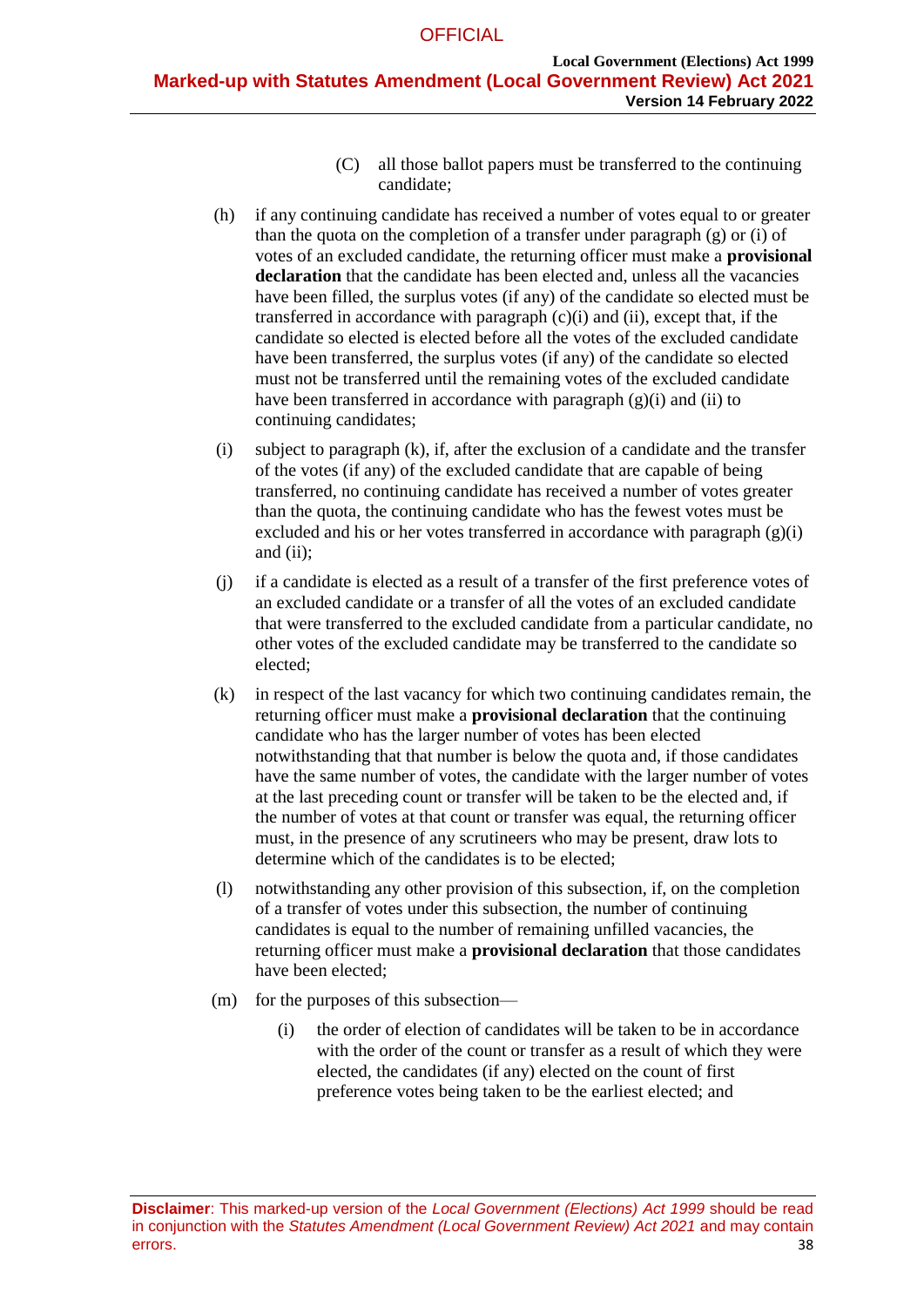- (ii) if two or more candidates are elected as a result of the same count or transfer, the order in which they will be taken to have been elected will be in accordance with the relative numbers of their votes, the candidate with the largest number of votes being taken to be the earliest elected but, if any two or more of those candidates each have the same number of votes, the order in which they will be taken to have been elected will be taken to be in accordance with the relative numbers of their votes at the last count or transfer before their election at which each of them had a different number of votes, the candidate with the largest number of votes at that count or transfer being taken to be the earliest elected and, if there has been no such count or transfer, the returning officer must, in the presence of any scrutineers who may be present, draw lots to determine the order in which they will be taken to have been elected;
- (n) subject to [paragraphs](#page-38-0) (o) and [\(p\),](#page-38-1) if, after any count or transfer under this subsection, two or more candidates have surplus votes, the order of any transfers of the surplus votes of those candidates will be in accordance with the relative sizes of the surpluses, the largest surplus being transferred first;
- <span id="page-38-0"></span>(o) subject to [paragraph](#page-38-1) (p), if, after any count or transfer under this subsection, two or more candidates have equal surpluses, the order of any transfers of the surplus votes of those candidates will be in accordance with the relative numbers of votes of those candidates at the last count or transfer at which each of those candidates had a different number of votes, the surplus of the candidate with the largest number of votes at that count or transfer being transferred first but, if there has been no such count or transfer, the returning officer must, in the presence of any scrutineers who may be present, draw lots to determine the order in which the surpluses will be dealt with;
- <span id="page-38-1"></span>(p) if, after any count or transfer under this subsection, a candidate obtains surplus votes, those surplus votes will not be transferred before the transfer of any surplus votes obtained by any other candidate on an earlier count or transfer;
- (q) if the candidate who has the fewest votes is required to be excluded and two or more candidates each have the fewest votes, whichever of those candidates had the fewest votes at the last count or transfer at which each of those candidates had a different number of votes will be excluded but, if there has been no such count or transfer, the returning officer must, in the presence of any scrutineers who may be present, draw lots to determine which candidate will be excluded;
- (r) if a candidate is elected by reason that the number of first preference votes received, or the aggregate of first preference votes received and all other votes obtained on transfers under this subsection, is equal to the quota, all the ballot papers expressing those votes must be set aside as finally dealt with;
- (s) a ballot paper must be set aside as exhausted where on a transfer it is found that the paper expresses no preference for any continuing candidate;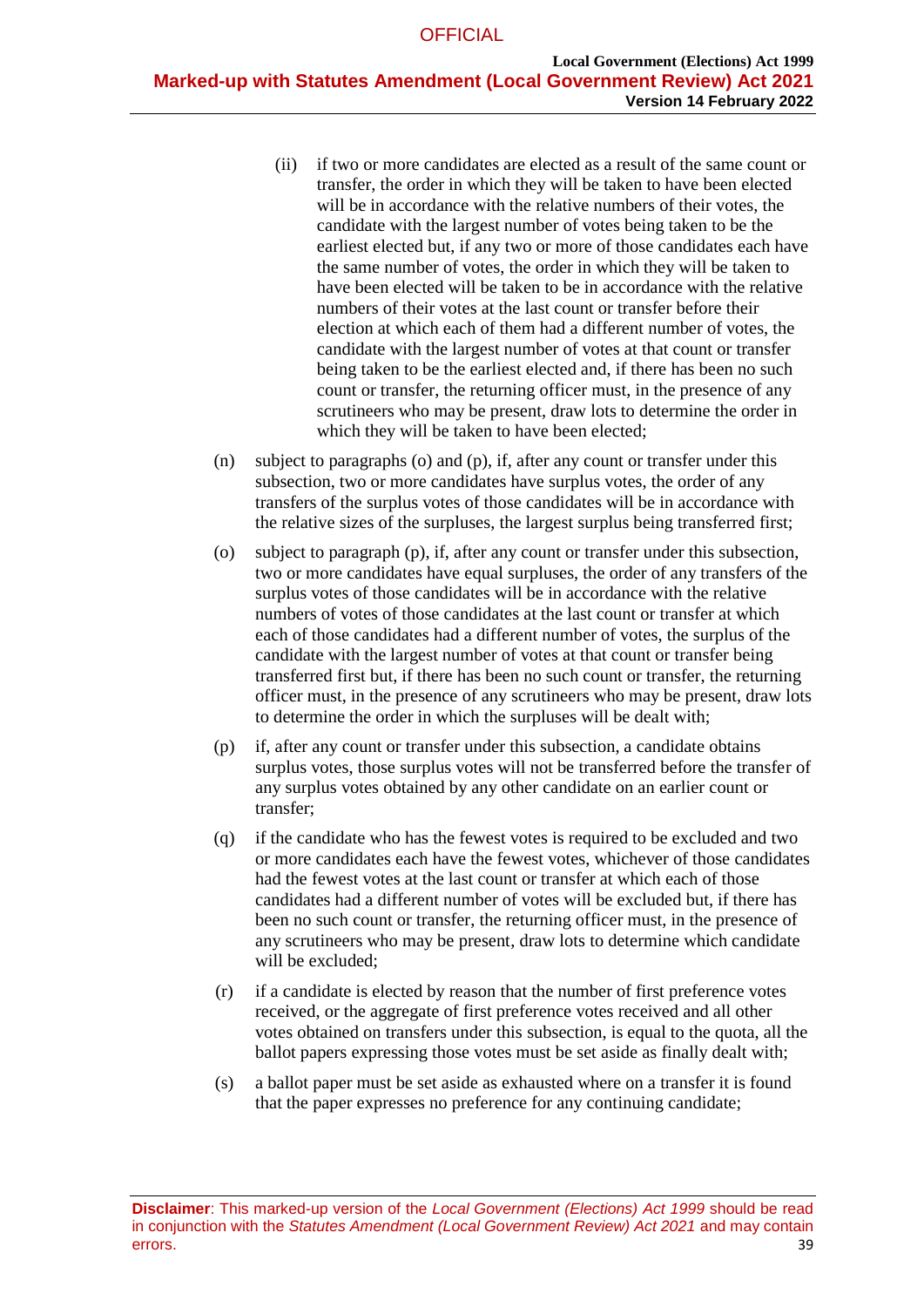- (t) for the purposes of this subsection, a transfer under [paragraph](#page-35-1)  $(c)$ ,  $(d)$  or  $(h)$ of the surplus votes of any elected candidate, a transfer in accordance with [paragraph](#page-36-2) (g)(i) of all first preference votes of an excluded candidate or a transfer in accordance with [paragraph](#page-36-3) (g)(ii) of all the votes of an excluded candidate that were transferred from a particular candidate will each be regarded as constituting a separate transfer.
- (1a) The returning officer must, with the assistance of any other electoral officers who may be present, and in the presence of any scrutineers who may be present, conduct the counting of the votes in an election to fill 1 vacancy according to the following method:
	- (a) carry out the step in the method of counting votes referred to in subsection  $(1)(a)$ ;
	- (b) if, after the counting of first preference votes no candidate has received a number of votes equal to or greater than the quota, the candidate who has received the fewest first preference votes must be excluded, and each ballot paper counted to that candidate that expresses the next available preference for a continuing candidate is to be transferred (at a transfer value of 1) to the continuing candidate;
	- (c) if, on the completion of a transfer under paragraph (b), no continuing candidate has received a number of votes equal to or greater than the quota, the process of excluding the candidate who has the fewest votes and transferring each ballot paper counted to that candidate that expresses the next available preference for a continuing candidate in accordance with paragraph (b) is to be repeated until—
		- (i) 1 continuing candidate has received a number of votes equal to or greater than the quota; or
		- (ii) 2 continuing candidates remain, in which case the returning officer must make a **provisional declaration** that the continuing candidate who has the larger number of votes has been elected notwithstanding that that number is below the quota and, if those candidates have the same number of votes, the candidate with the larger number of votes at the last preceding count or transfer will be taken to be elected and, if the number of votes at that count or transfer was equal, the returning officer must, in the presence of any scrutineers who may be present, draw lots to determine which of the candidates is to be elected;
	- (d) if the candidate who has the fewest votes is required to be excluded and 2 or more candidates each have the fewest votes, whichever of those candidates had the fewest votes at the last count or transfer at which each of those candidates had a different number of votes will be excluded but, if there has been no such count or transfer, the returning officer must, in the presence of any scrutineers who may be present, draw lots to determine which candidate will be excluded;
	- (e) a ballot paper must be set aside as exhausted where on a transfer it is found that the paper expresses no preference for any continuing candidate.

**Disclaimer**: This marked-up version of the *Local Government (Elections) Act 1999* should be read in conjunction with the *Statutes Amendment (Local Government Review) Act 2021* and may contain errors. 40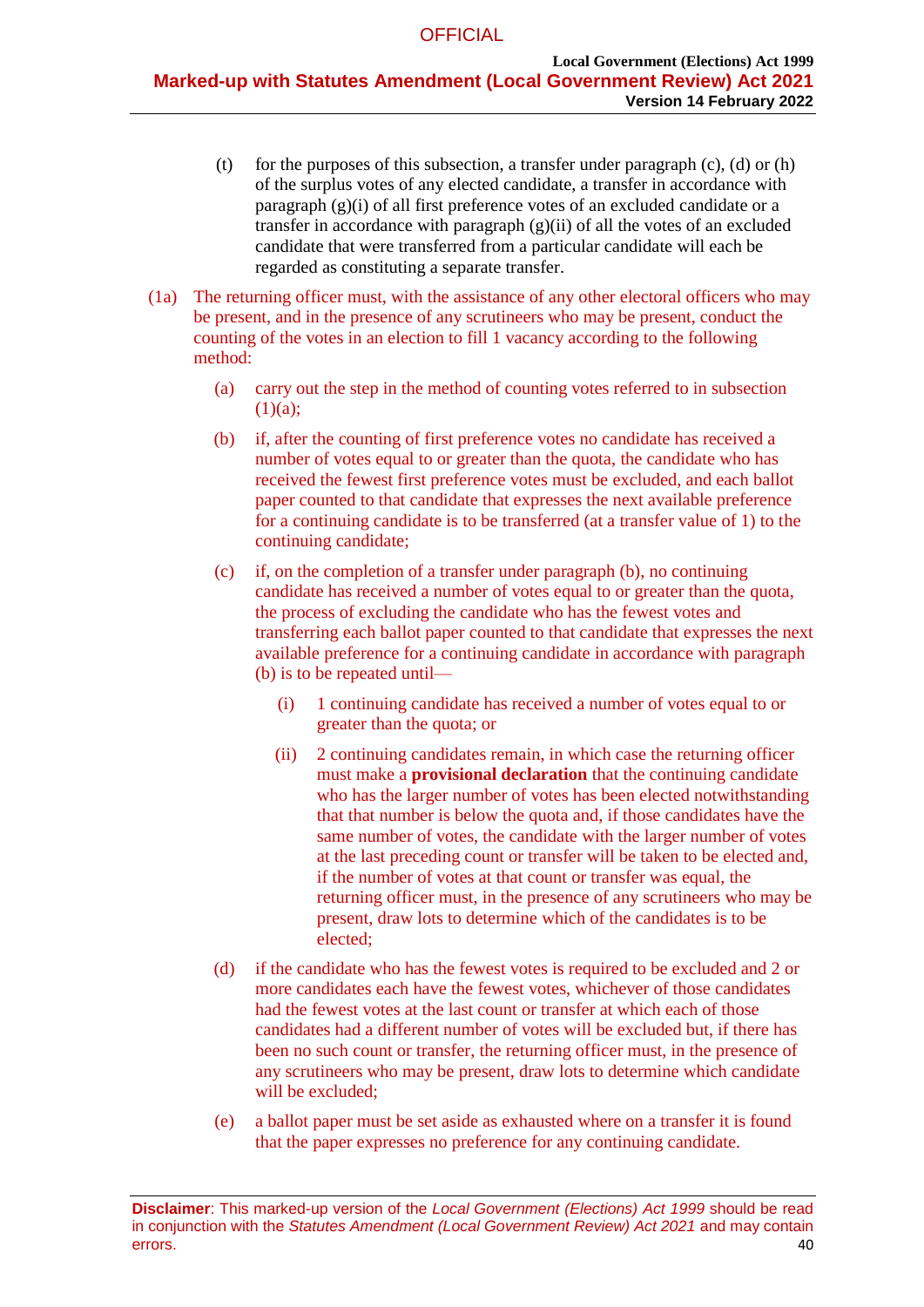(2) In [subsection](#page-35-4)  $(1)$  subsections  $(1)$  and  $(1a)$ —

*continuing candidate* means a candidate not already elected or excluded from the count;

*election* of a candidate means the making by the returning officer of a provisional declaration that the candidate has been elected; and *elected* has a corresponding meaning;

*surplus votes* of an elected candidate means the excess (if any) over the quota of the elected candidate's votes.

- (3) In [subsection](#page-35-4)  $(1)$ -subsections  $(1)$  and  $(1a)$ , a reference to votes of or obtained or received by a candidate includes votes obtained or received by the candidate on any transfer under that subsection.
- (4) If a candidate has died or become ineligible to be a candidate for election as a member of a council in accordance with section 17 between the close of nominations and close of voting, then (subject to the operation of [Part 2\)](#page-6-2) a vote indicated on a ballot paper opposite the name of the deceased or ineligible candidate must be counted to the candidate next in the order of the voter's preference, and the numbers indicating subsequent preferences will be taken to have been altered accordingly.

# <span id="page-40-2"></span><span id="page-40-0"></span>**49—Recounts**

- (1) At any time within 72 hours after the returning officer has made a provisional declaration, a candidate (not being a candidate in whose favour the provisional declaration was made) may, by notice in writing lodged with the returning officer, request a recount of the votes cast in relation to the relevant vacancy or vacancies and, in the event of a request being made, the returning officer must cause a recount of votes to be made in accordance with the request unless the returning officer considers that there is no prospect that a recount would alter the result of the election.
- (2) The returning officer may, on his or her own initiative, during the period of 72 hours referred to in [subsection](#page-40-0) (1), decide to conduct a recount of any votes cast in the election.
- (3) The following provisions apply to a recount:
	- (a) the returning officer should give the candidates reasonable notice of the time and place at which it is to be conducted;
	- (b) the returning officer may reverse a decision taken at the count;
	- (c) if the votes of two or more candidates are equal and one of them was excluded by lot at the count, the same candidate must be excluded at the recount.

# <span id="page-40-3"></span><span id="page-40-1"></span>**50—Declaration of results and certificate**

(1) If the period for requesting a recount for an election expires without such a request having been made and the returning officer has not decided to initiate a recount, the returning officer must confirm the relevant provisional declarations, and immediately make out a return to the chief executive officer certifying the election of specified candidates to specified vacancies.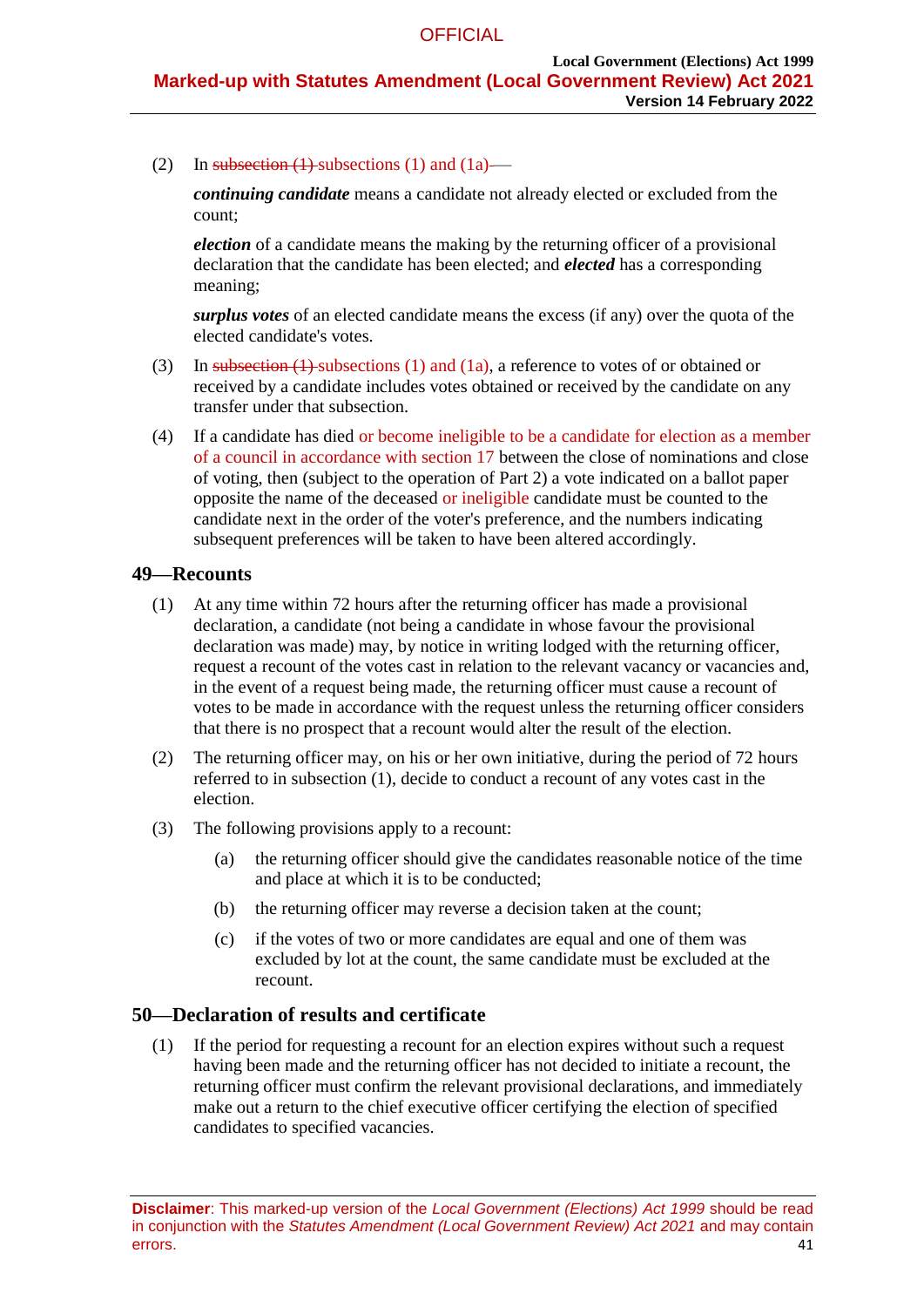- <span id="page-41-0"></span>(2) If a recount is made, the returning officer must, according to the result of the recount—
	- (a) confirm the relevant provisional declaration; or
	- (b) revoke the provisional declaration and make a final declaration in accordance with the result of the recount,

and then immediately make out a return to the chief executive officer certifying the result of the election accordingly.

- (3) The returning officer—
	- (a) must notify all candidates, in writing, of the result of the election; and
	- (b) must within one month after the conclusion of the election cause public notice to be given of the result of the election.
- (4) When the returning officer certifies the result of an election under [subsection](#page-40-1) (1) or  $(2)$ —
	- (a) in the case of a supplementary election—the election of the candidate or candidates takes effect immediately;
	- (b) in any other case—the election of the candidate or candidates will take effect at the conclusion of all of the elections for the council with the same polling day.

# **51—Collation of certain information**

- (1) The returning officer must, within 1 month after the conclusion of an election, make and certify a return relating to the election.
- (1a) The return must conform with any requirement prescribed by regulation.
- (2) A candidate is entitled, on application to the returning officer within three months after the conclusion of the election, to a copy of the return referred to in subsection  $(1)$ .

# **Division 3—Declaration of results in polls**

# **52—Provisional declarations**

When the result of the poll becomes apparent, the returning officer must make a provisional declaration of the result.

# <span id="page-41-1"></span>**53—Recounts**

- (1) At any time within 72 hours after the returning officer has made a provisional declaration, a scrutineer may, by notice in writing lodged with the returning officer, request a recount of the votes cast at the poll and, in the event of a request being made, the returning officer must cause a recount of votes to be made in accordance with the request unless the returning officer considers that there is no prospect that a recount would alter the result of the poll.
- (2) The returning officer may, on his or her own initiative, during the period of 72 hours referred to in [subsection](#page-41-1) (1), decide to conduct a recount of any votes cast at the poll.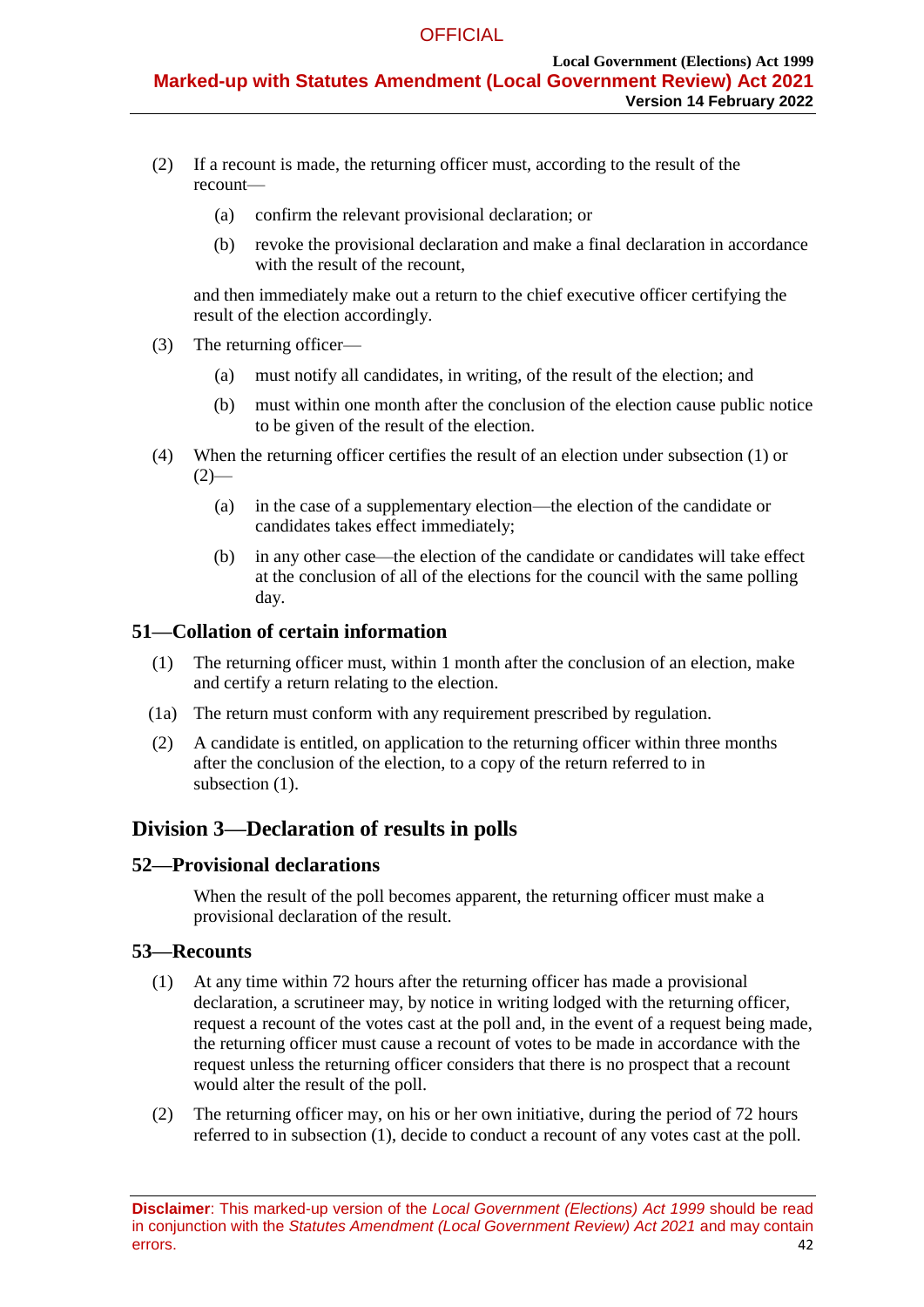# **54—Declaration of results and certificate**

- (1) If the period for requesting a recount for a poll expires without such a request having been made and the returning officer has not decided to initiate a recount, the returning officer must confirm the provisional declaration, and make out a return to the council certifying the result of the poll.
- (2) If a recount is made, the returning officer must, according to the result of the recount—
	- (a) confirm the provisional declaration; or
	- (b) revoke the provisional declaration and make a final declaration in accordance with the result of the recount.

and make out a return to the council certifying the result of the poll accordingly.

(3) The returning officer must within one month after the conclusion of the poll cause public notice to be given of the result of the poll.

# **Division 4—Other matters**

# **55—Computer counting**

- (1) The returning officer may, after consultation with the relevant council, decide to use a computer program to carry out steps involved in the recording, scrutiny or counting of votes in an election or poll.
- (2) The computer program must be a program approved by the Electoral Commissioner on the basis that he or she is reasonably satisfied that the proper use of the program would produce the same result in the recording, scrutiny or counting of votes as the result that would be achieved if the program were not to be used.
- <span id="page-42-0"></span>(3) The Electoral Commissioner may specify processes that must be followed in relation to the use of an approved computer program for the purposes of an election or poll.
- (4) If an approved computer program is used, the returning officer must ensure compliance with any processes specified under [subsection](#page-42-0) (3).
- (5) If an approved computer program is used, [section](#page-35-5) 48 will apply subject to the modifications prescribed by the regulations or approved by the Electoral Commissioner (which modifications may vary according to the relevant computer program).
- (6) The use of a computer program under this section does not prevent the returning officer deciding to recount votes in an election or poll without computer assistance.

# **55A—Recount if successful candidate dies**

- (1) This section applies if—
	- (a) a candidate dies between the close of voting at an election and the first meeting of the council after that election; and
	- (b) the election was to fill 2 or more vacancies; and
	- (c) the candidate is, according to the counting of votes cast at the election, a successful candidate and no other candidate who was also a successful candidate according to those votes has died.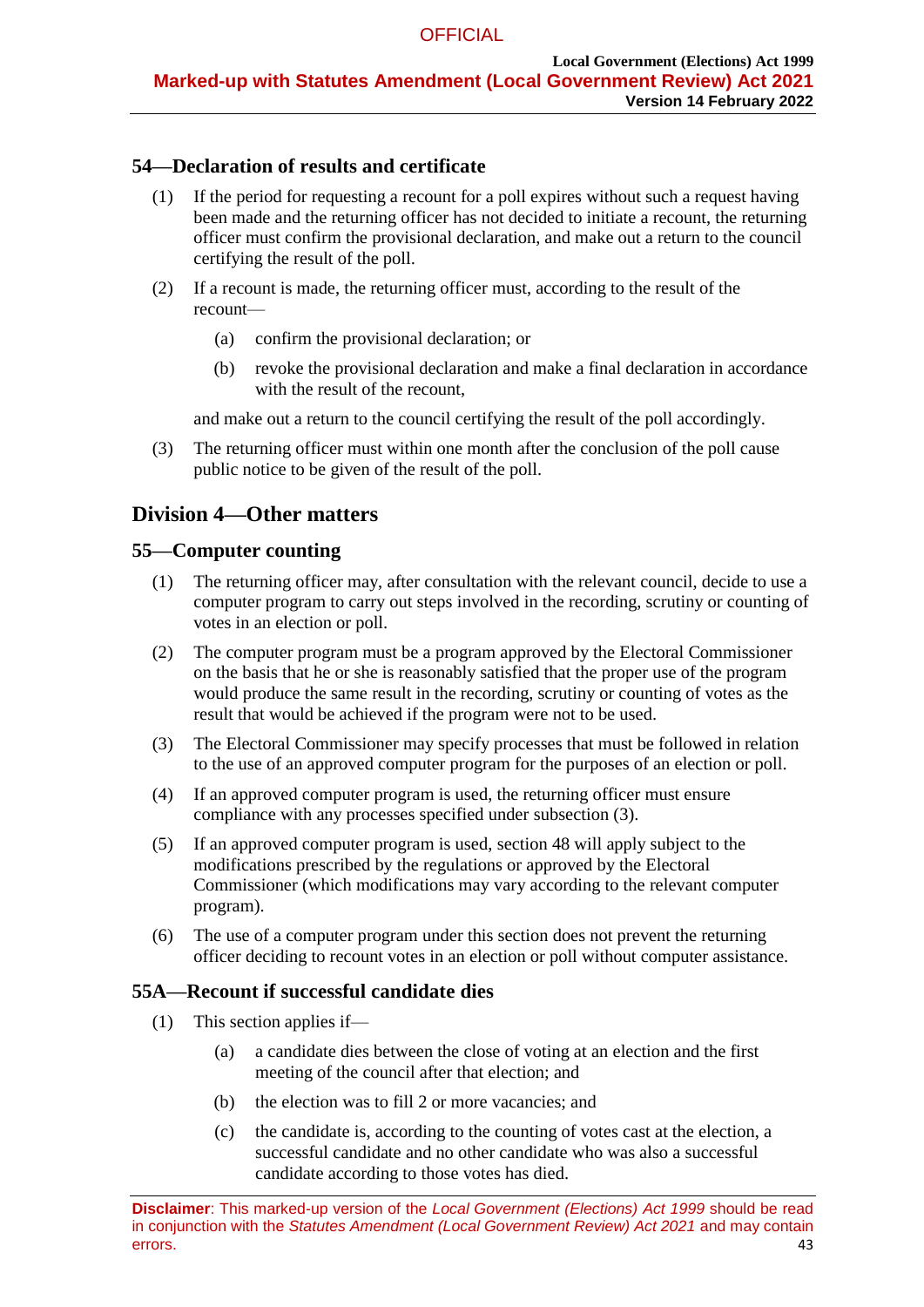<span id="page-43-0"></span>(2) In a case where this section applies—

- $(a)$  the returning officer must recount the votes on the basis that a vote indicated on a ballot paper opposite the name of the deceased candidate will be counted to the candidate next in the order of the voter's preference, and that the numbers indicating subsequent preferences are to be taken to have been altered accordingly;
- (b) the returning officer must then ascertain (in such manner as the returning officer thinks fit) whether the person who becomes a successful candidate on the basis of this recount (being a person who was not previously a successful candidate and, if relevant, being the highest ranked candidate from the candidates not elected at the time of the original count)—
	- (i) is still willing to be elected to the relevant office; and
	- (ii) is still eligible to be elected to the relevant office;
- <span id="page-43-1"></span>if the person then indicates to the returning officer (within a reasonable time) that he or she is so willing and eligible, the returning officer will declare the person elected.
- (3) A recount under [subsection](#page-43-0) (2) does not affect the election of any other member according to the votes actually cast at the election (and where such a member is elected or excluded during the recount then that event will have notional effect for the purposes of performing the recount but not otherwise).
- $\overline{A}$  declaration under [subsection](#page-43-1) (2)(c) will be taken to be a provisional declaration and a candidate (not being a successful candidate) may request a recount on the basis of this declaration in the manner contemplated by [section](#page-40-2) 49 and the returning officer may then take such action that may be appropriate in the manner contemplated by [section](#page-40-3) 50.
	- (2) In a case where this section applies—
		- (a) the returning officer must, in accordance with the regulations, determine the candidate in the most recent election for the relevant office to fill the vacancy (a *successful candidate*); and
		- (b) the returning officer must ascertain (in such manner as the returning officer thinks fit) whether the candidate who becomes a successful candidate—
			- (i) is still willing to be elected to the relevant office; and
			- (ii) is still eligible to be elected to the relevant office; and
		- $(c)$
- (i) if the person then indicates to the returning officer (within 1 month) that they are so willing and eligible, the returning officer will declare the person elected; or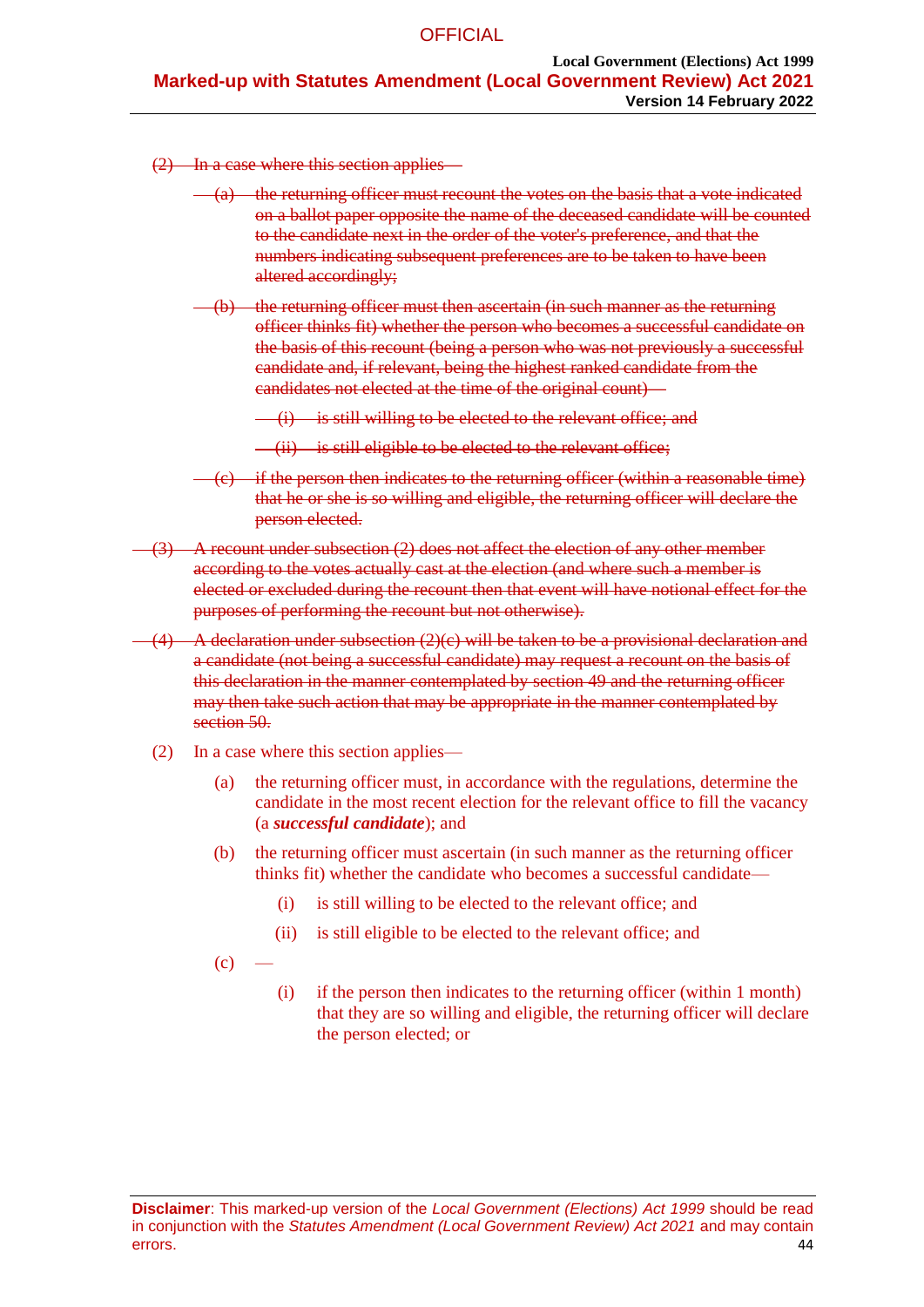(ii) if the person then indicates to the returning officer (within 1 month) that they are not willing or eligible, or the person does not respond to the returning officer within 1 month, the returning officer must determine the next successful candidate in accordance with the regulations and so on until the vacancy is filled or there are no candidates still willing and eligible to be elected to the relevant office.

# **56—Retention of voting material**

- (1) The returning officer must retain all voting material relating to an election or poll until the returning officer is satisfied that the election or poll cannot be questioned.
- (2) Except as provided by other provisions of this Act, voting material will not be available for public inspection.

# **Part 12—Illegal practices**

# <span id="page-44-1"></span><span id="page-44-0"></span>**57—Violence, intimidation, bribery etc**

- (1) A person who exercises violence or intimidation, or offers or gives a bribe, with a view to—
	- (a) inducing a person to submit or withdraw candidature for election; or
	- (b) influencing the vote of a person at an election or poll; or
	- (c) otherwise interfering with the due course of an election or poll,

is guilty of an offence.

Maximum penalty: \$10 000 or imprisonment for seven years.

(2) A person who receives a bribe offered in contravention of [subsection](#page-44-0) (1) is guilty of an offence.

Maximum penalty: \$10 000 or imprisonment for seven years.

(3) In this section—

*bribe* includes any pecuniary sum or material advantage including food, drink or entertainment where the value of the food, drink or entertainment is of or above the prescribed value.

# <span id="page-44-2"></span>**58—Dishonest artifices**

(1) A person who dishonestly exercises, or attempts to exercise, a vote at an election or poll to which that person is not entitled is guilty of an offence.

Maximum penalty: \$5 000 or imprisonment for one year.

(2) A person who dishonestly influences or attempts to influence the result of an election or poll is guilty of an offence.

Maximum penalty: \$5 000 or imprisonment for one year.

# <span id="page-44-3"></span>**59—Interference with statutory rights**

A person must not hinder or interfere with the free exercise or performance, by another person, of a right under this Act.

Maximum penalty: \$5 000 or imprisonment for one year.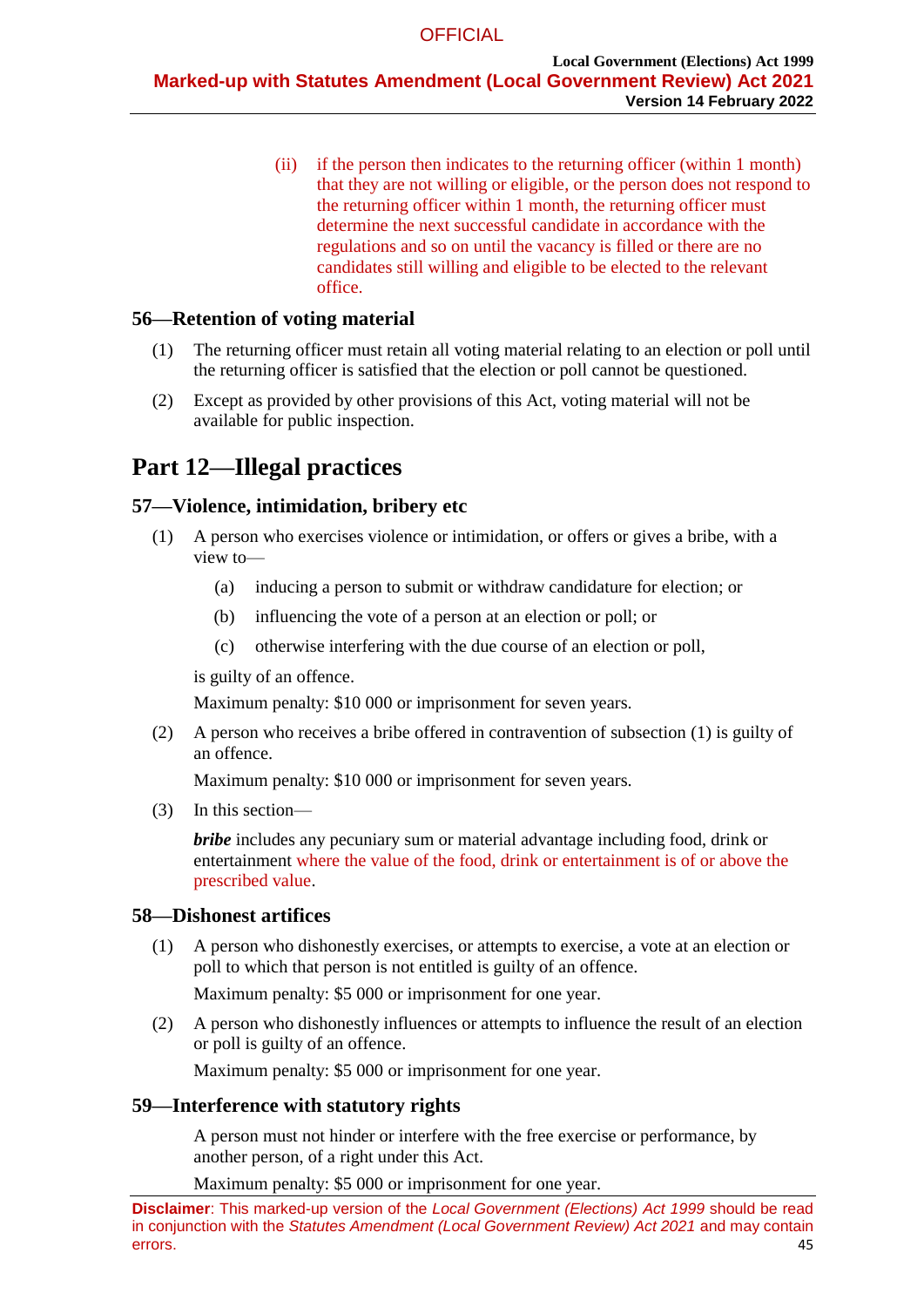# **60—Exception**

No declaration of public policy or promise of public action constitutes bribery or dishonest influence.

# <span id="page-45-0"></span>**61—Persons acting on behalf of candidates not to assist voters or collect voting papers**

<span id="page-45-1"></span>(1) A person who is a candidate for election or acting on behalf of such a candidate (whether with or without the candidate's authority) must not act as an assistant to a person voting at the election.

Maximum penalty: \$5 000 or imprisonment for one year.

- <span id="page-45-2"></span>(2) A scrutineer must not act as an assistant to a person voting at an election or poll. Maximum penalty: \$5 000 or imprisonment for one year.
- (3) Without limiting the generality of [subsection](#page-45-1) (1) or [\(2\),](#page-45-2) a person acts as an assistant by assisting another to obtain, complete or return postal voting papers.
- (4) A person who is a candidate for election or acting on behalf of such a candidate (whether with or without the candidate's authority) must not have in his or her possession, or attempt to gain possession of, postal voting papers for that election (except any such papers issued to the person as an elector in his or her own right).

Maximum penalty: \$5 000 or imprisonment for one year.

### <span id="page-45-3"></span>**62—Unlawful interference with computer programs**

(1) A person must not, without lawful authority to do so, tamper or interfere with a computer program or system used by an electoral officer for the purposes of an election or poll under this Act.

Maximum penalty: \$5 000 or imprisonment for one year.

(2) In proceedings for an offence against [subsection](#page-45-3) (1), the prosecution need not prove the absence of lawful authority and the onus is on the defendant to prove any such authority on which he or she relies.

#### **63—Secrecy of vote**

(1) A person must not, by clandestine or dishonest means, attempt to discover how another person has voted.

Maximum penalty: \$1 250 or imprisonment for three months.

- (2) No person may open an envelope under this Act containing a vote except the returning officer, or an electoral officer acting with the authority of the returning officer. Maximum penalty: \$750.
- (3) A person who acquires knowledge of the vote of another person through assisting the other person to vote, or otherwise in the exercise of powers or functions under this Act, must not divulge that knowledge.

Maximum penalty: \$2 500 or imprisonment for six months.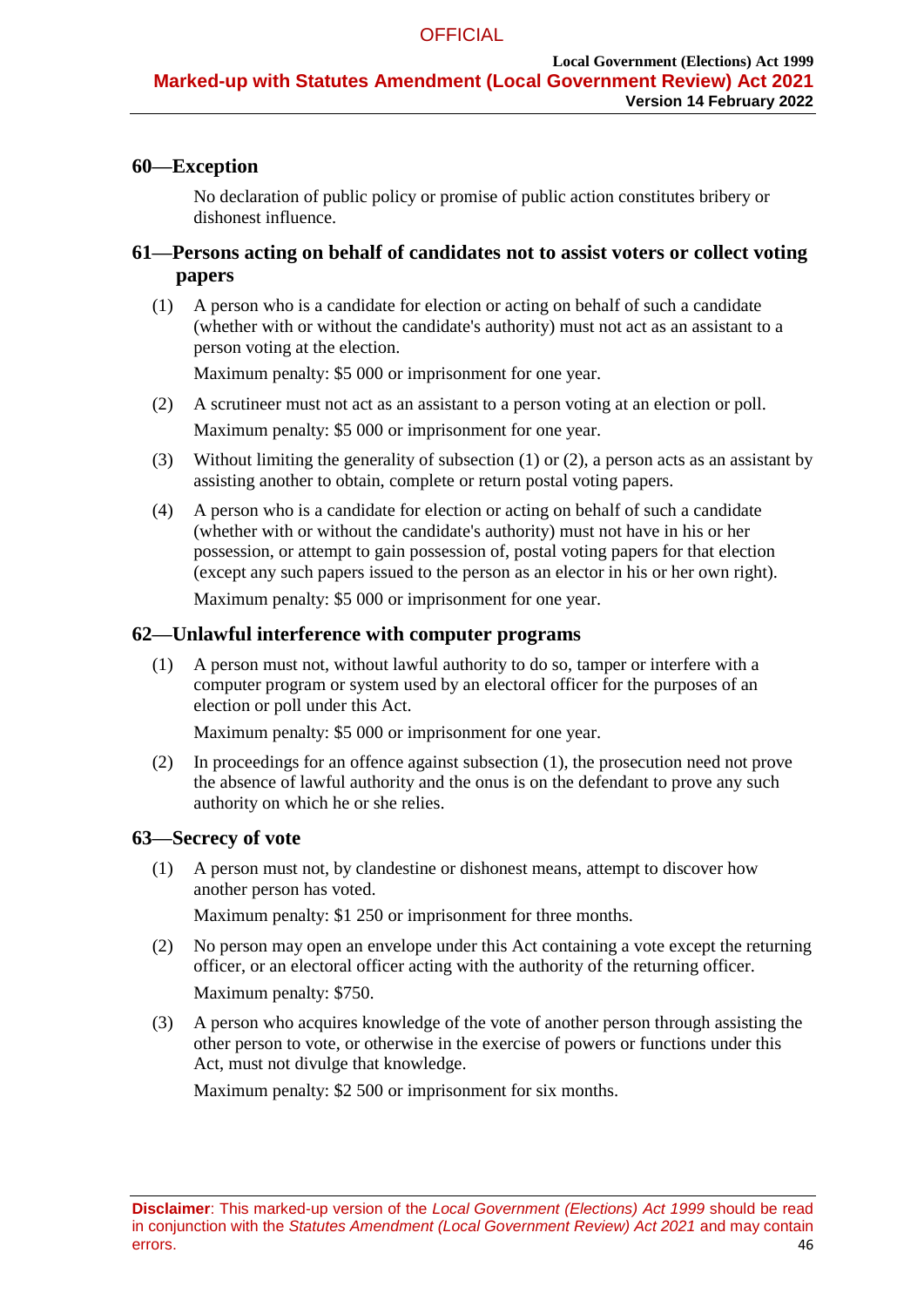# **64—Unlawful declaration or marking of ballot papers**

(1) A person must not make a statement in a claim, application, return or declaration, or in answer to a question, under this Act that is, to the person's knowledge, false or misleading in a material respect.

Maximum penalty: \$5 000 or imprisonment for one year.

(2) Except as authorised by this Act, a person (not being a person to whom the ballot paper has been lawfully issued) must not mark a vote, or make any other mark or writing on a ballot paper.

Maximum penalty: \$2 500 or imprisonment for six months.

# **65—Conduct of officers**

An electoral officer must not fail, without proper excuse, to carry out his or her official duties in connection with the conduct of an election or poll.

Maximum penalty: \$2 500 or imprisonment for six months.

### **66—Conduct of scrutineers**

(1) A scrutineer must not interfere with or attempt to influence a person voting or proposing to vote at an election or poll.

Maximum penalty: \$5 000 or imprisonment for one year.

(2) If a candidate appoints more than one scrutineer, not more than two of them may be present in the place for the counting of votes at the same time during the counting of votes.

# **Part 13—Disputed returns**

# **67—Constitution of the Court**

- (1) There will be, for the purposes of this Act, a Court of Disputed Returns.
- (2) The Court is constituted of a District Court Judge.
- (3) The Court, separately constituted under this section, may sit contemporaneously to hear separate proceedings.
- (4) The Court is a court of record.
- (5) Subject to this Part, the procedure and powers of the Court are the same as those of the District Court when exercising its civil jurisdiction.

#### **68—The clerk of the Court**

- (1) There will be a clerk of the Court appointed by the Chief Judge of the District Court.
- (2) The office of clerk of the Court may be held in conjunction with any other office.

#### **69—Jurisdiction of the Court**

- (1) The Court has jurisdiction to hear and determine any petition addressed to it disputing the validity of an election under this Act.
- (2) The Court will not call into question the eligibility of a person whose name appears on the voters roll as an elector to be a candidate for election under section  $17(1)(b)(i)$ .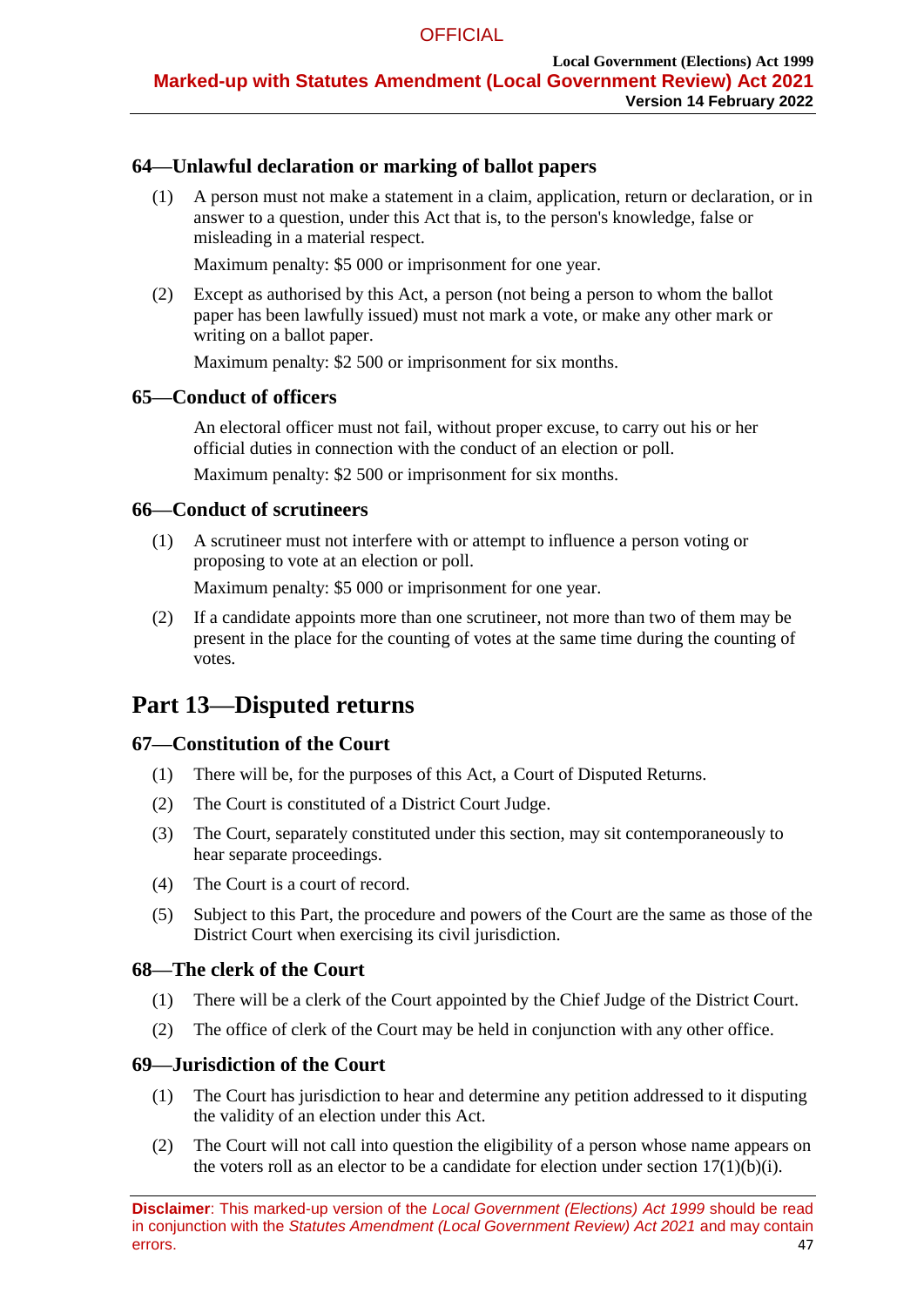# **69A—Electoral Commissioner may lodge petition**

- (1) The Electoral Commissioner may lodge a petition in the Court disputing the validity of an election under this Act if the Electoral Commissioner considers that it is appropriate to do so on the basis of an error in the recording, scrutiny, counting or recounting of votes in the election.
- (2) Section 70(1)(c) and (2)(b) do not apply to a petition lodged by the Electoral Commissioner disputing the validity of an election, but such a petition must be signed by the Electoral Commissioner.

# **70—Procedure upon petition**

- (1) A petition to the Court must—
	- (a) set out the facts relied on to invalidate the election; and
	- (b) set out the relief to which the petitioner claims to be entitled which the petitioner seeks; and
	- (c) be signed by a candidate at the election in dispute or by an elector for that election; and
	- (d) be lodged with the clerk of the Court within 28 days after the conclusion of the election; and
	- (e) be accompanied by the prescribed amount as security for costs.
- <span id="page-47-0"></span>(2) A copy of the petition must be served on—
	- (a) any person declared elected in the disputed election; and
	- (b) if it is alleged that the election is invalid on account of an act or omission of an electoral officer—if the Electoral Commissioner was the returning officer—the Electoral Commissioner; and
	- (c) the council.
- (3) If a person or council served under [subsection](#page-47-0) (2) proposes to contest the petition, the person or council must, within 14 days after service, or such further time as may be allowed by the Court (on application made either before or after the expiration of the period of 14 days), lodge with the clerk of the Court, and serve on the petitioner, a reply.
- (4) A reply must—
	- (a) set out the facts on which the applicant proposes to rely; and
	- (b) ask for any relief to which the applicant claims to be entitled; and
	- (c) be signed—
		- (i) if the applicant is a natural person—by the applicant; or
		- (ii) if the applicant is the council—by the chief executive officer or returning officer of the council.

#### **71—Powers of the Court**

- (1) The Court must sit as an open court, and its powers include the following:
	- (a) to adjourn;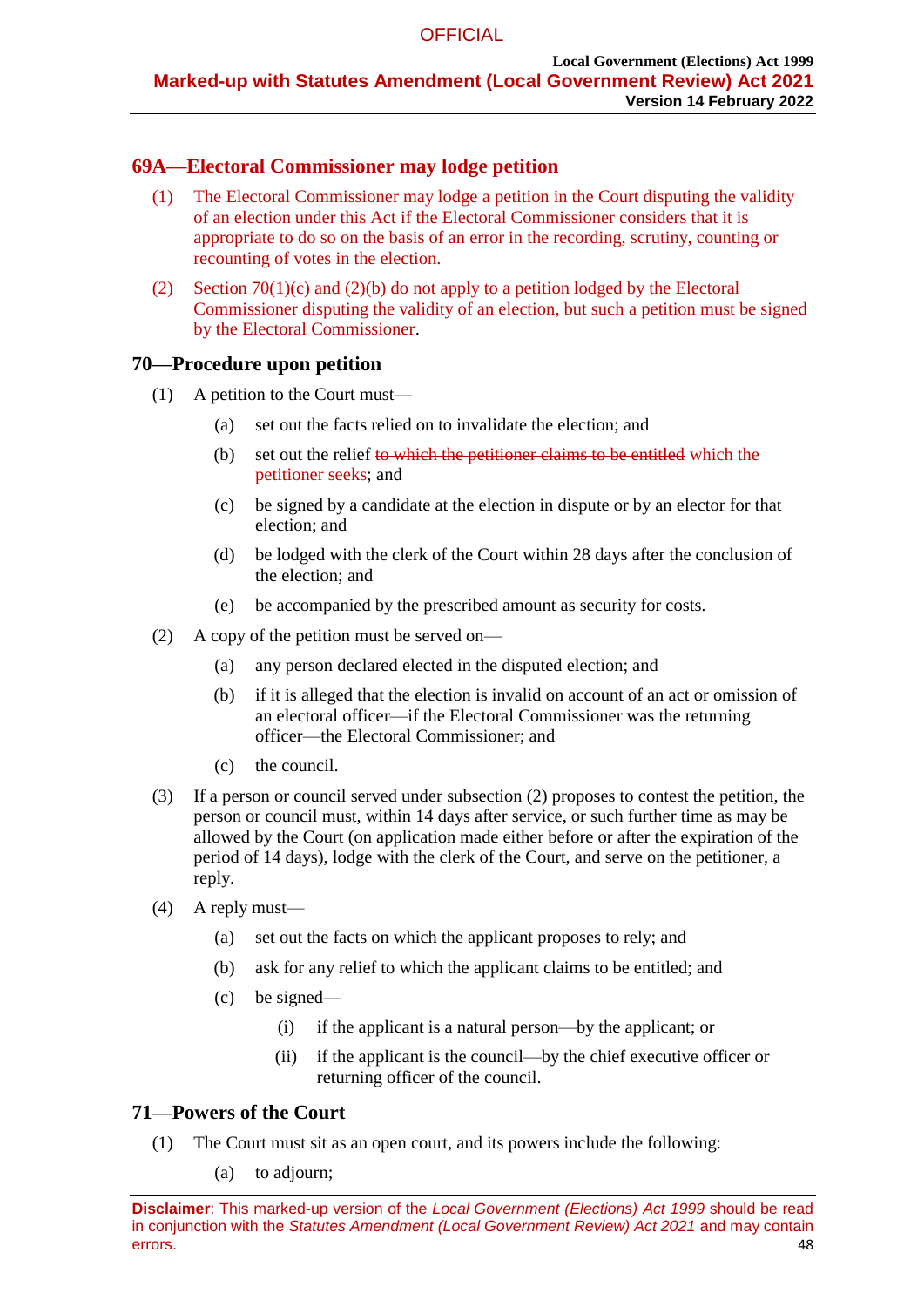- (b) to compel the attendance of witnesses and the production of documents;
- (c) to examine witnesses on oath, affirmation or declaration;
- (d) with the consent of the parties to the proceedings, to receive evidence on affidavit or by statutory declaration;
- (e) subject to this Act and the rules, to determine its procedure in each case;
- (f) to declare—
	- (i) that a person who was returned as elected was not duly elected; and
	- (ii) that a candidate who was not returned as elected was duly elected;
- (g) to declare an election void;
- (h) to dismiss or uphold a petition, in whole or in part;
- (i) to amend or allow the amendment of a petition or reply;
- (j) to punish contempt of its authority by fine or imprisonment.
- (2) The Court may exercise all or any of its powers under this section on such grounds as the Court in its discretion thinks just and sufficient.
- (3) The Court is not bound by the rules of evidence.
- (4) The Court must act according to good conscience and the substantial merits of the case without regard to legal technicalities.
- (5) A decision of the Court is final and without appeal.

#### **72—Certain matters not to be called in question**

The entitlement to vote of a person whose name appears on the voters roll as an elector cannot be called in question by the Court.

#### **73—Illegal practices**

- (1) The Court cannot declare an election void, or that a candidate returned as elected was not duly elected, on the ground of an illegal practice found by the Court to have been committed unless the Court is satisfied, on the balance of probabilities, that the result of the election was affected by the illegal practice.
- (2) If an illegal practice under [section](#page-44-1) 57, [58](#page-44-2) or [59](#page-44-3) is found by the Court to have been committed, the illegal practice will be taken to have affected the result of the election unless the contrary is proved on the balance of probabilities.
- (3) No finding by the Court as to whether an illegal practice was committed constitutes a bar to criminal proceedings in relation to the illegal practice or may be admitted as evidence in such proceedings.
- (4) If the Court finds that an illegal practice occurred in relation to an election or poll, the clerk of the Court must report the finding to the Minister.
- (5) An election may be declared void on the ground of the defamation of a candidate but only if the Court is satisfied, on the balance of probabilities, that the result of the election was affected by the defamation.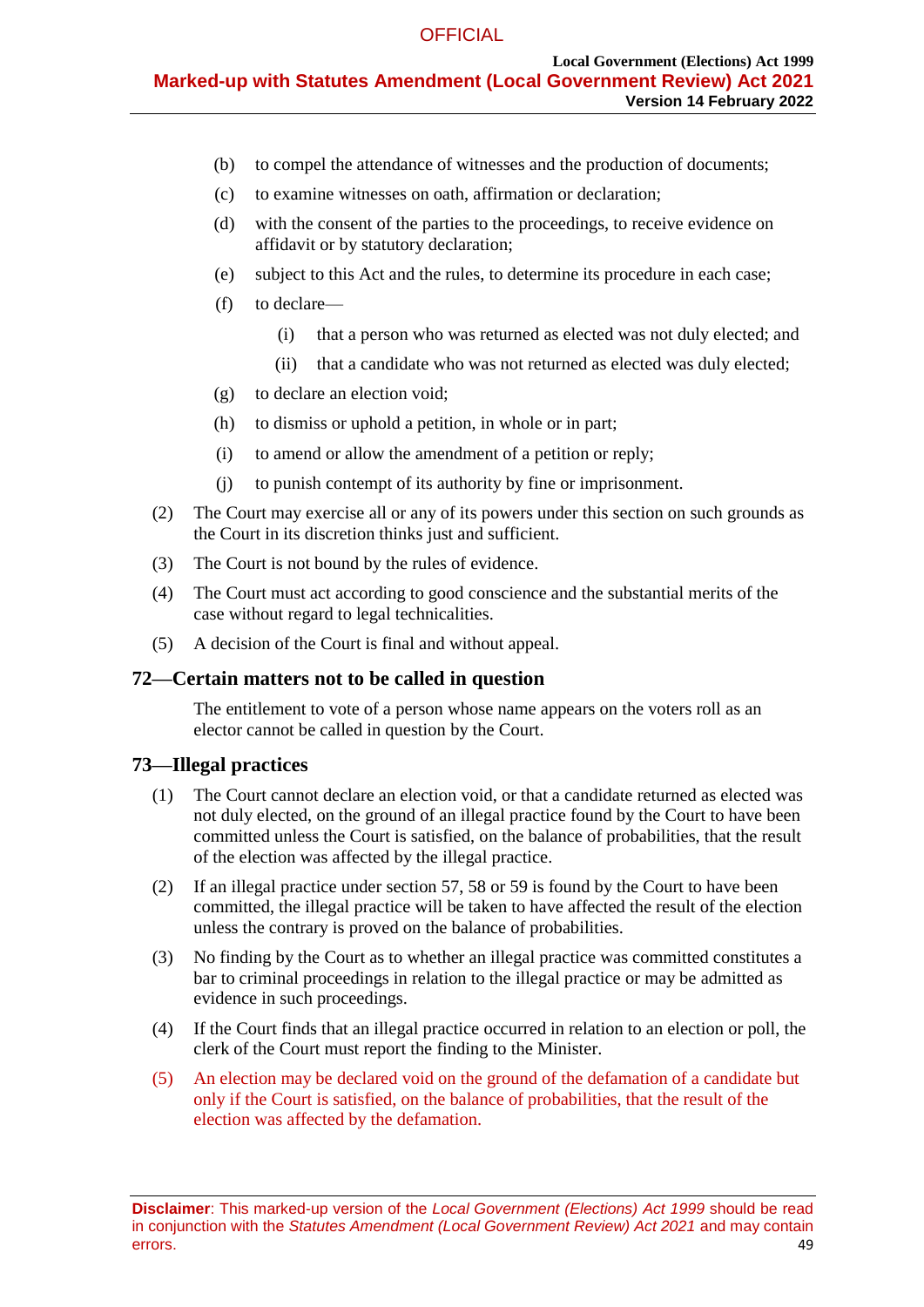(6) An election may be declared void on the ground of publication of misleading material but only if the Court is satisfied, on the balance of probabilities, that the result of the election was affected by the publication of that material.

# **74—Effect of decision**

- (1) If pursuant to this Part a person returned as elected is declared not to have been duly elected, that person ceases to be a member of the council, and the person declared to have been duly elected will take his or her place accordingly.
- (2) If pursuant to this Part an election is declared void, a person returned as elected at the election ceases to be a member of the council.

# **75—Participation of council in proceedings**

- (1) The Court may—
	- (a) on the application of a party to the proceedings—order that the council be joined as a party to the proceedings; or
	- (b) on the application of the council—allow the council to intervene in the proceedings.
- (2) A council may only be joined as a party to the proceedings or allowed to intervene if the Court is satisfied that it is fair and reasonable that the council participate in the proceedings.
- (3) If a council is allowed to intervene in the proceedings, it may intervene in the manner and to the extent directed by the Court, and on such other conditions as the Court may direct.

# **76—Right of appearance**

A party to proceedings before the Court may appear personally or be represented by counsel.

# **77—Reference of question of law**

The Court may, on its own initiative or on the application of a party to proceedings, refer a question of law for the opinion of the Full Court of the Supreme Court.

# **78—Costs**

- (1) The Court may make orders for costs as it thinks just (including an order for costs in favour of or against a council that has been joined as a party to the proceedings or that has intervened in the proceedings).
- (2) If an election is declared void, or a candidate returned as elected is declared not to have been duly elected, on account of an act or omission of an electoral officer, any costs in favour of the petitioner must, to the extent to which they are attributable to that act or omission, be awarded against the council.
- (3) An order under this section may be enforced as an order of the District Court.

# **79—Rules of the Court**

The Chief Judge of the District Court may make rules—

(a) regulating the practices and procedures of the Court; and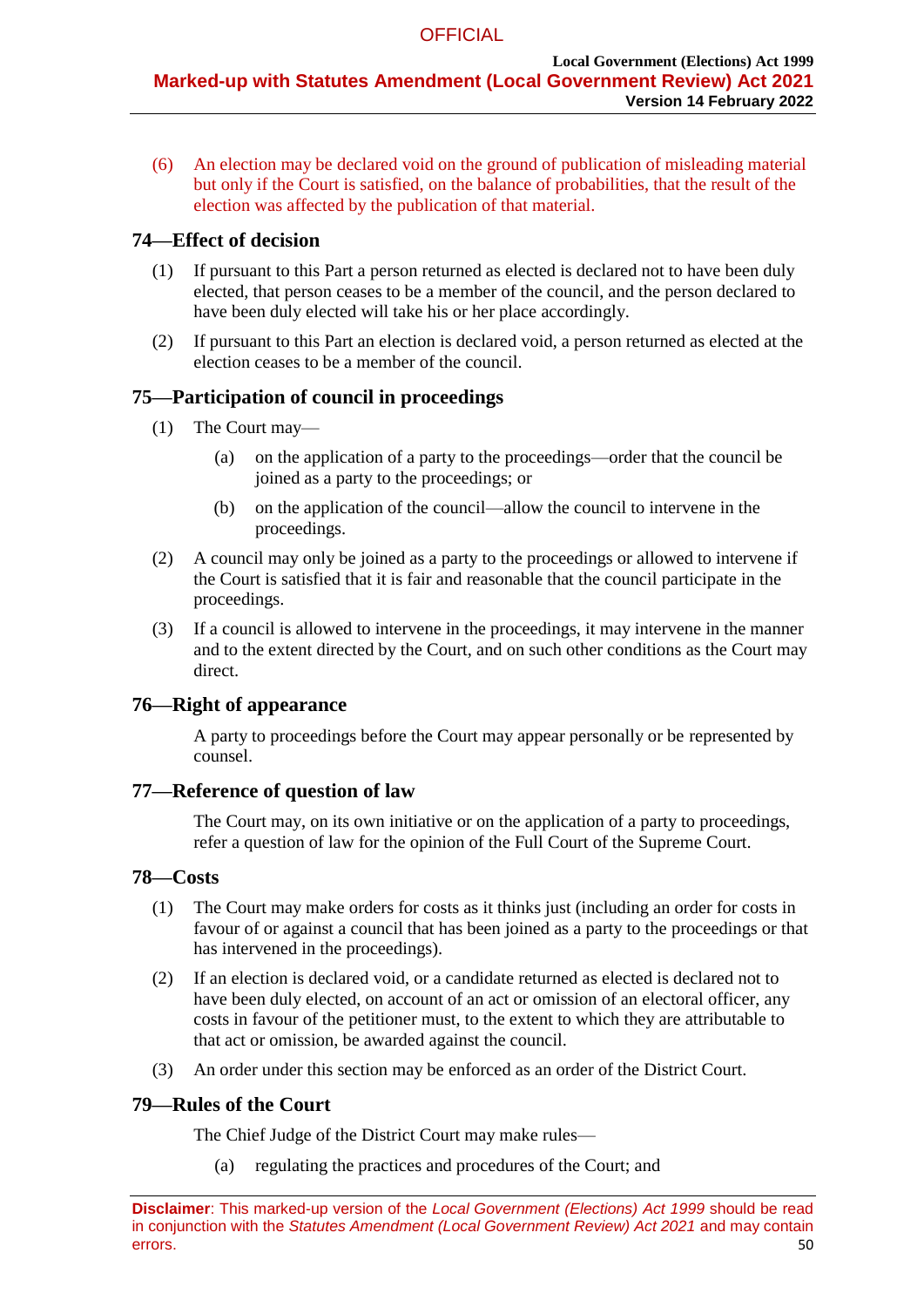- (b) fixing fees to be paid in respect of proceedings before the Court; and
- (c) making any other provision necessary or expedient for the purposes of this Part.

# <span id="page-50-0"></span>**Part 14—Campaign donations**

# <span id="page-50-3"></span>**Division 1—Returns**

#### **80—Returns for candidates**

 $(1)$  A person who is a candidate for election to an office of a council must, within 30 days after the conclusion of the election, furnish to the chief executive officer of the council, in accordance with the requirements of this Part, a *campaign donations return* (see [section](#page-50-1) 81).

 $\left(2\right)$  A return must be in the prescribed form and completed in the prescribed manner.

## <span id="page-50-1"></span>**80—Returns for candidates**

- (1) A person who is a candidate for election to an office of a council must furnish to the returning officer, in accordance with the requirements of this Part—
	- (a) a return under section 81 (a *campaign donations return*) at the prescribed times; and
	- (b) a return under section 81A (a *large gifts return*) within the period applying under section 81A(1).
- (2) A return under this Division must be in the form determined by the returning officer and completed and furnished in the manner determined by the returning officer.
- (3) For the purposes of this section, the *prescribed times* for furnishing a campaign donations return are—
	- (a) within 7 days of the end of the period commencing from the start of the disclosure period for the election (within the meaning of section 81B(a)) and ending—
		- (i) in the case of a periodic election—21 days after the close of nominations; or
		- (ii) in any other case—7 days after the close of nominations; and
	- (b) within 30 days after the conclusion of the election.

#### <span id="page-50-2"></span>**81—Campaign donations returns**

- (1) Subject to this section and section 81B, a campaign donations return for a candidate for election to an office of a council must set out—
	- (a) the total amount or value of all gifts received by the candidate during the disclosure period; and
	- (b) the number of persons who made those gifts; and
	- (c) the amount or value of each gift; and
	- (d) the date on which each gift was made; and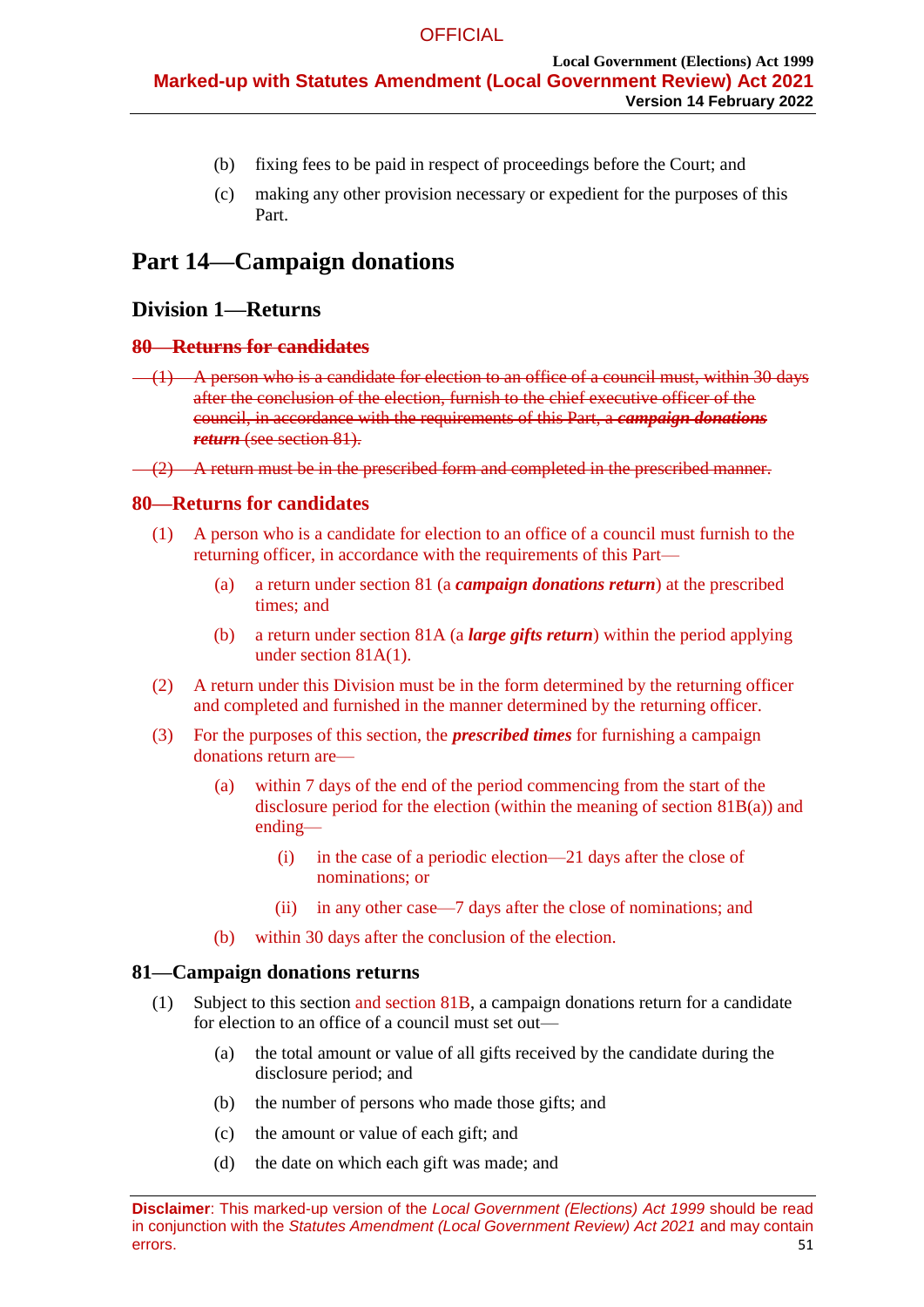- (e) in the case of each gift made on behalf of the members of an unincorporated association, other than a registered industrial organisation—
	- (i) the name of the association; and
	- (ii) the names and addresses of the members of the executive committee (however described) of the association; and
- (f) in the case of each gift purportedly made out of a trust fund or out of the funds of a foundation—
	- (i) the names and addresses of the trustees of the fund or of the funds of the foundation; and
	- (ii) the title or other description of the trust fund or the name of the foundation, as the case requires; and
- (g) in the case of each other gift—the name and address of the person who made the gift.
- (2) A campaign donations return need not set out any details required by [subsection](#page-50-2) (1) in respect of—
	- (a) a private gift made to the candidate; or
	- (b) a gift if the amount or value of the gift is less than \$500; or
	- (c) a gift disclosed in a large gifts return under section 81A.

#### (3) For the purposes of this section—

- <span id="page-51-0"></span>(a) the disclosure period is the period that commenced—
	- (i) in relation to a candidate in an election who was a new candidate (other than a candidate referred to in [subparagraph](#page-51-0) (ii))—on the day on which the person announced that he or she would be a candidate in the election or on the day on which the person's nomination as a candidate was lodged with the returning officer, whichever was the earlier;
	- (ii) in relation to a candidate in an election who was a new candidate and when he or she became a candidate in the election was a member of the council by virtue of having been appointed under Chapter 3 of the *[Local Government Act](http://www.legislation.sa.gov.au/index.aspx?action=legref&type=act&legtitle=Local%20Government%20Act%201999) 1999*—on the day on which the person was so appointed as a member of the council;
	- (iii) in relation to a candidate in an election who was not a new candidate—at the end of 21 days after polling day for the last preceding election in which the person was a candidate,

and that ended, in any of the above cases, at the end of 21 days after polling day for the election;

- (b) a candidate is a new candidate, in relation to an election, if the person had not been a candidate in the last general election of the council and had not been elected at a supplementary election held after the last general election of the council;
- two or more gifts (excluding private gifts) made by the same person to a candidate during the disclosure period are to be treated as one gift;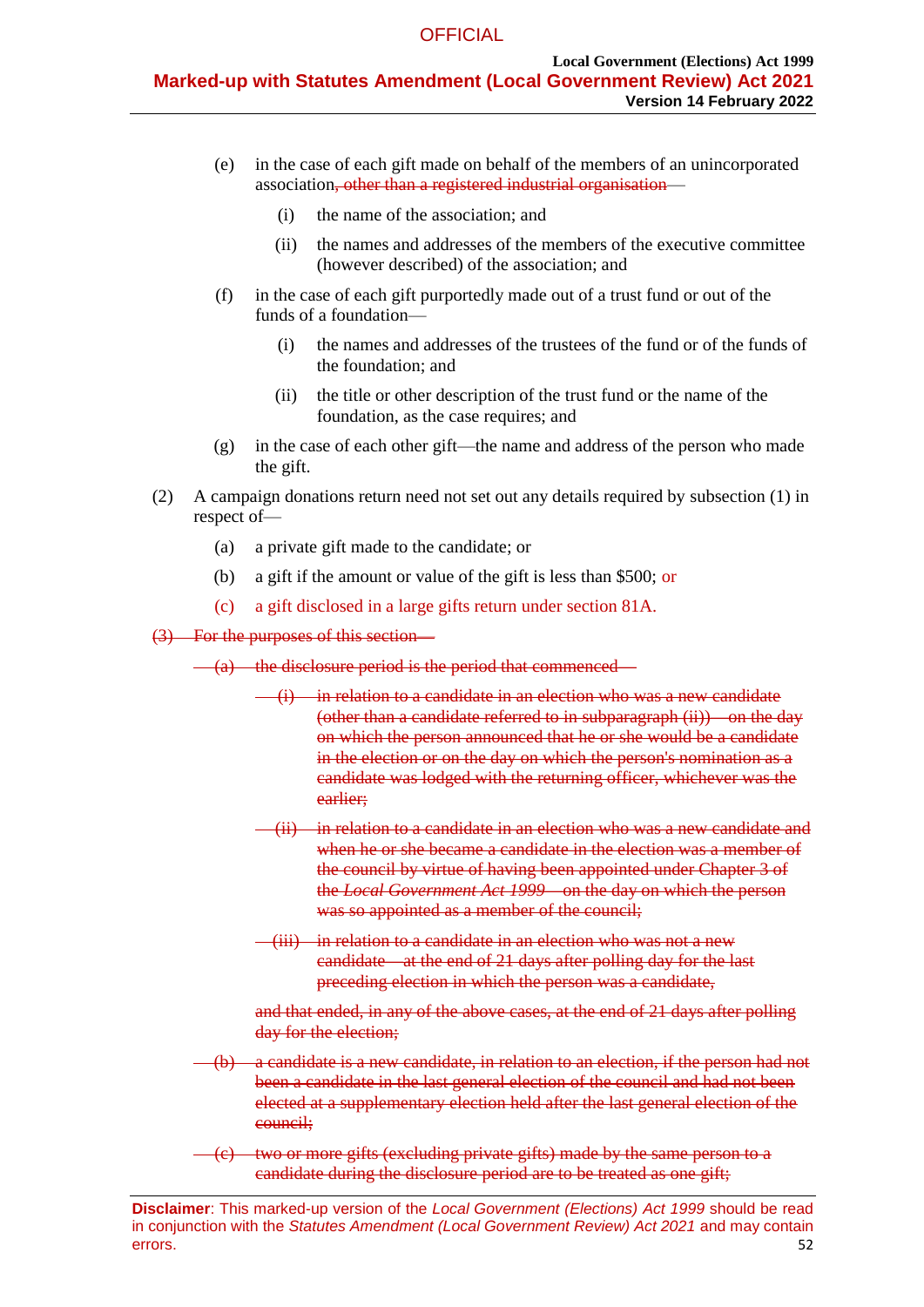$(d)$  a gift made to a candidate is a private gift if it is made in a private capacity to the candidate for his or her personal use and the candidate has not used, and will not use, the gift solely or substantially for a purpose related to an election.

(4) If no details are required to be included in a return under this section for a candidate, the return must nevertheless be lodged and must include a statement to the effect that no gifts of a kind required to be disclosed were received.

# **81A—Large gifts returns**

- $(1)$  If—
	- (a) a candidate for election to an office of a council receives a gift or gifts from a person during the disclosure period; and
	- (b) the total amount or value of the gift or gifts is more than the prescribed amount, the candidate must, within the prescribed period, furnish a return to the returning officer.
- (2) A large gifts return must set out—
	- (a) the amount or value of each gift; and
	- (b) the date on which each gift was made; and
	- $(c)$
- (i) if the gift or gifts were made on behalf of the members of an unincorporated association—
	- (A) the name of the association; and
	- (B) the names and addresses of the members of the executive committee (however described) of the association; or
- (ii) if the gift or gifts were purportedly made out of trust fund or out of the funds of a foundation—
	- (A) the names and addresses of the trustees of the fund or of the funds of the foundation; and
	- (B) the title or other description of the trust fund or the name of the foundation, as the case requires; or
- (iii) in any other case—the name and address of the person who made the gift or gifts.
- (3) A large gifts return need not be furnished in respect of a private gift made to the candidate.

# **81B—Disclosure period etc for returns**

For the purposes of sections 81 and 81A—

(a) the disclosure period is the period that commenced—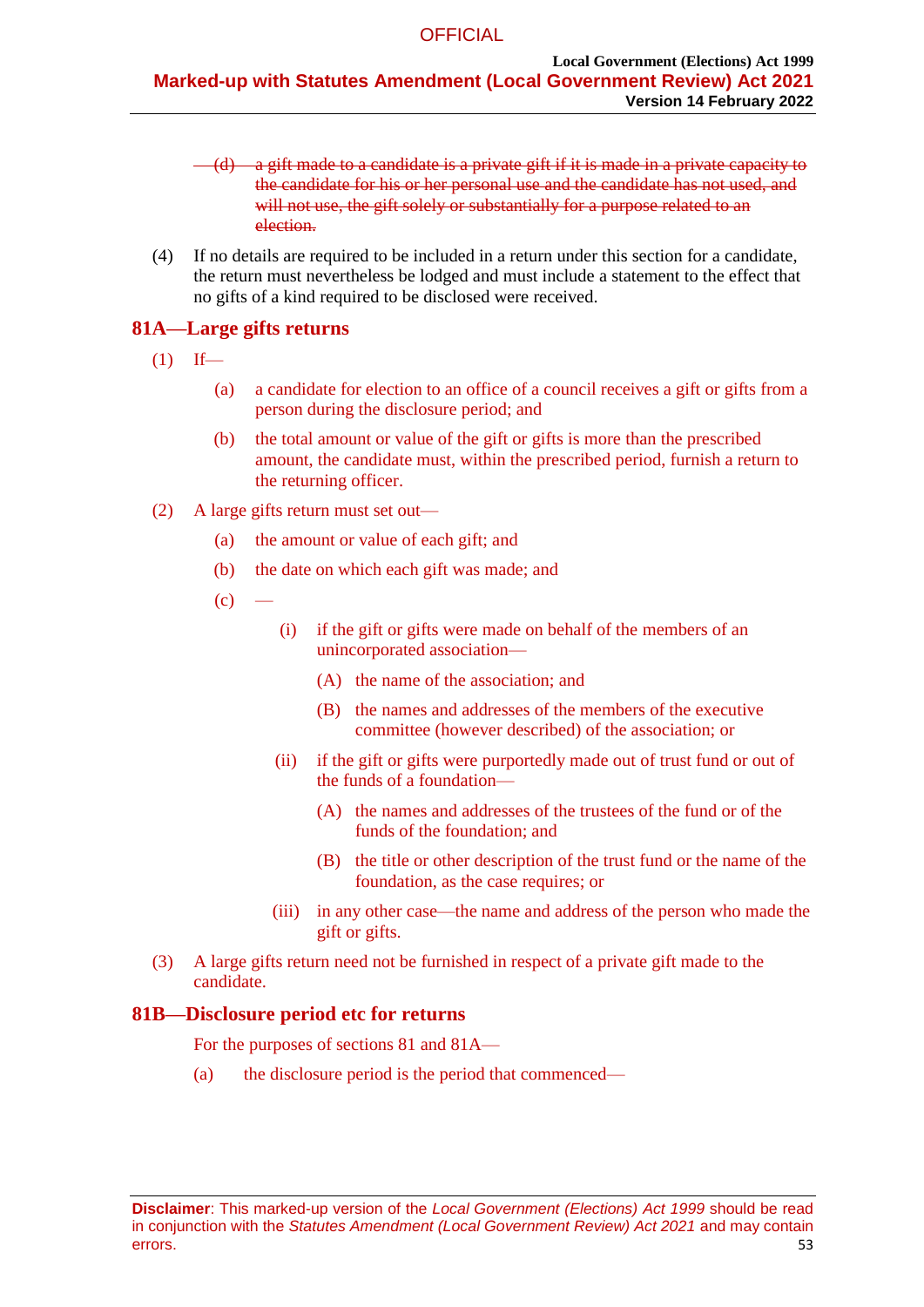- (i) in relation to a candidate in an election who was a new candidate (other than a candidate referred to in subparagraph (ii))—on the day on which the person announced that they would be a candidate in the election or on the day on which the person's nomination as a candidate was lodged with the returning officer, whichever was the earlier; or
- (ii) in relation to a candidate in an election who was a new candidate and when they became a candidate in the election was a member of the council by virtue of having been appointed under Chapter 3 of the *Local Government Act 1999*—on the day on which the person was so appointed as a member of the council; or
- (iii) in relation to a candidate in an election who was not a new candidate—at the end of 21 days after polling day for the last preceding election in which the person was a candidate,

and that ended, in any of the above cases, at the end of 21 days after polling day for the election; and

- (b) a candidate is a *new candidate*, in relation to an election, if the person had not been a candidate in the last general election of a council and had not been a candidate at a supplementary election held after the last general election of a council; and
- (c) 2 or more gifts (excluding private gifts) made by the same person to a candidate during the disclosure period are to be treated as 1 gift; and
- (d) a gift made to a candidate is a *private gift* if it is made in a private capacity to the candidate for their personal use and the candidate has not used, and will not use, the gift solely or substantially for a purpose related to an election.

# **82—Certain gifts not to be received**

- (1) It is unlawful for a member of a council to receive a gift made to or for the benefit of the member the amount or value of which is not less than \$500 unless—
	- (a) the name and address of the person making the gift are known to the member; or
	- (b) at the time when the gift is made, the person making the gift gives to the member his or her name and address and the member has no grounds to believe that the name and address so given are not the true name and address of the person making the gift.
- (2) It is unlawful for a candidate in an election or a person acting on behalf of a candidate in an election to receive a gift made to or for the benefit of the candidate the amount or value of which is not less than \$500 unless—
	- (a) the name and address of the person making the gift are known to the person receiving the gift; or
	- (b) at the time when the gift is made, the person making the gift gives to the person receiving the gift his or her name and address and the person receiving the gift has no grounds to believe that the name and address so given are not the true name and address of the person making the gift.

**Disclaimer**: This marked-up version of the *Local Government (Elections) Act 1999* should be read in conjunction with the *Statutes Amendment (Local Government Review) Act 2021* and may contain errors. 54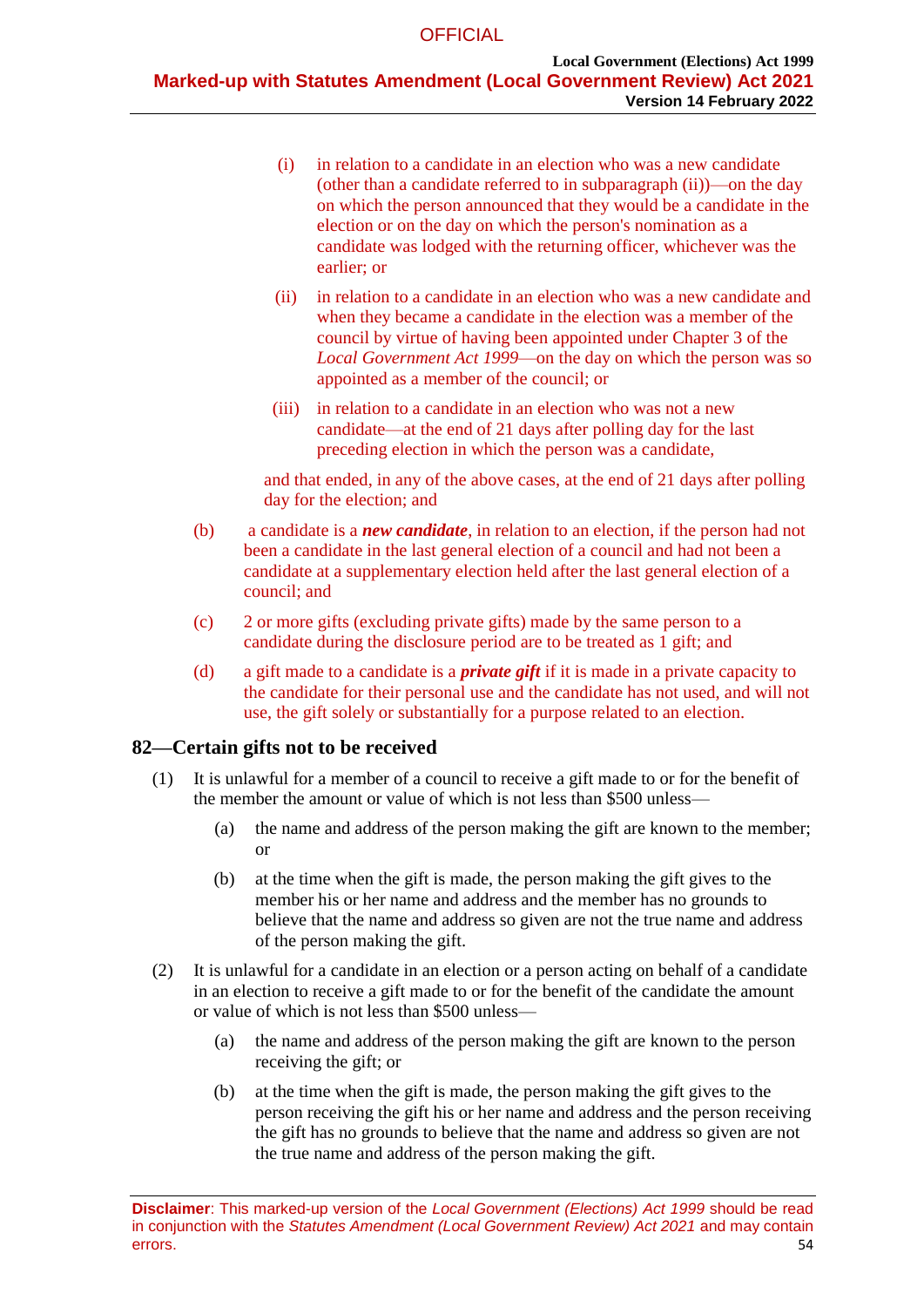- (3) For the purposes of this section—
	- (a) a reference to a gift made by a person includes a reference to a gift made on behalf of the members of an unincorporated association;
	- (b) a reference to the name and address of a person making a gift is—
		- (i) in the case of a gift made on behalf of the members of an unincorporated association, other than a registered industrial organisation—a reference to—
			- (A) the name of the association; and
			- (B) the names and addresses of the members of the executive committee (however described) of the association; and
		- (ii) in the case of a gift purportedly made out of a trust fund or out of the funds of a foundation—a reference to—
			- (A) the names and addresses of the trustees of the fund or of the funds of the foundation; and
			- (B) the title or other description of the trust fund or the name of the foundation, as the case requires;
	- (c) a person who is a candidate in an election is to be taken to remain a candidate for 30 days after the polling day for the election;
	- (d) a reference to a candidate in an election includes a reference to a person who is already a member of the council.
- (4) If a person receives a gift that, by virtue of this section, it is unlawful for the person to receive, an amount equal to the amount or value of the gift is payable by that person to the Crown and may be recovered by the Crown as a debt by action, in a court of competent jurisdiction, against the person.

# **83—Inability to complete return**

If a person who is required to furnish a return under this Division considers that it is impossible to complete the return because he or she is unable to obtain particulars that are required for the preparation of the return, the person may—

- (a) prepare the return to the extent that it is possible to do so without those particulars; and
- (b) furnish the return so prepared; and
- (c) give to the chief executive returning officer notice in writing—
	- (i) identifying the return; and
	- (ii) stating that the return is incomplete by reason that he or she is unable to obtain certain particulars; and
	- (iii) identifying those particulars; and
	- (iv) setting out the reasons why he or she is unable to obtain those particulars; and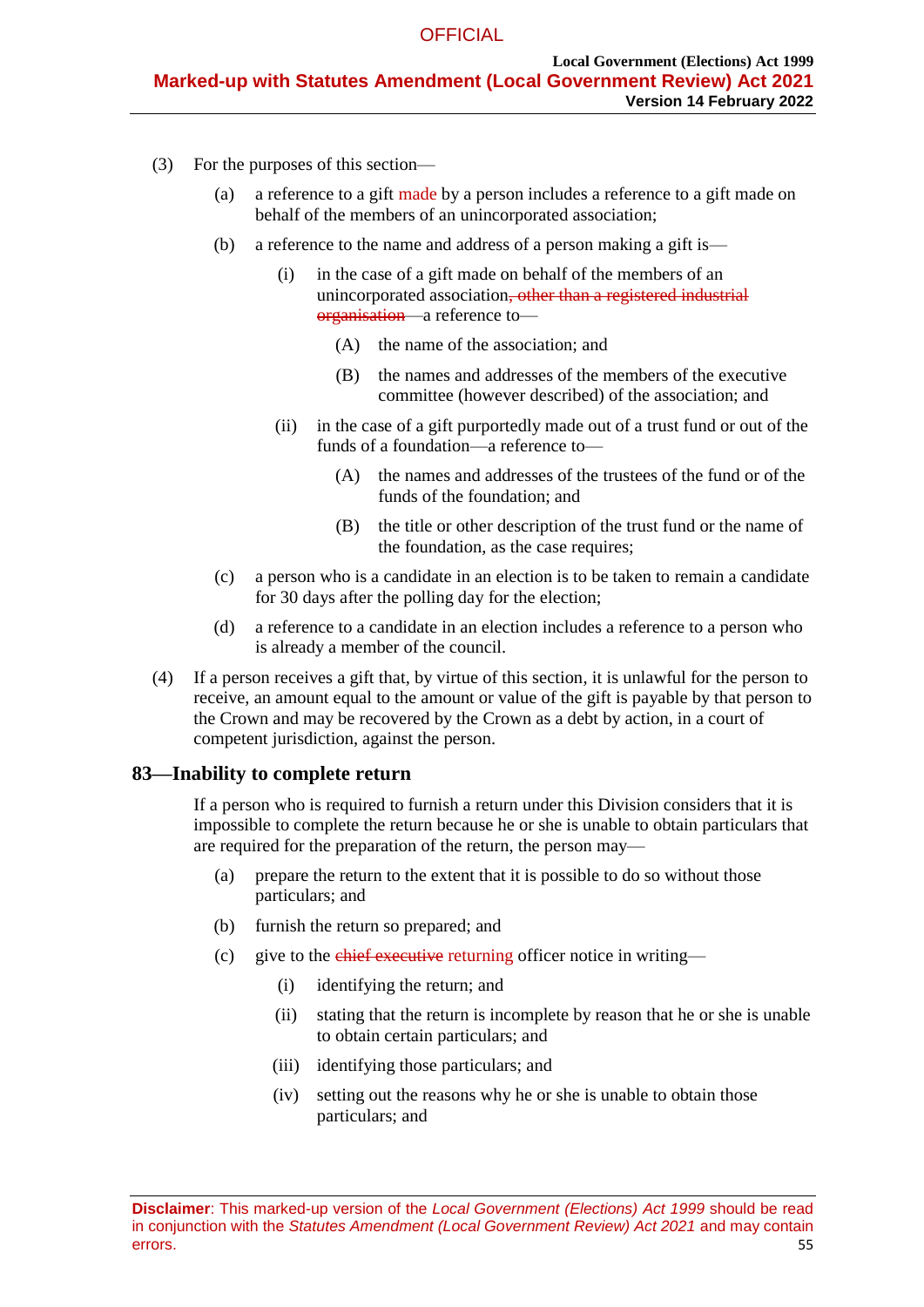(v) if the person believes, on reasonable grounds, that another person whose name and address he or she knows can give those particulars—stating that belief and the reasons for it and the name and address of that other person,

and a person who complies with this section is not, by reason of the omission of those particulars, to be taken, for the purposes of this Division, to have furnished a return that is incomplete.

### <span id="page-55-0"></span>**84—Amendment of return**

- (1) A person who has furnished a return under this Division may request the permission of the chief executive returning officer to make a specified amendment of the return for the purpose of correcting an error or omission.
- (2) A request under [subsection](#page-55-0) (1) must—
	- (a) be by notice in writing signed by the person making the request; and
	- (b) be lodged with the chief executive returning officer.
- $(3)$  If—
	- (a) a request has been made under [subsection](#page-55-0) (1); and
	- (b) the chief executive returning officer is satisfied that there is an error in, or omission from, the return to which the request relates,

the chief executive returning officer must amend the return, or permit the person making the request to amend the return, in accordance with the request.

(4) The amendment of a return under this section does not affect the liability of a person to be convicted of an offence arising out of the furnishing of the return.

#### **85—Offences**

- (1) A person who fails to furnish a return that the person is required to furnish under this Division within the time required by this Division is guilty of an offence. Maximum penalty: \$10 000.
- (2) A person who furnishes a return or other information—
	- (a) that the person is required to furnish under this Division; and
	- (b) that contains a statement that is, to the knowledge of the person, false or misleading in a material particular,

is guilty of an offence.

Maximum penalty: \$10 000.

- (3) A person who furnishes to another person who is required to furnish a return under this Division information—
	- (a) that the person knows is required for the purposes of that return; and
	- (b) that is, to that person's knowledge, false or misleading in a material particular,

is guilty of an offence.

Maximum penalty: \$10 000.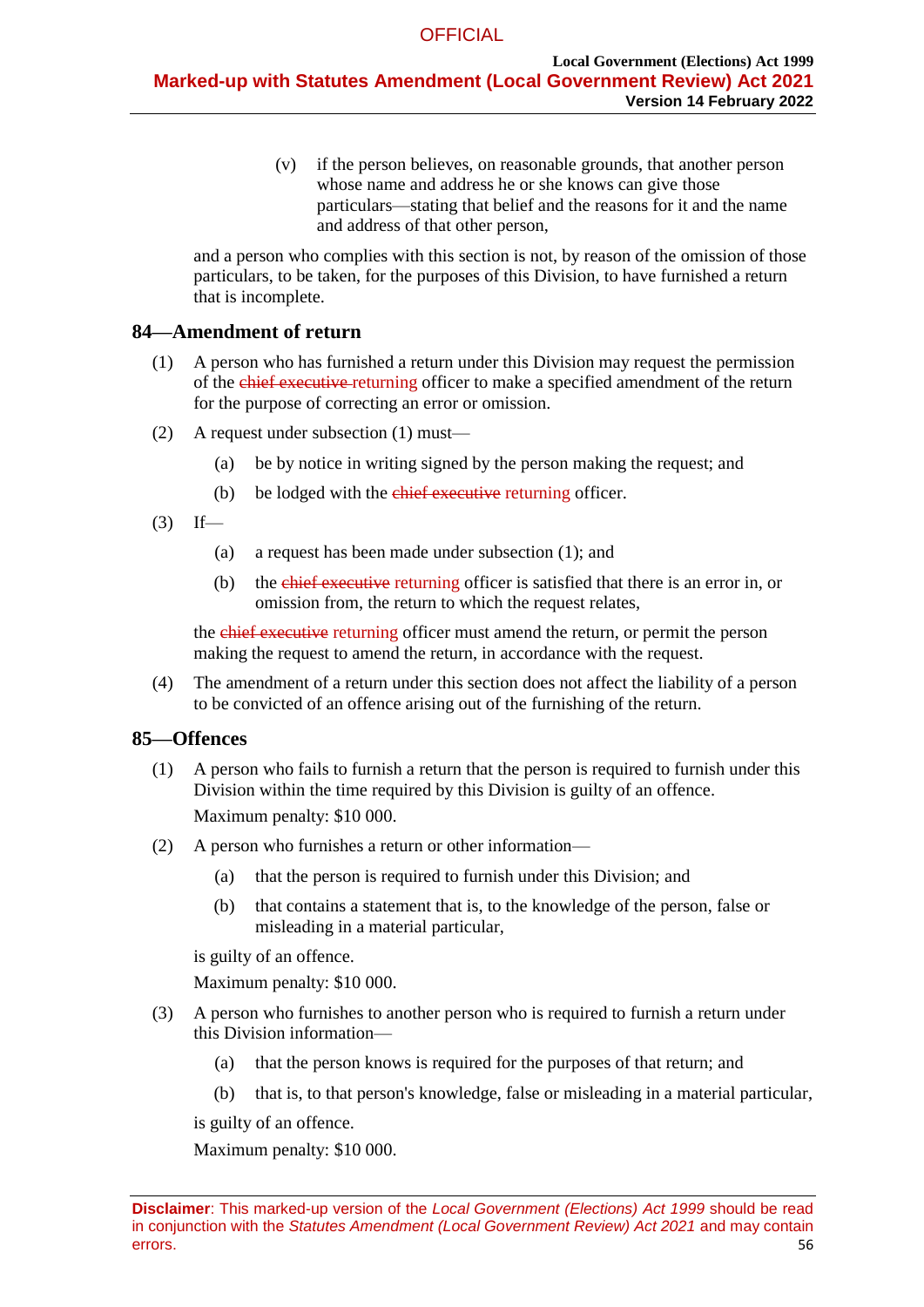(4) An allegation in a complaint that a specified person had not furnished a return of a specified kind as at a specified date will be taken to have been proved in the absence of proof to the contrary.

# <span id="page-56-0"></span>**86—Failure to comply with Division**

- (1) If a person who is required to furnish a return under this Division fails to submit the return within the time required by this Division, the chief executive returning officer must as soon as practicable notify the person of that fact.
- (2) A notification under [subsection](#page-56-0) (1) must be given by letter sent to the person by registered mail.
- (3) A failure of a person to comply with a provision of this Division in relation to an election does not invalidate that election. (However, the office of a member of a council who fails to submit a return may become vacant under Chapter 5 Part 2 of the *[Local Government Act](http://www.legislation.sa.gov.au/index.aspx?action=legref&type=act&legtitle=Local%20Government%20Act%201999) 1999*.)

**Note**—

The office of a member of a council who fails to submit a return may become vacant under Chapter 5 Part 2 of the *Local Government Act 1999*.

# **Division 2—Public access to information**

# **87—Public inspection of returns**

- (1) The chief executive officer of a council must keep at the principal office of the council each return furnished to the chief executive officer under [Division 1.](#page-50-3)
- (2) Subject to this section, a person is entitled to inspect a copy of a return under [Division](#page-50-3) 1, without charge, during ordinary business hours at the principal office of the council.
- (3) Subject to this section, a person is entitled, on payment of a fee fixed by the council, to obtain a copy of a return under [Division 1.](#page-50-3)
- (4) A person is not entitled to inspect or obtain a copy of a return until the end of eight weeks after the day before which the return was required to be furnished to the chief executive officer.
- (1) The returning officer must keep at their principal office each return furnished to the returning officer under Division 1.
- (2) The returning officer must—
	- (a) in the case of a large gifts return—within the prescribed period after the return is received by the returning officer; and
	- (b) in the case of a campaign donations return required to be furnished at the prescribed time applying under section  $80(3)(a)$ —within 7 days after that prescribed time; and
	- (c) in the case of a campaign donations return required to be furnished at the prescribed time applying under section 80(3)(b)—within 8 weeks after that prescribed time,

make a copy of each return available on a website maintained by the returning officer.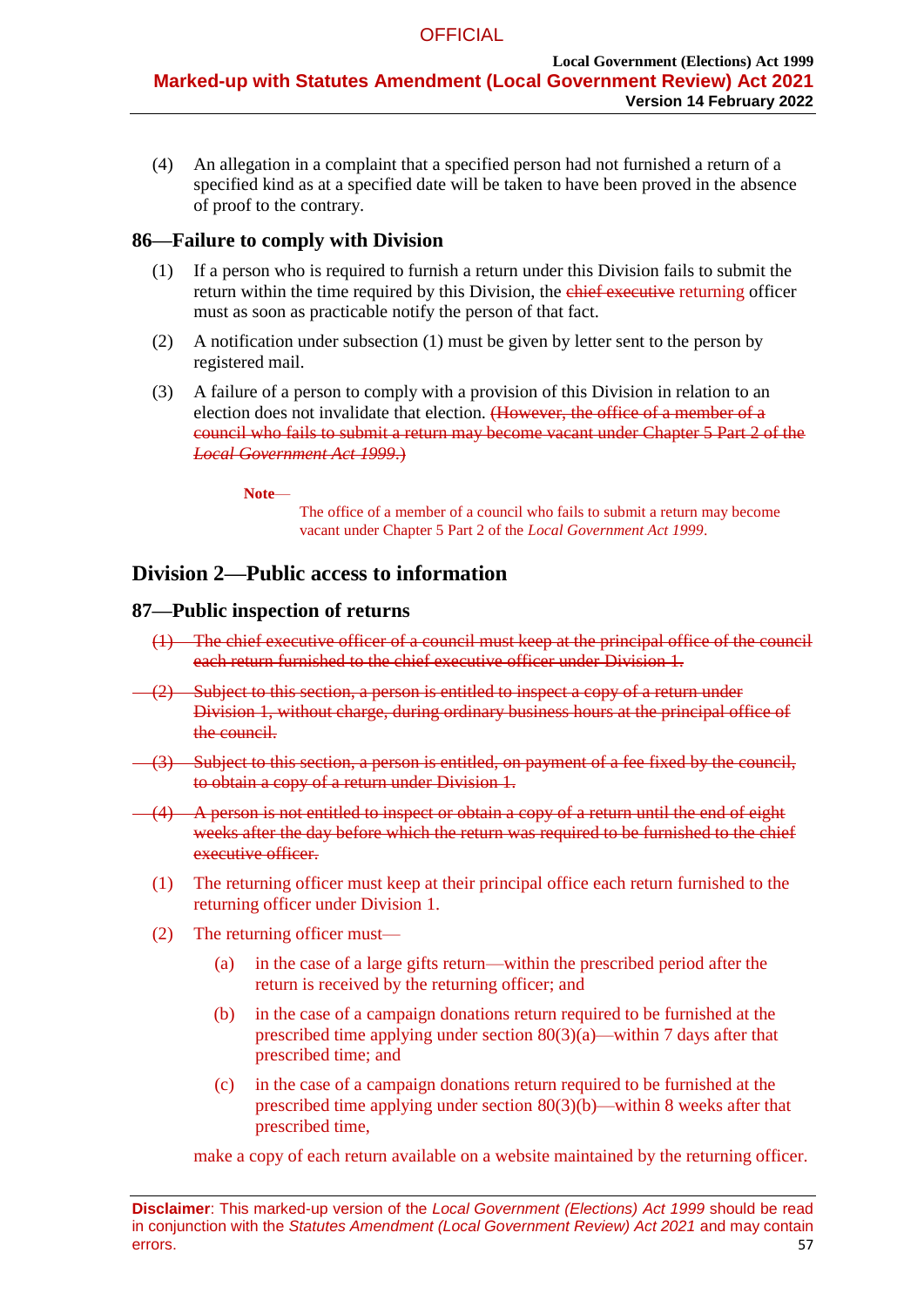(5) The chief executive returning officer is only required to keep a return under this section for a period of 4 years following the election to which the return relates.

# <span id="page-57-0"></span>**88—Restrictions on publication**

- (1) A person must not publish—
	- (a) information derived from a return under [Division 1](#page-50-3) unless the information constitutes a fair and accurate summary of the information contained in the return and is published in the public interest; or
	- (b) comment on the facts set forth in a return under [Division 1](#page-50-3) unless the comment is fair and published in the public interest and without malice.
- (2) If information or comment is published by a person in contravention of [subsection](#page-57-0) (1), the person, and any person who authorised the publication of the information or comment, is guilty of an offence.

Maximum penalty: \$10 000.

# **Division 3—Related matters**

### <span id="page-57-1"></span>**89—Requirement to keep proper records**

(1) A person must take reasonable steps to keep in his or her possession all records relevant to completing a return under this Part.

Maximum penalty: \$5 000.

(2) A person must keep a record under [subsection](#page-57-1) (1) for at least 4 years after the date on which the relevant return is required to be furnished to the chief executive returning officer of the council under this Part.

Maximum penalty: \$5 000.

# **90—Related matters**

- (1) For the purposes of this Part, the amount or value of a gift consisting of or including a disposition of property other than money is, if the regulations so provide, to be determined in accordance with principles set out or referred to in the regulations.
- (2) For the purposes of this Part—
	- (a) a body corporate and any other body corporate that is related to the firstmentioned body corporate is to be taken to be the same person; and
	- (b) the question whether a body corporate is related to another body corporate is to be determined in the same manner as under the *Corporations Law*.
- (3) For the purposes of this Part, an act performed by a person or committee appointed or formed to assist the campaign of a candidate in an election will be taken to be an act performed by the candidate.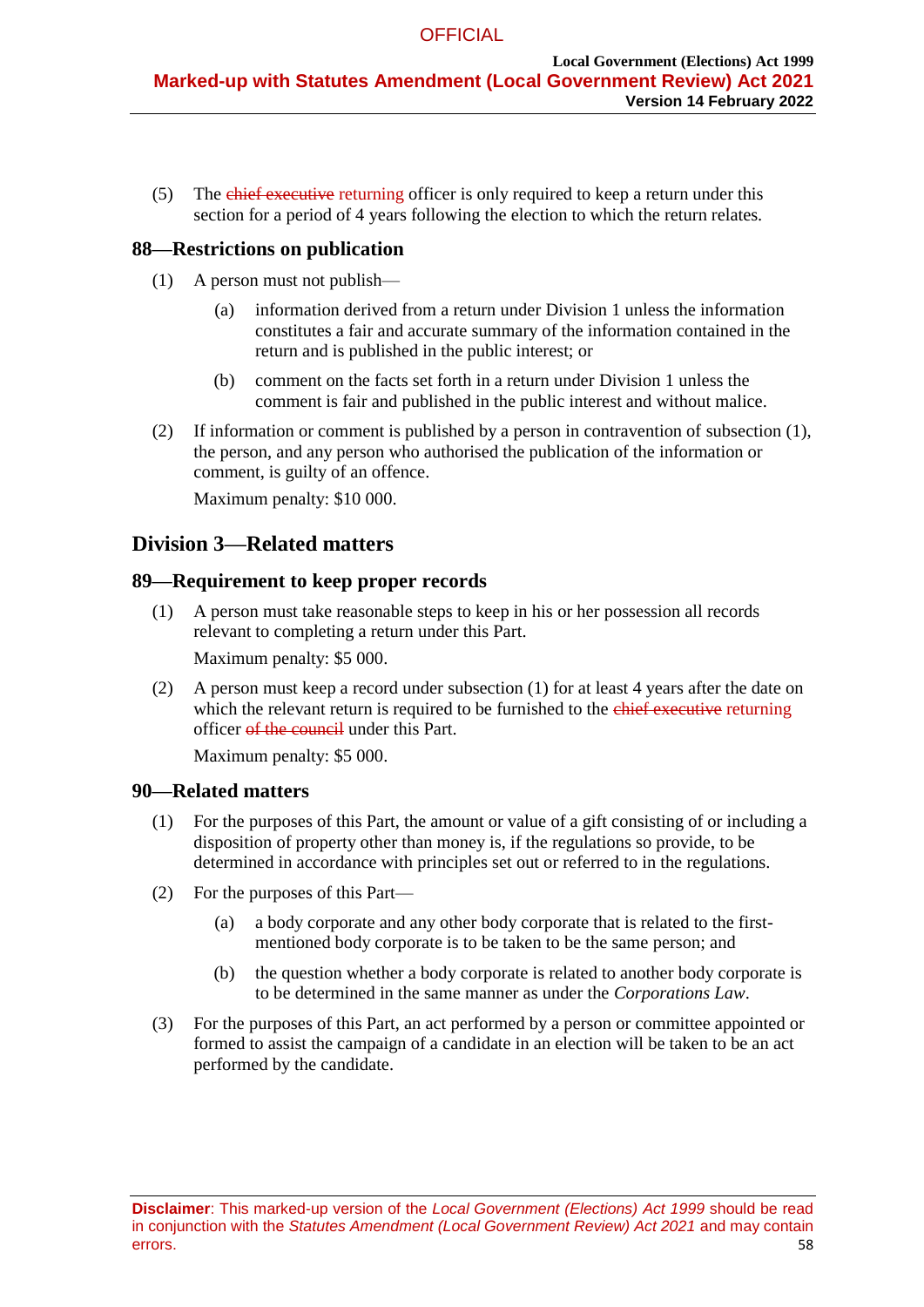# **Part 15—Miscellaneous**

# **91—Elected person refusing to act**

A duly qualified person who, having been duly appointed or elected as a member of a council—

- (a) refuses to assume office and to act in it; or
- (b) neglects to assume the office and to act in it for the first three ordinary meetings of the council (without leave of the council),

is guilty of an offence.

Maximum penalty: \$750.

# **91A—Conduct of council during election period**

- (1) A council must, within 6 months of the commencement of this section, prepare and adopt a caretaker policy governing the conduct of the council and its staff during the election period for a general election.
- (2) Subject to this section, the caretaker policy must, as a minimum, prohibit the making of a designated decision during the election period.
- (2) Subject to this section, the caretaker policy must, as a minimum—
	- (a) prohibit the making of a designated decision; and
	- (b) prohibit the use of council resources for the advantage of a particular candidate or group of candidates,

during the election period.

- (2a) Nothing in subsection (2)(b) prevents a caretaker policy from allowing the equal use of council resources by all candidates for election.
- (3) If a council considers that there are extraordinary circumstances which require the making of a designated decision during the election period, the council may apply in writing to the Minister for an exemption from the application of this section to the designated decision specified in the application.
- (4) If the Minister is satisfied that there are extraordinary circumstances, the Minister may grant an exemption from the application of this section to the designated decision specified in the application subject to any conditions or limitations that the Minister considers appropriate.
- (5) A designated decision made by a council in contravention of this section or the caretaker policy of the council is invalid.
- (6) Any person who suffers any loss or damage as a result of acting in good faith on a designated decision made in contravention of this section or a caretaker policy is entitled to compensation from the council for that loss or damage.
- (7) The caretaker policy of a council is to be taken to form part of each code of conduct required to be prepared and adopted in relation to council members and staff under the *[Local Government Act](http://www.legislation.sa.gov.au/index.aspx?action=legref&type=act&legtitle=Local%20Government%20Act%201999) 1999* or the *[City of Adelaide Act](http://www.legislation.sa.gov.au/index.aspx?action=legref&type=act&legtitle=City%20of%20Adelaide%20Act%201998) 1998*.

**Disclaimer**: This marked-up version of the *Local Government (Elections) Act 1999* should be read in conjunction with the *Statutes Amendment (Local Government Review) Act 2021* and may contain errors. 59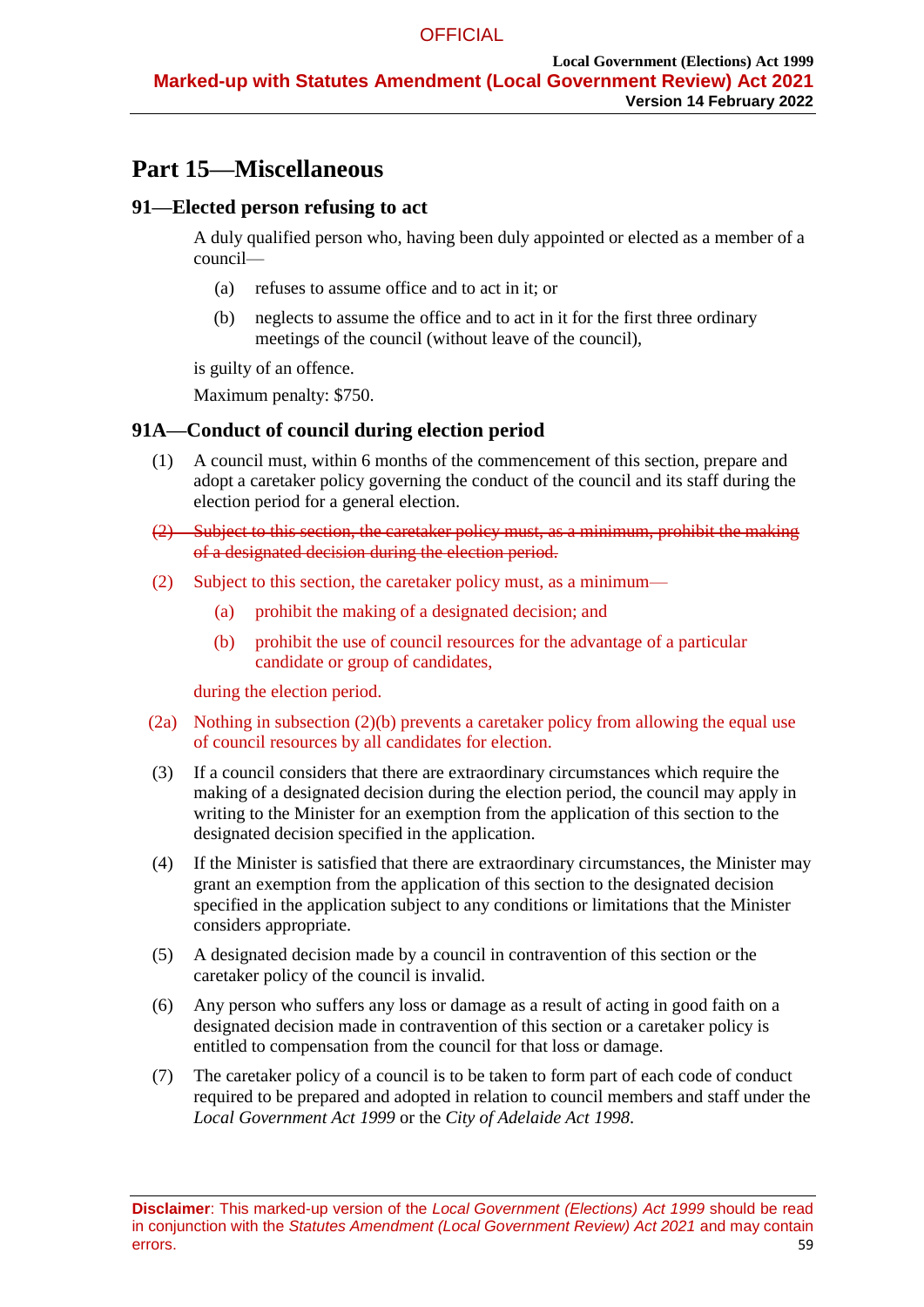(8) In this section—

*designated decision* means a decision—

- (a) relating to the employment or remuneration of a chief executive officer, other than a decision to appoint an acting chief executive officer; or
- (b) to terminate the appointment of a chief executive officer; or
- (c) to enter into a contract, arrangement or understanding (other than a prescribed contract) the total value of which exceeds whichever is the greater of \$100 000 or 1% of the council's revenue from rates in the preceding financial year; or
- (d) allowing the use of council resources for the advantage of a particular candidate or group of candidates (other than a decision that allows the equal use of council resources by all candidates for election),

other than a decision of a kind excluded from this definition by regulation;

*election period* in relation to an election, means the period commencing on—

- (a) the day of the close of nominations for the election; or
- (b) if a council has specified a day (being a day that falls earlier than the day of the close of nominations) in its caretaker policy—the specified day,

and expiring at the conclusion of the election;

*prescribed contract* means a contract entered into by a council for the purpose of undertaking—

- (a) road construction or maintenance; or
- (b) drainage works.

#### <span id="page-59-0"></span>**92—Electoral Commissioner may conduct investigations etc**

- (1) The Electoral Commissioner may—
	- (a) make an investigation into any matter concerning the operation or administration of this Act, including a matter that may involve a breach of this Act; or
	- (ab) issue a formal reprimand to a person who, in the opinion of the Electoral Commissioner, has been guilty of a breach of this Act; or
	- (b) bring proceedings for an offence against this Act.
- (2) If the Electoral Commissioner decides to take action as a result of an investigation under [subsection](#page-59-0) (1) (including by bringing proceedings for an offence) and it appears to the Electoral Commissioner that a council has a material interest in the matter, the Electoral Commissioner must provide a written report on the matter to the council.
- (3) The Electoral Commissioner may, in connection with any matter concerning the operation or administration of this Act, seize and retain, or issue a seizure order in respect of, anything that the Electoral Commissioner reasonably suspects has been used in, or may constitute evidence of, a contravention of this Act.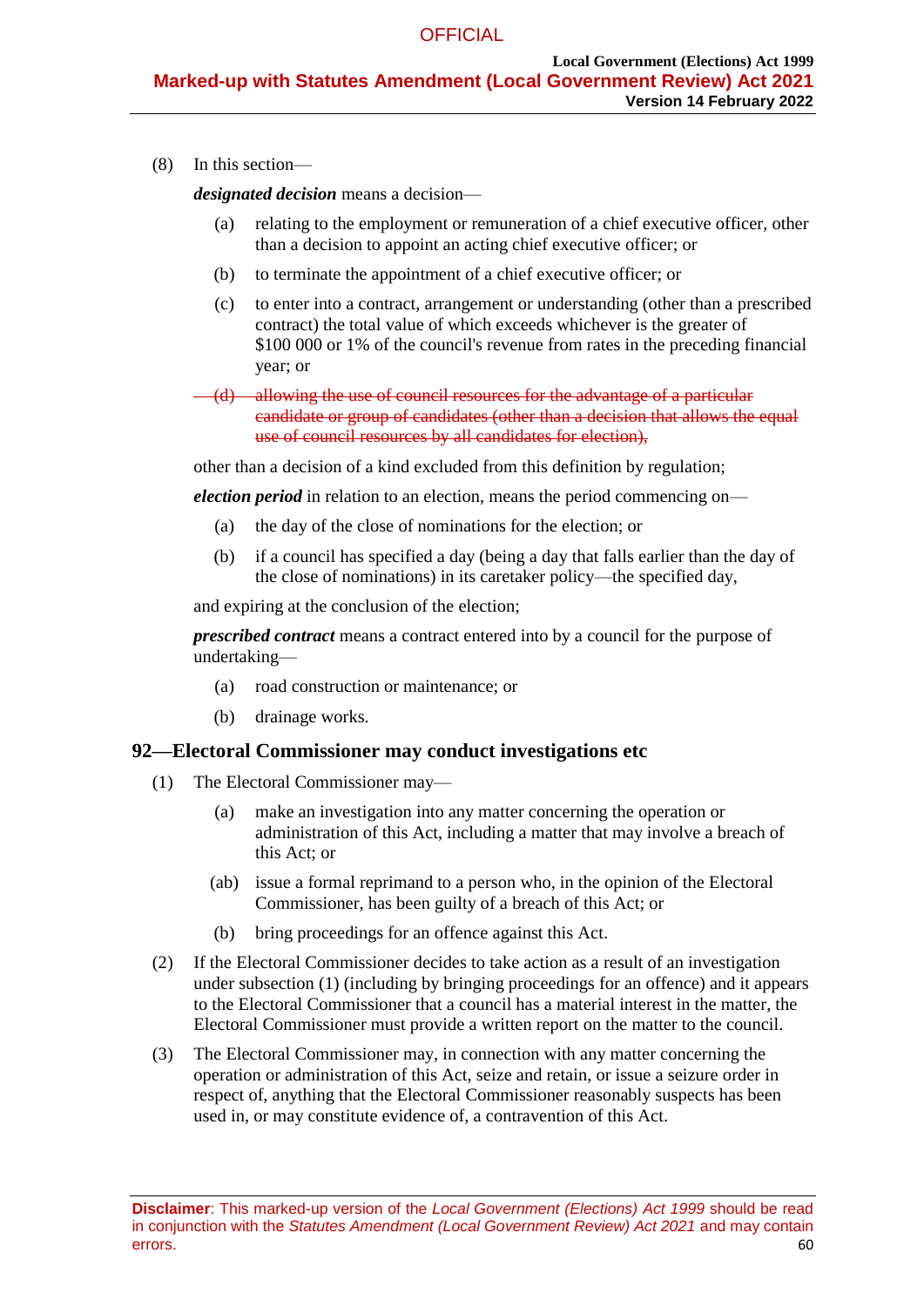- (4) A seizure order under this section—
	- (a) must be in the form of a written notice served on the owner or person in control of the thing to which the order relates; and
	- (b) may be varied or revoked by further such written notice.
- (5) If a seizure order is issued, a person who removes or interferes with the thing to which the order relates without the approval of the Electoral Commissioner before an order is made under [subsection](#page-60-0)  $(6)(b)$  in respect of the thing or the seizure order is discharged under [subsection](#page-60-1)  $(6)(c)$  is guilty of an offence.

Maximum penalty: \$5 000.

- <span id="page-60-4"></span><span id="page-60-3"></span><span id="page-60-2"></span><span id="page-60-0"></span>(6) If a thing has been seized or made subject to a seizure order, the following provisions apply:
	- (a) the thing must, if it has been seized, be held pending proceedings for an offence against this Act related to the thing seized, unless the Electoral Commissioner, on application, authorises its release to the person from whom it was seized, or to any person who had legal title to it at the time of its seizure, subject to such conditions as the Electoral Commissioner thinks fit (including conditions as to the giving of security for satisfaction of an order under [paragraph](#page-60-2)  $(b)(ii)$ ;
	- (b) if proceedings for an offence against this Act relating to the thing are instituted within the prescribed period after its seizure or the issuing of the seizure order and the defendant is convicted or found guilty of the offence, the court may—
		- (i) order that it be forfeited to the Electoral Commissioner; or
		- (ii) if it has been released pursuant to [paragraph](#page-60-3) (a) or is the subject of a seizure order—order that it be forfeited to the Electoral Commissioner or that the person to whom it was released or the defendant pay to the Electoral Commissioner an amount equal to its market value at the time of its seizure or the issuing of the seizure order, as the court thinks fit;
	- $(c)$  if—
		- (i) proceedings are not instituted for an offence against this Act relating to the thing within the prescribed period after its seizure or the issuing of the seizure order; or
		- (ii) proceedings have been so instituted and—
			- (A) the defendant is found not guilty of the offence; or
			- (B) the defendant is convicted or found guilty of the offence but no order for forfeiture is made under [paragraph](#page-60-0) (b),

<span id="page-60-1"></span>then—